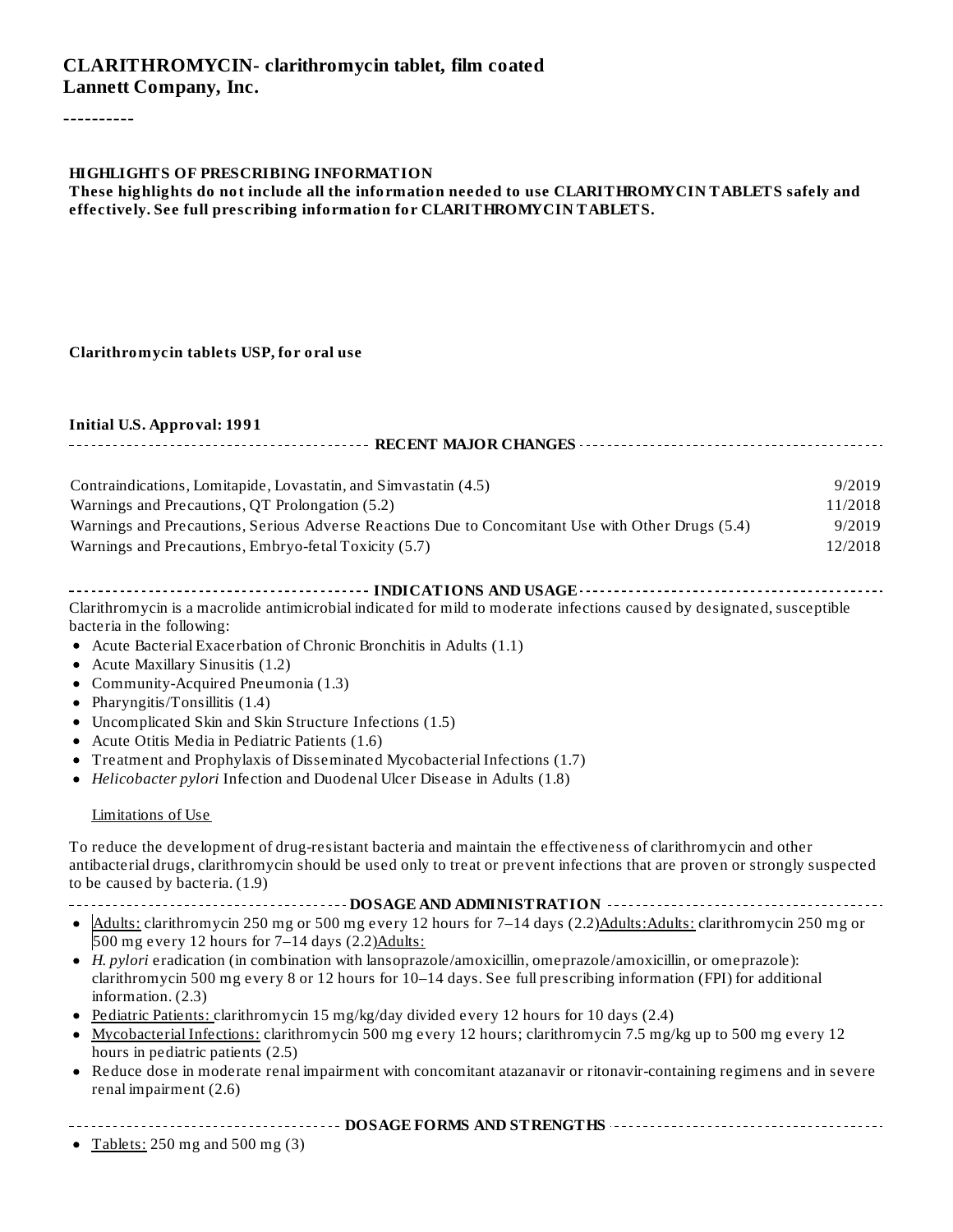# **CONTRAINDICATIONS**

- Hypersensitivity to clarithromycin or any macrolide drug (4.1)
- Cisapride and pimozide (4.2)
- History of cholestatic jaundice/hepatic dysfunction with use of clarithromycin (4.3)
- Colchicine in renal or hepatic impairment (4.4)
- Lomitapide, lovastatin, and simvastatin (4.5)
- Ergot alkaloids (ergotamine or dihydroergotamine) (4.6)
- **WARNINGS AND PRECAUTIONS**

#### Severe Acute Hypersensitivity Reactions: Discontinue clarithromycin if occurs (5.1)

- QT Prolongation: Avoid clarithromycin in patients with known QT prolongation or receiving drugs known to prolong the QT interval, ventricular arrhythmia ( *torsades de pointes*), hypokalemia/hypomagnesemia, significant bradycardia, or taking Class IA or III antiarrhythmics (5.2)
- Hepatotoxicity: Discontinue if signs and symptoms of hepatitis occur (5.3)
- Serious adverse reactions can occur due to drug interactions of clarithromycin with colchicine, some lipid-lowering agents, some calcium channel blockers, and other drugs (5.4)
- Risk of all-cause mortality one year or more after the end of treatment in patients with coronary artery disease. Balance this potential risk with the treatment benefits when prescribing clarithromycin tablets in these patients. (5.5)
- *Clostridium difficile* associated diarrhea (CDAD): Evaluate if diarrhea occurs (5.6)  $\bullet$
- Embryo-Fetal Toxicity: Based on animal findings, clarithromycin is not recommended for use in pregnant women except in clinical circumstances where no alternative therapy is appropriate (5.7)
- Exacerbation of myasthenia gravis has been reported in patients receiving clarithromycin therapy. (5.8)  $\bullet$

#### **ADVERSE REACTIONS**

Most frequent adverse reactions for both adult and pediatric populations in clinical trials: abdominal pain, diarrhea, nausea, vomiting, dysgeusia (6.1)

#### **To report SUSPECTED ADVERSE REACTIONS, contact Lannett Company, Inc. at 1-844-834-0530 or FDA at 1- 800-FDA-1088 or www.fda.gov/medwatch.**

#### **DRUG INTERACTIONS CONSERVATIONS CONSERVATIONS CONSERVATIONS CONSERVATIONS**

Co-administration of clarithromycin can alter the concentrations of other drugs. The potential for drug-drug interactions must be considered prior to and during therapy. (4, 5.2, 5.4, 7)

**USE IN SPECIFIC POPULATIONS** Geriatric: Increased risk of *torsades de pointes*(8.5) **See 17 for PATIENT COUNSELING INFORMATION.**

**Revised: 11/2019**

# **FULL PRESCRIBING INFORMATION: CONTENTS\***

#### **1 INDICATIONS AND USAGE**

- 1.1 Acute Bacterial Exacerbation of Chronic Bronchitis
- 1.2 Acute Maxillary Sinusitis
- 1.3 Community-Acquired Pneumonia
- 1.4 Pharyngitis/Tonsillitis
- 1.5 Uncomplicated Skin and Skin Structure Infections
- 1.6 Acute Otitis Media
- 1.7 Treatment and Prophylaxis of Disseminated Mycobacterial Infections
- 1.8 *Helicobacter pylori* Infection and Duodenal Ulcer Disease
- 1.9 Limitations of Use
- 1.10 Usage

#### **2 DOSAGE AND ADMINISTRATION**

- 2.1 Important Administration Instructions
- 2.2 Adult Dosage
- 2.3 Combination Dosing Regimens for *H. pylori* Infection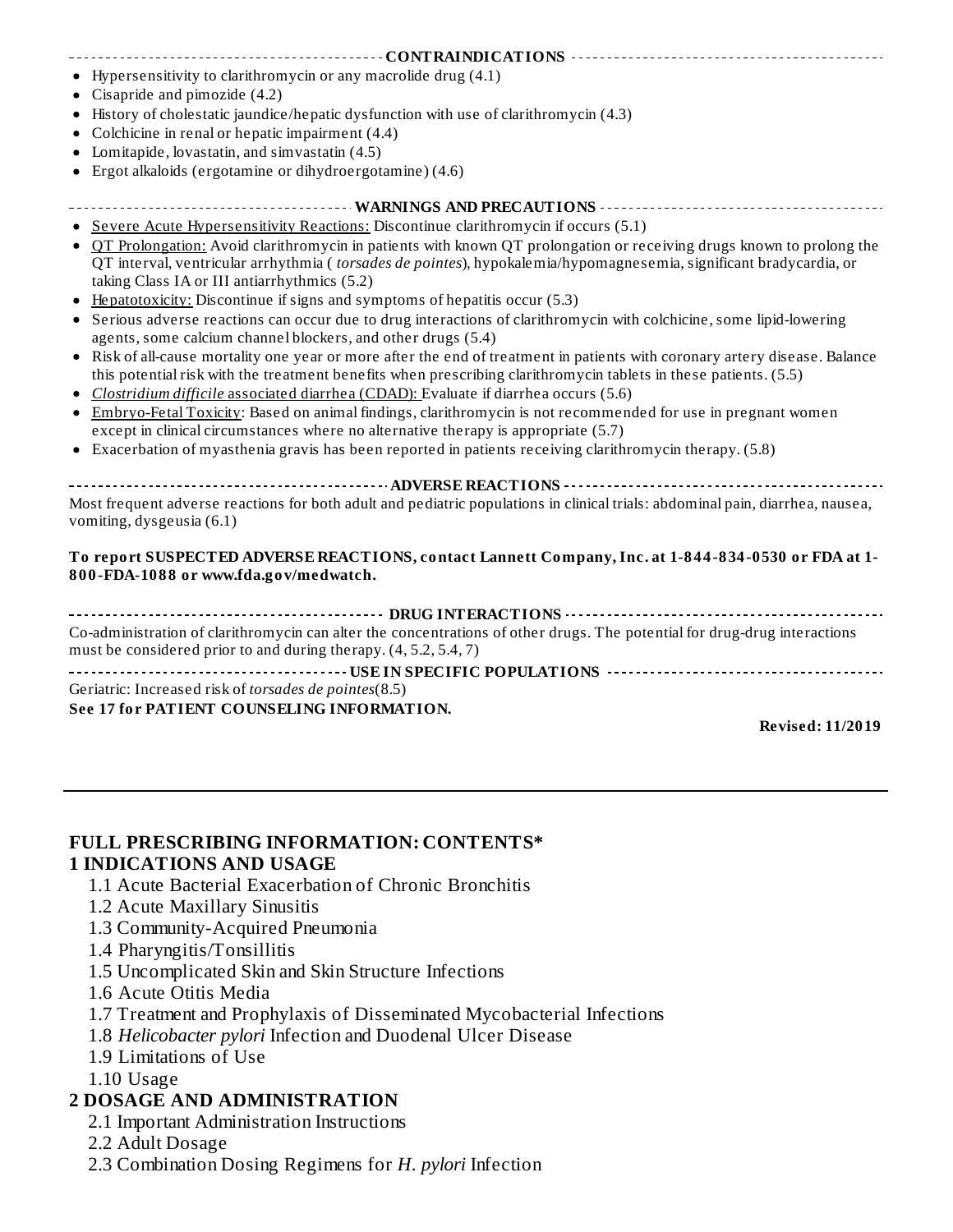- 2.4 Pediatric Dosage
- 2.5 Dosage Regimens for Mycobacterial Infections
- 2.6 Dosage Adjustment in Patients with Renal Impairment
- 2.7 Dosage Adjustment Due to Drug Interactions

# **3 DOSAGE FORMS AND STRENGTHS**

# **4 CONTRAINDICATIONS**

- 4.1 Hypersensitivity
- 4.2 Cisapride and Pimozide
- 4.3 Cholestatic Jaundice/Hepatic Dysfunction
- 4.4 Colchicine
- 4.5 Lomitapide, Lovastatin, and Simvastatin
- 4.6 Ergot Alkaloids
- 4.7 Contraindications for Co-administered Drugs

# **5 WARNINGS AND PRECAUTIONS**

- 5.1 Severe Acute Hypersensitivity Reactions
- 5.2 QT Prolongation
- 5.3 Hepatotoxicity
- 5.4 Serious Adverse Reactions Due to Concomitant Use with Other Drugs
- 5.5 All-Cause Mortality in Patients With Coronary Artery Disease 1 to 10 Years After
- Clarithromycin Exposure
- 5.6 *Clostridium difficile* Associated Diarrhea
- 5.7 Embryo-Fetal Toxicity
- 5.8 Exacerbation of Myasthenia Gravis
- 5.9 Development of Drug Resistant Bacteria

# **6 ADVERSE REACTIONS**

- 6.1 Clinical Trials Experience
- 6.2 Postmarketing Experience

# **7 DRUG INTERACTIONS**

# **8 USE IN SPECIFIC POPULATIONS**

- 8.1 Pregnancy
- 8.2 Lactation
- 8.3 Females and Males of Reproductive Potential
- 8.4 Pediatric Use
- 8.5 Geriatric Use
- 8.6 Renal and Hepatic Impairment

# **10 OVERDOSAGE**

# **11 DESCRIPTION**

# **12 CLINICAL PHARMACOLOGY**

- 12.1 Mechanism of Action
- 12.3 Pharmacokinetics
- 12.4 Microbiology

# **13 NONCLINICAL TOXICOLOGY**

- 13.1 Carcinogenesis, Mutagenesis, Impairment of Fertility
- 13.2 Animal Toxicology and/or Pharmacology

# **14 CLINICAL STUDIES**

- 14.1 Mycobacterial Infections
- 14.2 Otitis Media
- 14.3 *H. pylori* Eradication to Decrease the Risk of Duodenal Ulcer Recurrence

# **15 REFERENCES**

# **16 HOW SUPPLIED/STORAGE AND HANDLING**

# **17 PATIENT COUNSELING INFORMATION**

\* Sections or subsections omitted from the full prescribing information are not listed.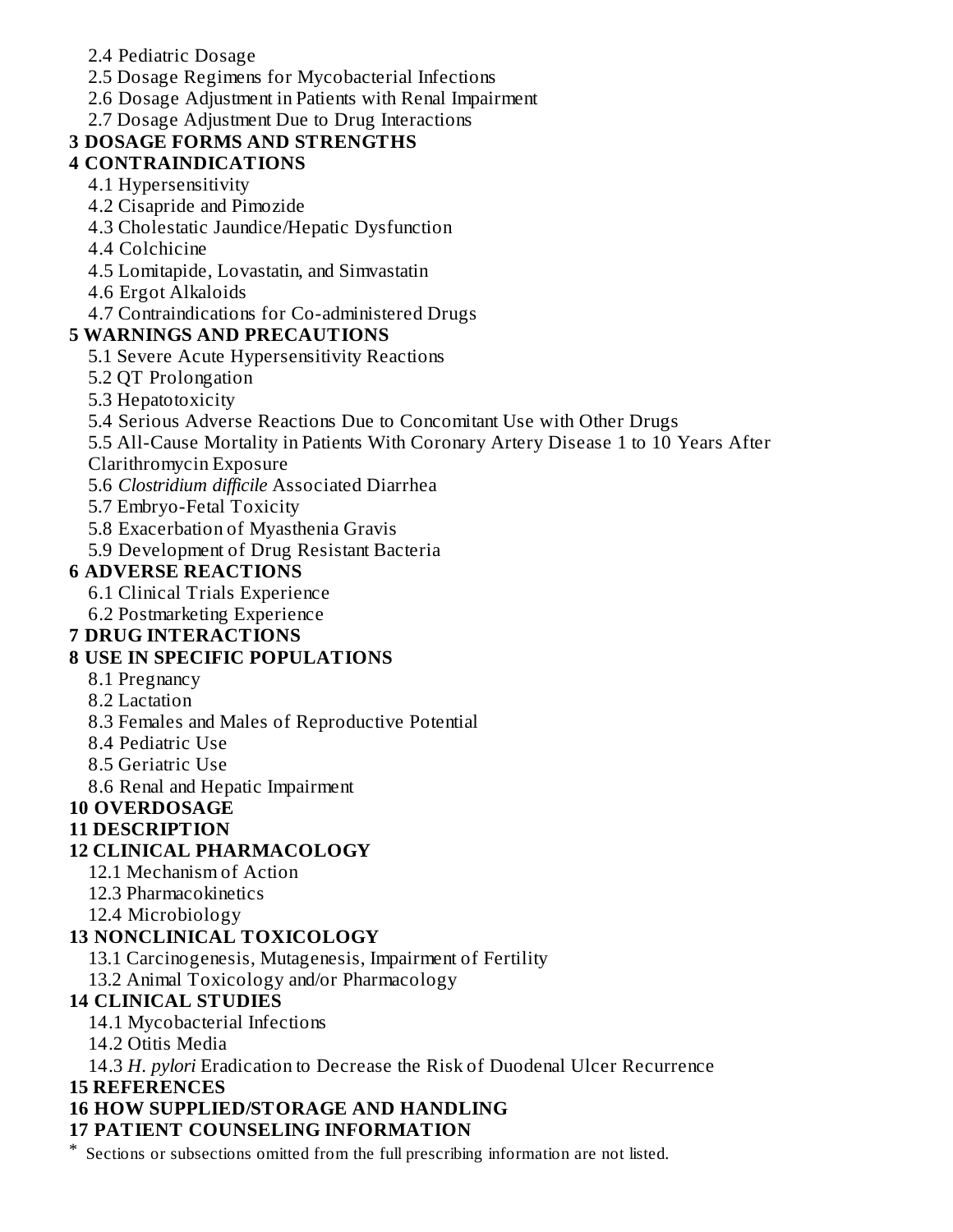## **FULL PRESCRIBING INFORMATION**

## **1 INDICATIONS AND USAGE**

#### **1.1 Acute Bacterial Exacerbation of Chronic Bronchitis**

Clarithromycin tablets, USP are indicated in adults for the treatment of mild to moderate infections caused by susceptible isolates due to *Haemophilus influenzae*, *Haemophilus parainfluenzae*, *Moraxella catarrhalis*, or *Streptococcus pneumoniae[see Indications and Usage (1.9)]* .

#### **1.2 Acute Maxillary Sinusitis**

Clarithromycin tablets, USP are indicated for the treatment of mild to moderate infections caused by susceptible isolates due to *Haemophilus influenzae*, *Moraxella catarrhalis*, or *Streptococcus pneumoniae [see Indications and Usage (1.9)]* .

#### **1.3 Community-Acquired Pneumonia**

Clarithromycin tablets, USP are indicated *[see Indications and Usage (1.9)]* for the treatment of mild to moderate infections caused by susceptible isolates due to:

- *Haemophilus influenzae* (in adults)
- *Mycoplasma pneumoniae*, *Streptococcus pneumoniae*, *Chlamydophila pneumoniae*

#### **1.4 Pharyngitis/Tonsillitis**

Clarithromycin tablets, USP are indicated for the treatment of mild to moderate infections caused by susceptible isolates due to *Streptococcus pyogenes* as an alternative in individuals who cannot use first line therapy.

#### **1.5 Uncomplicated Skin and Skin Structure Infections**

Clarithromycin tablets, USP are indicated for the treatment of mild to moderate infections caused by susceptible isolates due to *Staphylococcus aureus*, or *Streptococcus pyogenes*.

#### **1.6 Acute Otitis Media**

Clarithromycin tablets, USP are indicated in pediatric patients for the treatment of mild to moderate infections caused by susceptible isolates due to *Haemophilus influenzae*, *Moraxella catarrhalis*, or *Streptococcus pneumoniae[see Clinical Studies (14.2)]* .

#### **1.7 Treatment and Prophylaxis of Diss eminated Mycobacterial Infections**

Clarithromycin tablets, USP are indicated for the treatment of mild to moderate infections caused by susceptible isolates due to *Mycobacterium avium* or *Mycobacterium intracellulare* in patients with advanced HIV infection *[see Clinical Studies (14.1)]* .

#### **1.8** *Helicobacter pylori* **Infection and Duodenal Ulcer Dis eas e**

Clarithromycin tablet, USP is given in combination with other drugs in adults as described below to eradicate *H. pylori*. The eradication of *H. pylori* has been demonstrated to reduce the risk of duodenal ulcer recurrence *[see Clinical Studies (14.3)]* .

Clarithromycin tablets, USP in combination with amoxicillin and PREVACID (lansoprazole) or PRILOSEC (omeprazole) Delayed-Release Capsules, as triple therapy, are indicated for the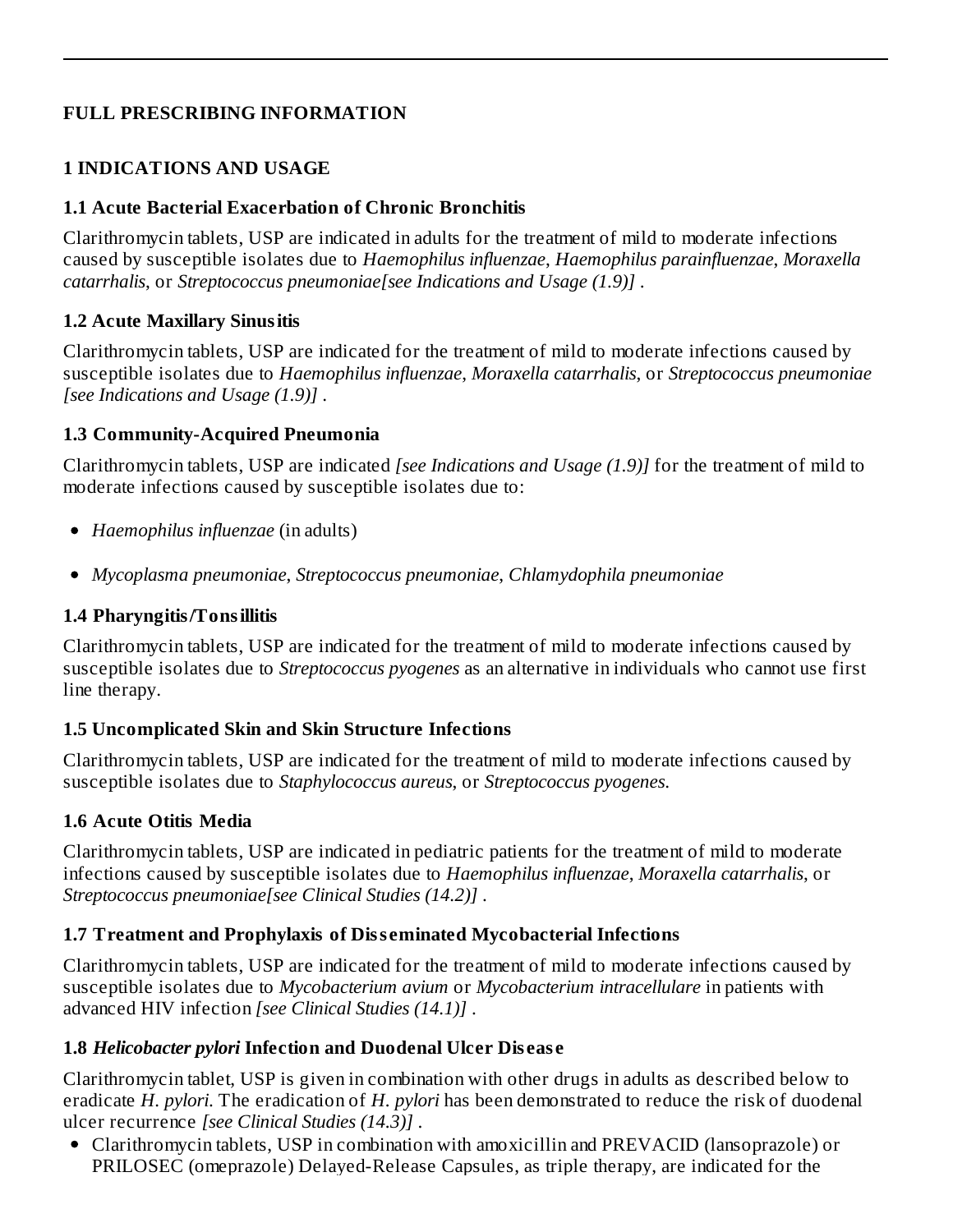treatment of patients with *H. pylori* infection and duodenal ulcer disease (active or five-year history of duodenal ulcer) to eradicate *H. pylori*.

Clarithromycin tablets, USP in combination with PRILOSEC (omeprazole) capsules are indicated for the treatment of patients with an active duodenal ulcer associated with *H. pylori* infection. Regimens which contain clarithromycin tablets, USP as the single antibacterial agent are more likely to be associated with the development of clarithromycin resistance among patients who fail therapy. Clarithromycin-containing regimens should not be used in patients with known or suspected clarithromycin resistant isolates because the efficacy of treatment is reduced in this setting.

#### **1.9 Limitations of Us e**

There is resistance to macrolides in certain bacterial infections caused by *Streptococcus pneumoniae* and *Staphylococcus aureus*. Susceptibility testing should be performed when clinically indicated.

#### **1.10 Usage**

To reduce the development of drug-resistant bacteria and maintain the effectiveness of clarithromycin and other antibacterial drugs, clarithromycin should be used only to treat or prevent infections that are proven or strongly suspected to be caused by susceptible bacteria. When culture and susceptibility information are available, they should be considered in selecting or modifying antibacterial therapy. In the absence of such data, local epidemiology and susceptibility patterns may contribute to the empiric selection of therapy.

#### **2 DOSAGE AND ADMINISTRATION**

#### **2.1 Important Administration Instructions**

Clarithromycin tablets may be given with or without food.

#### **2.2 Adult Dosage**

The recommended dosages of clarithromycin for the treatment of mild to moderate infections in adults are listed in Table 1.

|                                                                                                                                                                  | <b>Clarithromycin tablets</b> |                           |
|------------------------------------------------------------------------------------------------------------------------------------------------------------------|-------------------------------|---------------------------|
| <b>Infection</b>                                                                                                                                                 | Dosage<br>(every 12 hours)    | <b>Duration</b><br>(days) |
| Acute bacterial exacerbation of chronic bronchitis                                                                                                               | 250 to 500 mg $a$             | $7b - 14$                 |
| Acute maxillary sinusitis                                                                                                                                        | $500$ mg                      | 14                        |
| Community-acquired pneumonia                                                                                                                                     | 250 mg $c$                    | $7d - 14$                 |
| Pharyngitis/Tonsillitis                                                                                                                                          | $250$ mg                      | 10                        |
| Uncomplicated skin and skin structure infections                                                                                                                 | $250$ mg                      | $7 - 14$                  |
| Treatment and prophylaxis of disseminated Mycobacterium<br>avium disease [see Dosage and Administration (2.5)]                                                   | 500 mg $e$                    |                           |
| H.pylori eradication to reduce the risk of duodenal ulcer<br>recurrence with amoxicillin and omeprazole or lansoprazole<br>[see Dosage and Administration (2.3)] | $500$ mg                      | $10 - 14$                 |
| H.pylori eradication to reduce the risk of duodenal ulcer<br>recurrence with omeprazole [see Dosage and Administration<br>$(2.3)$ ]                              | 500 mg every 8<br>hours       | 14                        |

#### **Table 1. Adult Dosage Guidelines**

For *M. catarrhalis* and *S. pneumoniae* use 250 mg. For *H. influenzae* and *H. parainfluenzae*, use 500 mg. b For *H. narainfluenzae*, the duration of therany is 7 days. a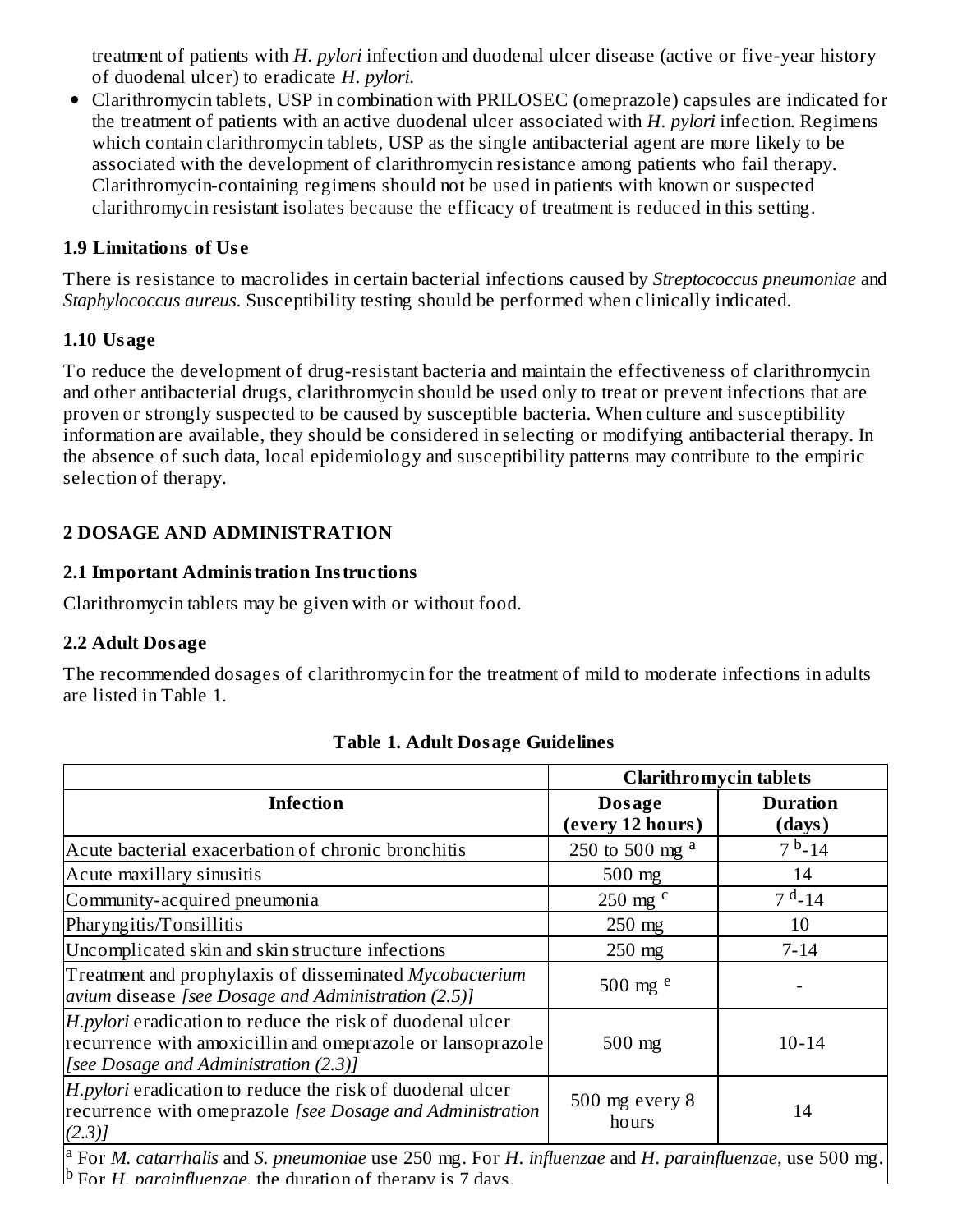For *H. parainfluenzae*, the duration of therapy is 7 days.

For *H. parainfluenzae* and *M. catarrhalis* use clarithromycin extended-release tablets only. c

<sup>d</sup> For *H. influenzae*, the duration of therapy is 7 days.

<sup>e</sup> Clarithromycin therapy should continue if clinical response is observed. Clarithromycin can be discontinued when the patient is considered at low risk of disseminated infection.

# **2.3 Combination Dosing Regimens for** *H. pylori* **Infection**

#### **Triple therapy: clarithromycin/lansoprazole/amoxicillin**

The recommended adult dosage is 500 mg clarithromycin, 30 mg lansoprazole, and 1 gram amoxicillin, all given every 12 hours for 10 or 14 days *[see Indications and Usage (1.8) and Clinical Studies (14.3)]* .

## **Triple therapy: clarithromycin/omeprazole/amoxicillin**

The recommended adult dosage is 500 mg clarithromycin, 20 mg omeprazole, and 1 gram amoxicillin; all given every 12 hours for 10 days. In patients with an ulcer present at the time of initiation of therapy, an additional 18 days of omeprazole 20 mg once daily is recommended for ulcer healing and symptom relief *[see Indications and Usage (1.8)and Clinical Studies (14.3)]* .

#### **Dual therapy: clarithromycin/omeprazole**

The recommended adult dosage is 500 mg clarithromycin given every 8 hours and 40 mg omeprazole given once every morning for 14 days. An additional 14 days of omeprazole 20 mg once daily is recommended for ulcer healing and symptom relief *[see Indications and Usage (1.8) and Clinical Studies (14.3)]* .

#### **2.4 Pediatric Dosage**

The recommended daily dosage is 15 mg/kg/day divided every 12 hours for 10 days (up to the adult dose). Refer to dosage regimens for mycobacterial infections in pediatric patients for additional dosage information *[see Dosage and Administration (2.5)]* .

# **2.5 Dosage Regimens for Mycobacterial Infections**

For the treatment of disseminated infection due to *Mycobacterium avium* complex (MAC), clarithromycin is recommended as the primary agents. Clarithromycin should be used in combination with other antimycobacterial drugs (e.g., ethambutol) that have shown *in vitro* activity against MAC or clinical benefit in MAC treatment *[see Clinical Studies (14.1)]* .

#### Adult Patients

For treatment and prophylaxis of mycobacterial infections in adults, the recommended dose of clarithromycin is 500 mg every 12 hours.

#### Pediatric Patients

For treatment and prophylaxis of mycobacterial infections in pediatric patients, the recommended dose is 7.5 mg/kg every 12 hours up to 500 mg every 12 hours. *[See Use in Specific Populations (8.4) and Clinical Studies (14.1)]* .

Clarithromycin therapy should continue if clinical response is observed. Clarithromycin can be discontinued when the patient is considered at low risk of disseminated infection.

# **2.6 Dosage Adjustment in Patients with Renal Impairment**

See Table 2 for dosage adjustment in patients with moderate or severe renal impairment with or without concomitant atazanavir or ritonavir-containing regimens *[see Drug Interactions (7)]* .

# **Table 2. Clarithromycin Dosage Adjustments in Patients with Renal Impairment**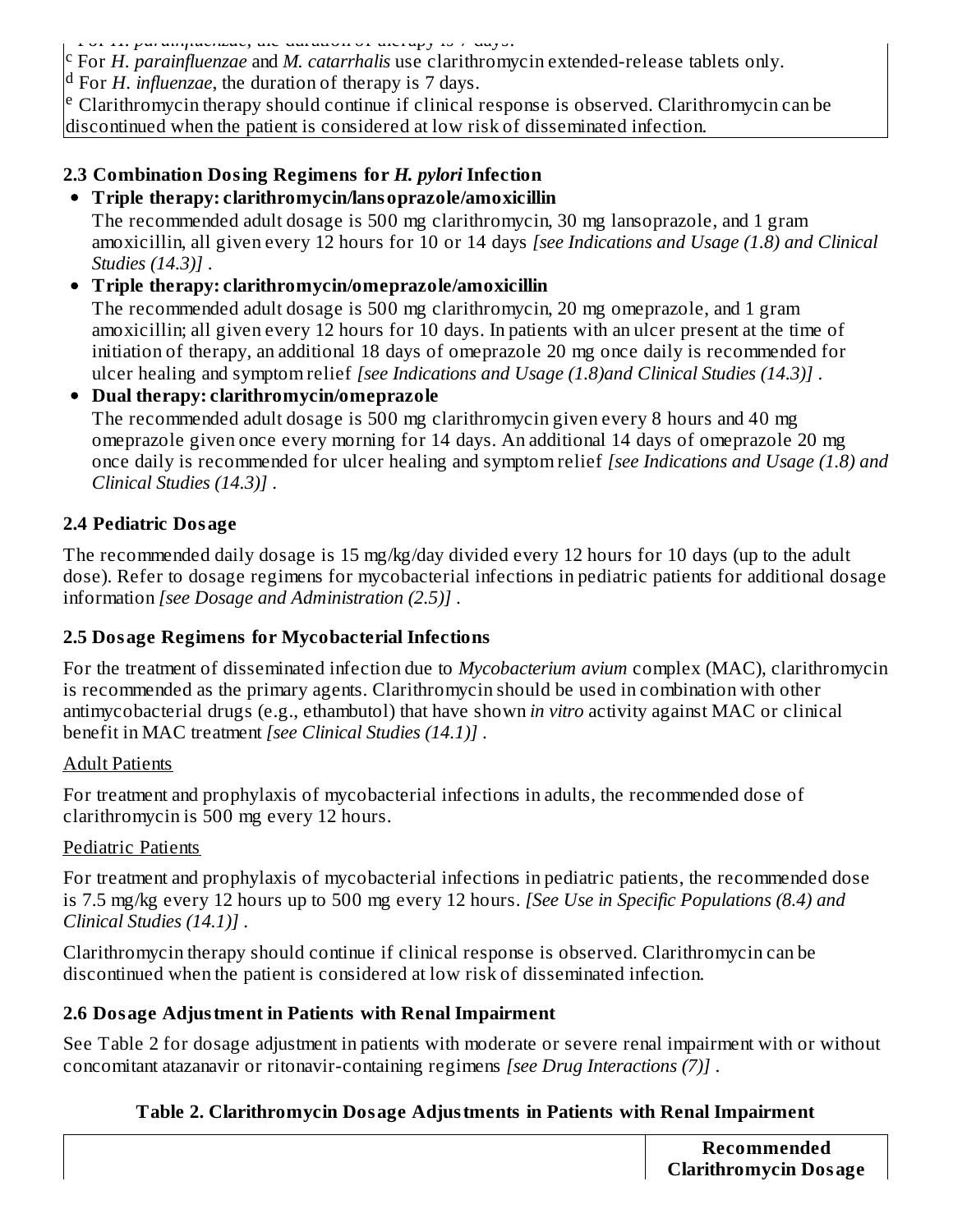|                                                                         | <b>Reduction</b>                              |
|-------------------------------------------------------------------------|-----------------------------------------------|
| Patients with severe renal impairment (CL $_{cr}$ of <30 mL/min)        | Reduce the dosage of<br>clarithromycin by 50% |
| Patients with moderate renal impairment (CL $_{cr}$ of 30 to 60 mL/min) | Reduce the dosage of                          |
| taking concomitant atazanavir or ritonavir-containing regimens          | clarithromycin by 50%                         |
| Patients with severe renal impairment (CL $_{cr}$ of <30 mL/min) taking | Reduce the dosage of                          |
| concomitant atazanavir or ritonavir-containing regimens                 | clarithromycin by 75%                         |

#### **2.7 Dosage Adjustment Due to Drug Interactions**

Decrease the dose of clarithromycin by 50% when co-administered with atazanavir *[see Drug Interactions (7)]* . Dosage adjustments for other drugs when co-administered with clarithromycin may be recommended due to drug interactions *[see Drug Interactions (7)]* .

# **3 DOSAGE FORMS AND STRENGTHS**

Clarithromycin Tablets USP, 250 mg are white to off-white oval film-coated tablets debossed with "S39" on one side and blank on the other side.

Clarithromycin Tablets USP, 500 mg are white to off-white oval film-coated tablets debossed with "S4" on one side and blank on the other side.

# **4 CONTRAINDICATIONS**

#### **4.1 Hypers ensitivity**

Clarithromycin is contraindicated in patients with a known hypersensitivity to clarithromycin, erythromycin, or any of the macrolide antibacterial drugs *[see Warnings and Precautions (5.1)]* .

#### **4.2 Cisapride and Pimozide**

Concomitant administration of clarithromycin with cisapride and pimozide is contraindicated *[see Drug Interactions (7)]* .

There have been postmarketing reports of drug interactions when clarithromycin is co-administered with cisapride or pimozide, resulting in cardiac arrhythmias (QT prolongation, ventricular tachycardia, ventricular fibrillation, and *torsades de pointes*) most likely due to inhibition of metabolism of these drugs by clarithromycin. Fatalities have been reported.

#### **4.3 Cholestatic Jaundice/Hepatic Dysfunction**

Clarithromycin is contraindicated in patients with a history of cholestatic jaundice or hepatic dysfunction associated with prior use of clarithromycin.

#### **4.4 Colchicine**

Concomitant administration of clarithromycin and colchicine is contraindicated in patients with renal or hepatic impairment.

#### **4.5 Lomitapide, Lovastatin, and Simvastatin**

Concomitant administration of clarithromycin with lomitapide is contraindicated due to potential for markedly increased transaminases *[see Warnings and Precautions (5.4) and Drug Interactions (7)]* .

Concomitant administration of clarithromycin with HMG-CoA reductase inhibitors (statins) that are extensively metabolized by CYP3A4 (lovastatin or simvastatin) is contraindicated, due to the increased risk of myopathy, including rhabdomyolysis *[see Warnings and Precautions (5.4) and Drug Interactions*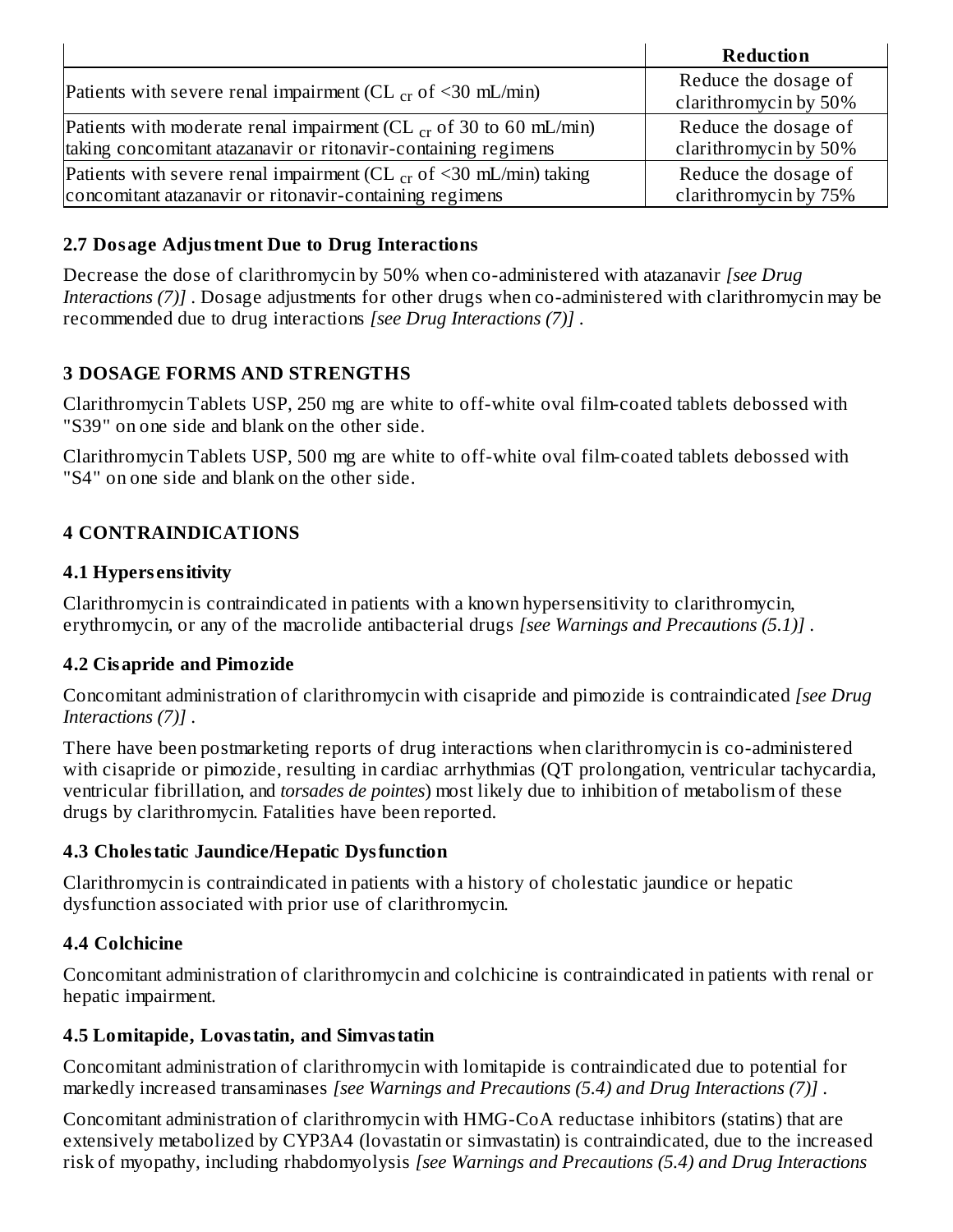*(7)]* .

# **4.6 Ergot Alkaloids**

Concomitant administration of clarithromycin and ergotamine or dihydroergotamine is contraindicated *[see Drug Interactions (7)]* .

# **4.7 Contraindications for Co-administered Drugs**

For information about contraindications of other drugs indicated in combination with clarithromycin, refer to their full prescribing information (contraindications section).

# **5 WARNINGS AND PRECAUTIONS**

# **5.1 Severe Acute Hypers ensitivity Reactions**

In the event of severe acute hypersensitivity reactions, such as anaphylaxis, Stevens-Johnson Syndrome, toxic epidermal necrolysis, drug rash with eosinophilia and systemic symptoms (DRESS), Henoch-Schonlein purpura, and acute generalized exanthematous pustulosis, discontinue clarithromycin therapy immediately and institute appropriate treatment.

# **5.2 QT Prolongation**

Clarithromycin has been associated with prolongation of the QT interval and infrequent cases of arrhythmia. Cases of *torsades de pointes* have been spontaneously reported during postmarketing surveillance in patients receiving clarithromycin. Fatalities have been reported.

Avoid clarithromycin in the following patients:

- patients with known prolongation of the QT interval, ventricular cardiac arrhythmia, including *torsades de pointes*
- patients receiving drugs known to prolong the QT interval *[see also Contraindications (4.2)]*
- patients with ongoing proarrhythmic conditions such as uncorrected hypokalemia or hypomagnesemia, clinically significant bradycardia and in patients receiving Class IA (e.g., quinidine, procainamide, disopyramide) or Class III (e.g., dofetilide, amiodarone, sotalol) antiarrhythmic agents.

Elderly patients may be more susceptible to drug-associated effects on the QT interval *[see Use in Specific Populations (8.5)]* .

# **5.3 Hepatotoxicity**

Hepatic dysfunction, including increased liver enzymes, and hepatocellular and/or cholestatic hepatitis, with or without jaundice, has been reported with clarithromycin. This hepatic dysfunction may be severe and is usually reversible. In some instances, hepatic failure with fatal outcome has been reported and generally has been associated with serious underlying diseases and/or concomitant medications. Symptoms of hepatitis can include anorexia, jaundice, dark urine, pruritus, or tender abdomen. Discontinue clarithromycin immediately if signs and symptoms of hepatitis occur.

# **5.4 Serious Advers e Reactions Due to Concomitant Us e with Other Drugs**

Drugs metabolized by CYP3A4: Serious adverse reactions have been reported in patients taking clarithromycin concomitantly with CYP3A4 substrates. These include colchicine toxicity with colchicine; markedly increased transaminases with lomitapide; rhabdomyolysis with simvastatin, lovastatin, and atorvastatin; hypoglycemia and cardiac arrhythmias (e.g., *torsades de pointes*) with disopyramide; and hypotension and acute kidney injury with calcium channel blockers metabolized by CYP3A4 (e.g., verapamil, amlodipine, diltiazem, nifedipine). Most reports of acute kidney injury with calcium channel blockers metabolized by CYP3A4 involved elderly patients 65 years of age or older.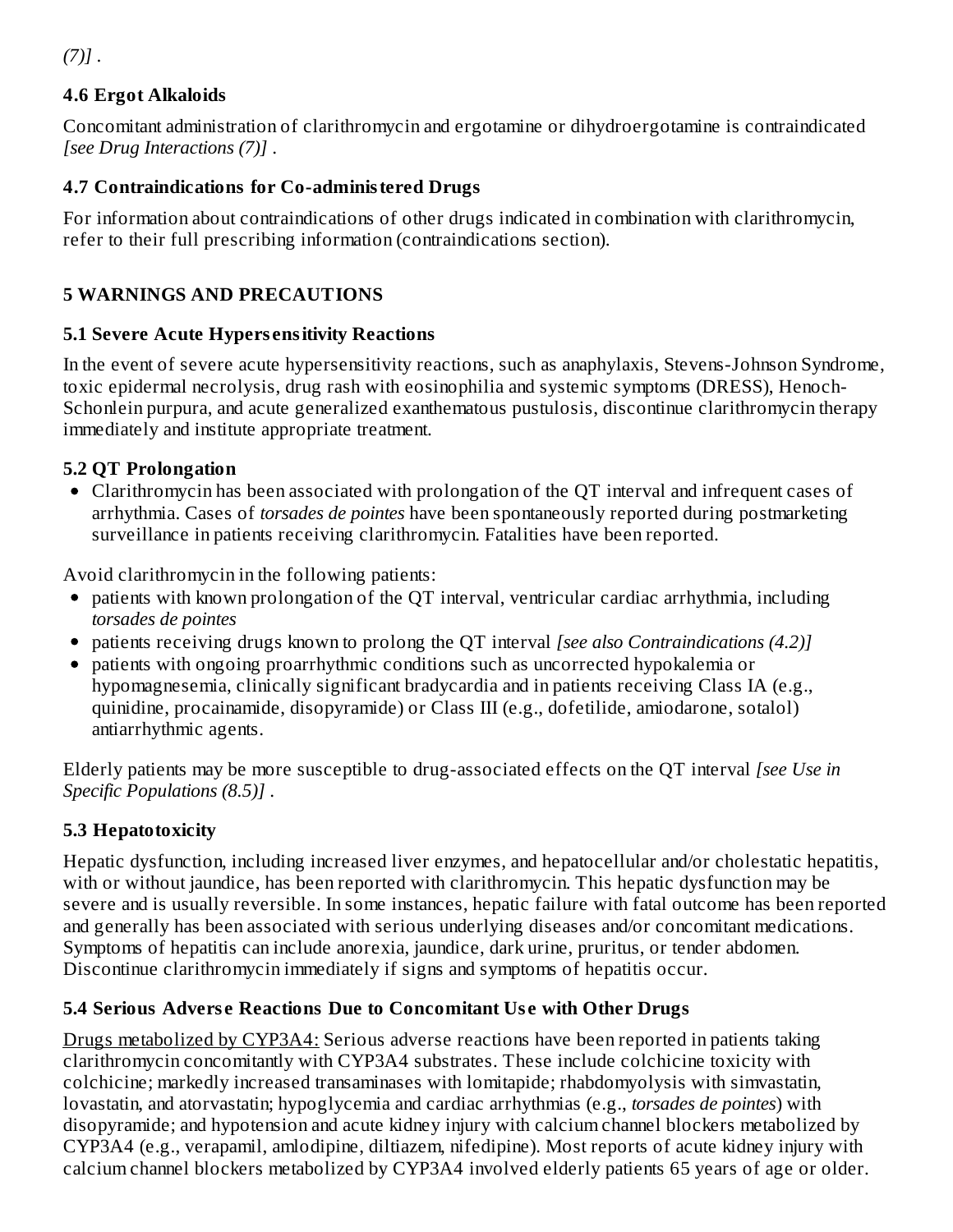Use clarithromycin with caution when administered concurrently with medications that induce the cytochrome CYP3A4 enzyme. The use of clarithromycin with lomitapide, simvastatin, lovastatin, ergotamine, or dihydroergotamine is contraindicated *[see Contraindications (4.5,4.6) and Drug Interactions (7)]* .

Colchicine: Life-threatening and fatal drug interactions have been reported in patients treated with clarithromycin and colchicine. Clarithromycin is a strong CYP3A4 inhibitor and this interaction may occur while using both drugs at their recommended doses. If co-administration of clarithromycin and colchicine is necessary in patients with normal renal and hepatic function, reduce the dose of colchicine. Monitor patients for clinical symptoms of colchicine toxicity. Concomitant administration of clarithromycin and colchicine is contraindicated in patients with renal or hepatic impairment *[see Contraindications (4.4) and Drug Interactions (7)]* .

Lomitapide: Concomitant use of clarithromycin with lomitapide is contraindicated *[see Contraindications (4.5)]* . Lomitapide is metabolized by CYP3A4, and concomitant treatment with clarithromycin increases the plasma concentration of lomitapide, which increases the risk of elevation in transaminases *[see Drug Interactions (7)]* . If treatment with clarithromycin cannot be avoided, therapy with lomitapide must be suspended during the course of treatment.

HMG-CoA Reductase Inhibitors (statins): Concomitant use of clarithromycin with lovastatin or simvastatin is contraindicated *[see Contraindications (4.5)]* as these statins are extensively metabolized by CYP3A4, and concomitant treatment with clarithromycin increases their plasma concentration, which increases the risk of myopathy, including rhabdomyolysis. Cases of rhabdomyolysis have been reported in patients taking clarithromycin concomitantly with these statins. If treatment with clarithromycin cannot be avoided, therapy with lovastatin or simvastatin must be suspended during the course of treatment.

Exercise caution when prescribing clarithromycin with atorvastatin or pravastatin. In situations where the concomitant use of clarithromycin with atorvastatin or pravastatin cannot be avoided, atorvastatin dose should not exceed 20 mg daily and pravastatin dose should not exceed 40 mg daily. Use of a statin that is not dependent on CYP3A metabolism (e.g., fluvastatin) can be considered. It is recommended to prescribe the lowest registered dose if concomitant use cannot be avoided.

Oral Hypoglycemic Agents/Insulin: The concomitant use of clarithromycin and oral hypoglycemic agents and/or insulin can result in significant hypoglycemia. With certain hypoglycemic drugs such as nateglinide, pioglitazone, repaglinide and rosiglitazone, inhibition of CYP3A enzyme by clarithromycin may be involved and could cause hypoglycemia when used concomitantly. Careful monitoring of glucose is recommended *[see Drug Interactions (7)]* .

Quetiapine: Use quetiapine and clarithromycin concomitantly with caution. Co-administration could result in increased quetiapine exposure and quetiapine related toxicities such as somnolence, orthostatic hypotension, altered state of consciousness, neuroleptic malignant syndrome, and QT prolongation. Refer to quetiapine prescribing information for recommendations on dose reduction if co-administered with CYP3A4 inhibitors such as clarithromycin *[see Drug Interactions (7)]* .

Oral Anticoagulants: There is a risk of serious hemorrhage and significant elevations in INR and prothrombin time when clarithromycin is co-administered with warfarin. Monitor INR and prothrombin times frequently while patients are receiving clarithromycin and oral anticoagulants concurrently *[see Drug Interactions (7)]* .

Benzodiazepines: Increased sedation and prolongation of sedation have been reported with concomitant administration of clarithromycin and triazolobenzodiazepines, such as triazolam and midazolam *[see Drug Interactions (7)]* .

#### **5.5 All-Caus e Mortality in Patients With Coronary Artery Dis eas e 1 to 10 Years After Clarithromycin Exposure**

In one clinical trial evaluating treatment with clarithromycin on outcomes in patients with coronary artery disease, an increase in risk of all-cause mortality one year or more after the end of treatment was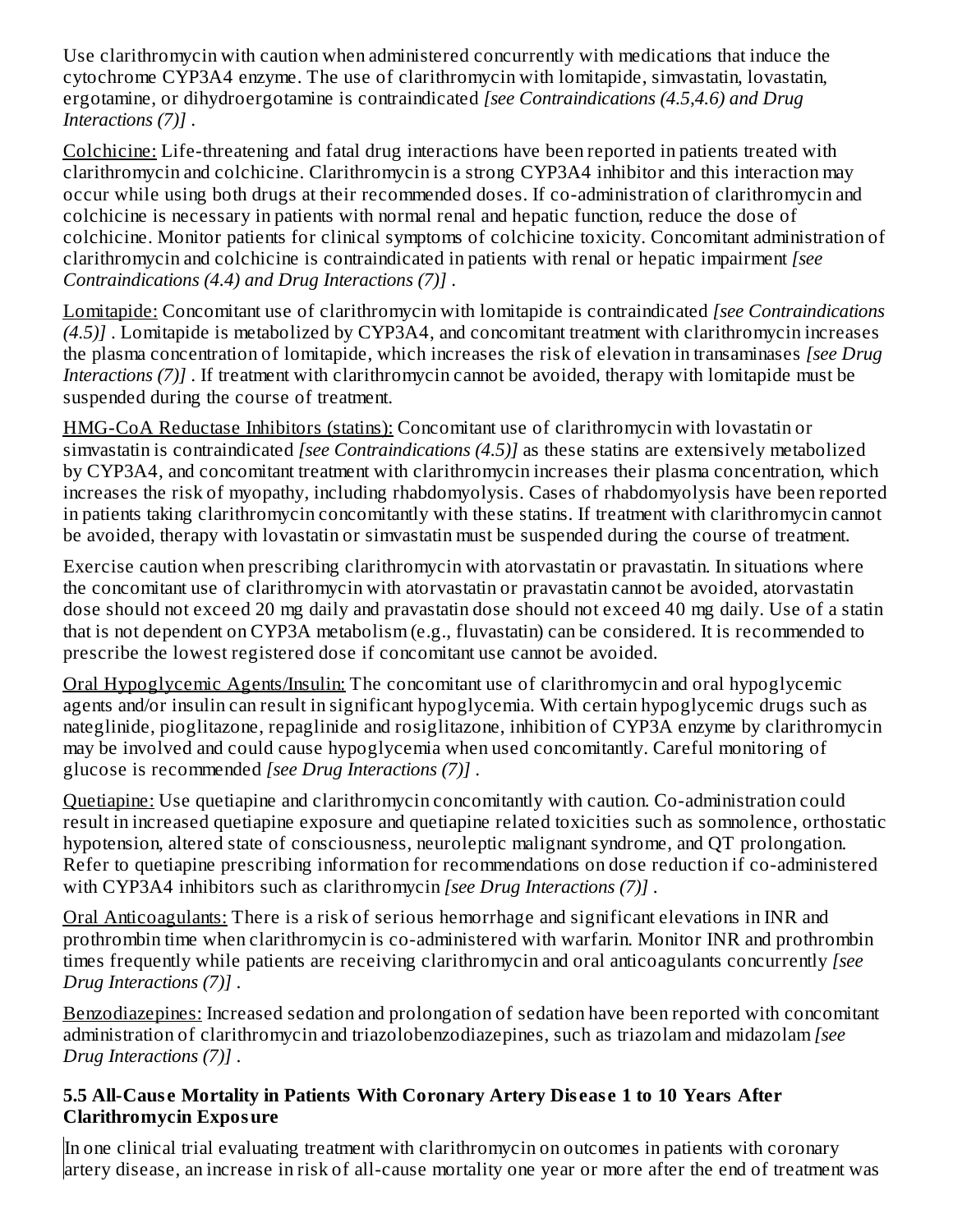$\rm{observed}$  in patients randomized to receive clarithromycin.  $\rm{^1}$  Clarithromycin for treatment of coronary artery disease is not an approved indication. The cause of the increased risk has not been established. Other epidemiologic studies evaluating this risk have shown variable results *[see Adverse Reactions (6.1)]* . Consider balancing this potential risk with the treatment benefits when prescribing clarithromycin in patients who have suspected or confirmed coronary artery disease.

# **5.6** *Clostridium difficile* **Associated Diarrhea**

*Clostridium difficile* associated diarrhea (CDAD) has been reported with use of nearly all antibacterial agents, including clarithromycin, and may range in severity from mild diarrhea to fatal colitis. Treatment with antibacterial agents alters the normal flora of the colon leading to overgrowth of *C. difficile*.

*C. difficile* produces toxins A and B which contribute to the development of CDAD. Hypertoxin producing strains of *C. difficile* cause increased morbidity and mortality, as these infections can be refractory to antimicrobial therapy and may require colectomy. CDAD must be considered in all patients who present with diarrhea following antibacterial use. Careful medical history is necessary since CDAD has been reported to occur over two months after the administration of antibacterial agents.

If CDAD is suspected or confirmed, ongoing antibacterial use not directed against *C. difficile* may need to be discontinued. Appropriate fluid and electrolyte management, protein supplementation, antibacterial treatment of *C. difficile*, and surgical evaluation should be instituted as clinically indicated.

# **5.7 Embryo-Fetal Toxicity**

Based on findings from animal studies, clarithromycin is not recommended for use in pregnant women except in clinical circumstances where no alternative therapy is appropriate. If clarithromycin is used during pregnancy, or if pregnancy occurs while the patient is taking this drug, the patient should be apprised of the potential hazard to the fetus. Clarithromycin demonstrated adverse effects on pregnancy outcome and/or embryo fetal development, including fetal malformations, in pregnant animals administered oral clarithromycin *[see Use in Specific Populations (8.1)]* .

# **5.8 Exacerbation of Myasthenia Gravis**

Exacerbation of symptoms of myasthenia gravis and new onset of symptoms of myasthenic syndrome has been reported in patients receiving clarithromycin therapy.

# **5.9 Development of Drug Resistant Bacteria**

Prescribing clarithromycin in the absence of a proven or strongly suspected bacterial infection or a prophylactic indication is unlikely to provide benefit to the patient and increases the risk of the development of drug-resistant bacteria.

# **6 ADVERSE REACTIONS**

The following serious adverse reactions are described below and elsewhere in the labeling:

- Acute Hypersensitivity Reactions *[see Warnings and Precautions (5.1)]*
- QT Prolongation *[see Warnings and Precautions (5.2)]*
- Hepatotoxicity *[see Warnings and Precautions (5.3)]*
- Serious Adverse Reactions Due to Concomitant Use with Other Drugs *[see Warnings and Precautions (5.4)]*
- *Clostridium difficile* Associated Diarrhea *[see Warnings and Precautions (5.6)]*
- Exacerbation of Myasthenia Gravis *[see Warnings and Precautions (5.8)]*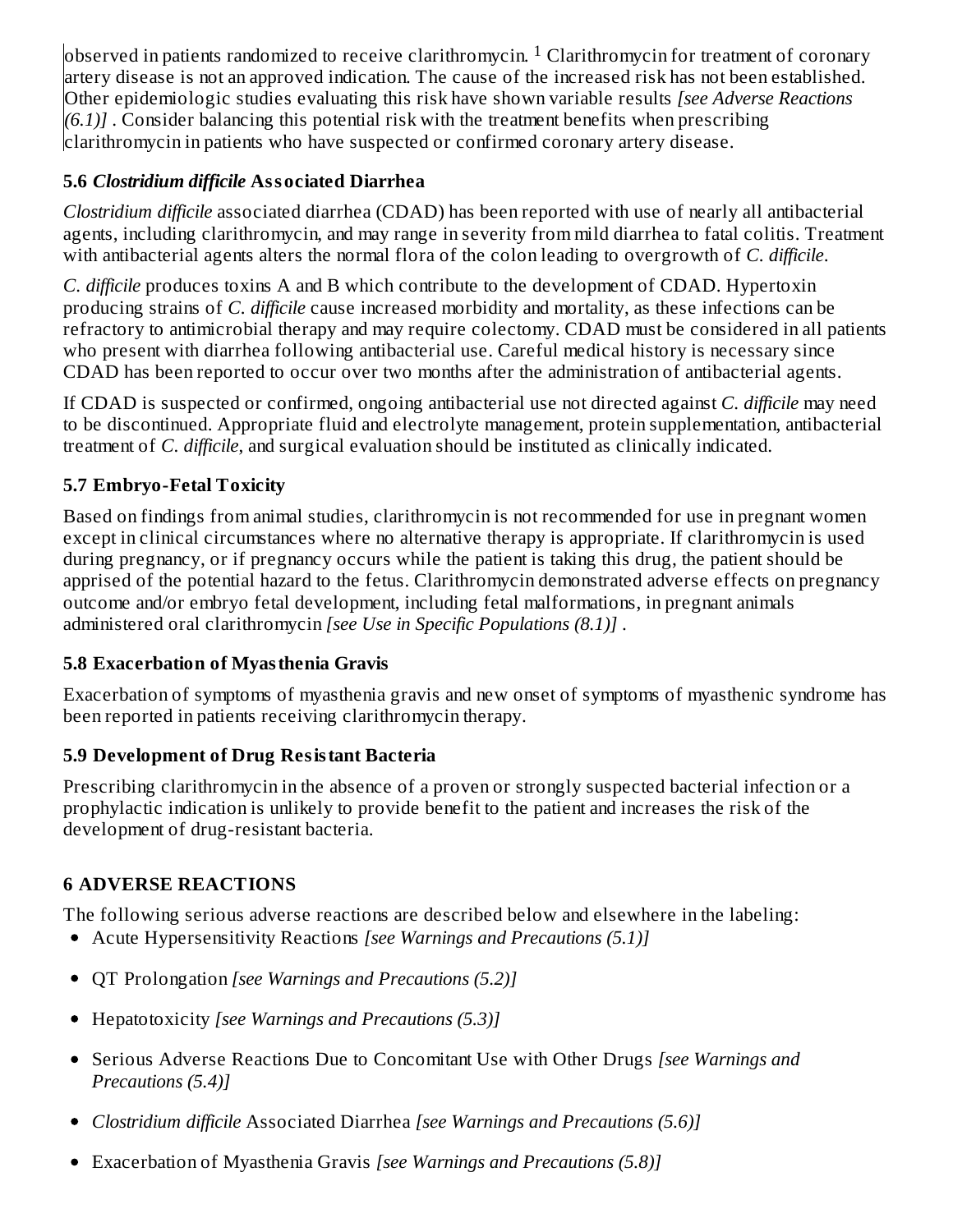#### **6.1 Clinical Trials Experience**

Because clinical studies are conducted under widely varying conditions, adverse reaction rates observed in the clinical studies of a drug cannot be directly compared to rates in the clinical studies of another drug and may not reflect the rates observed in practice.

Based on pooled data across all indications, the most frequent adverse reactions for both adult and pediatric populations observed in clinical trials are abdominal pain, diarrhea, nausea, vomiting and dysgeusia. Also reported were dyspepsia, liver function test abnormal, anaphylactic reaction, candidiasis, headache, insomnia, and rash.

The subsequent subsections list the most common adverse reactions for prophylaxis and treatment of mycobacterial infections and duodenal ulcer associated with *H. pylori* infection. In general, these profiles are consistent with the pooled data described above.

#### Prophylaxis of Mycobacterial Infections

In AIDS patients treated with clarithromycin over long periods of time for prophylaxis against *M. avium*, it was often difficult to distinguish adverse reactions possibly associated with clarithromycin administration from underlying HIV disease or intercurrent illness. Median duration of treatment was 10.6 months for the clarithromycin group and 8.2 months for the placebo group.

| Body System b                                                                                                                                                                                                                                                | Clarithromycin    | <b>Placebo</b> |
|--------------------------------------------------------------------------------------------------------------------------------------------------------------------------------------------------------------------------------------------------------------|-------------------|----------------|
| <b>Adverse Reaction</b>                                                                                                                                                                                                                                      | $(n=339)$<br>$\%$ | $(n=339)$<br>% |
| <b>Body as a Whole</b>                                                                                                                                                                                                                                       |                   |                |
| Abdominal pain                                                                                                                                                                                                                                               | 5%                | 4%             |
| Headache                                                                                                                                                                                                                                                     | 3%                | 1%             |
| <b>Digestive</b>                                                                                                                                                                                                                                             |                   |                |
| Diarrhea                                                                                                                                                                                                                                                     | 8%                | 4%             |
| Dyspepsia                                                                                                                                                                                                                                                    | 4%                | 3%             |
| Flatulence                                                                                                                                                                                                                                                   | 2%                | 1%             |
| Nausea                                                                                                                                                                                                                                                       | 11%               | 7%             |
| Vomiting                                                                                                                                                                                                                                                     | 6%                | 3%             |
| <b>Skin &amp; Appendages</b>                                                                                                                                                                                                                                 |                   |                |
| Rash                                                                                                                                                                                                                                                         | 3%                | 4%             |
| <b>Special Senses</b>                                                                                                                                                                                                                                        |                   |                |
| <b>Taste Perversion</b>                                                                                                                                                                                                                                      | $8\%$ c           | 0.3%           |
| a Includes those events possibly or probably related to study drug and excludes concurrent conditions<br>b 2% or greater Adverse Reaction Incidence Rates for either treatment group<br>c Significant higher incidence compared to the placebo-treated group |                   |                |

#### **Table 4. Incidence Rates (%) of Selected Advers e Reactions in Immunocompromis ed Adult a Patients Receiving Prophylaxis Against M. avium Complex**

Discontinuation due to adverse reactions occurred in 18% of patients receiving clarithromycin compared to 17% of patients receiving placebo in this trial. Primary reasons for discontinuation in clarithromycin treated patients include headache, nausea, vomiting, depression, and taste perversion.

#### *Changes in Laboratory Values*

Selected laboratory adverse experiences that were reported during therapy in greater than 2% of adult patients treated with clarithromycin in a randomized double-blind clinical trial involving 682 patients are presented in Table 5.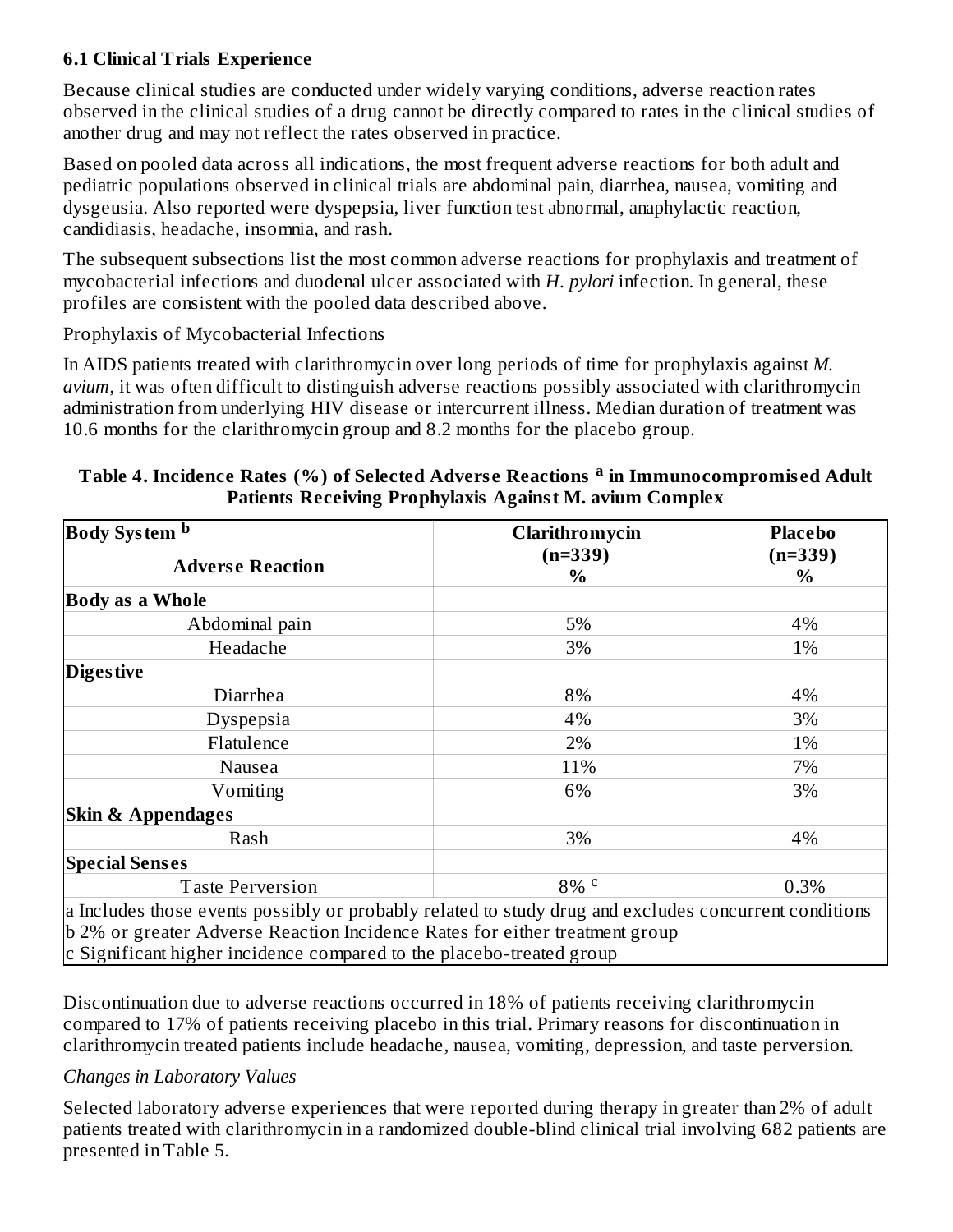In immunocompromised patients receiving prophylaxis against *M. avium*, evaluations of laboratory values were made by analyzing those values outside the seriously abnormal value (i.e., the extreme high or low limit) for the specified test.

#### **Table 5. Percentage of Patients Exceeding Extreme Laboratory Values in Patients Receiving a Prophylaxis Against M. avium Complex**

|                                                                                                                                                                                    |                      | <b>Clarithromycin 500 mg</b><br>twice a day | Placebo   |
|------------------------------------------------------------------------------------------------------------------------------------------------------------------------------------|----------------------|---------------------------------------------|-----------|
| <b>WBC Count</b>                                                                                                                                                                   | $1 \times 10^{-9}$ L | 2/103(4%)                                   | 0/95      |
| SGOT                                                                                                                                                                               | $>5x$ ULN $^{\rm b}$ | 7/196(4%)                                   | 5/208(2%) |
| <b>SGPT</b>                                                                                                                                                                        | $>5x$ ULN $^{\rm b}$ | 6/217(3%)                                   | 4/232(2%) |
| a Includes only patients with baseline values within the normal range or borderline high (hematology<br>variables) and within normal range or borderline low (chemistry variables) |                      |                                             |           |

b ULN= Upper Limit of Normal

Treatment of Mycobacterial Infections

The adverse reaction profiles for both the 500 mg and 1000 mg twice a day dose regimens were similar.

In AIDS patients and other immunocompromised patients treated with the higher doses of clarithromycin over long periods of time for mycobacterial infections, it was often difficult to distinguish adverse reactions possibly associated with clarithromycin administration from underlying signs of HIV disease or intercurrent illness.

The following analysis summarizes experience during the first 12 weeks of therapy with clarithromycin. Data are reported separately for trial 1 (randomized, double-blind) and trial 2 (openlabeled, compassionate use) and also combined. Adverse reactions were reported less frequently in trial 2, which may be due in part to differences in monitoring between the two studies.

In adult patients receiving clarithromycin 500 mg twice a day, the most frequently reported adverse reactions, considered possibly or possibly related to study drug, with an incidence of 5% or greater, are listed below (Table 6). Approximately 8% of the patients who received 500 mg twice a day and 12% of the patients who received 1000 mg twice a day discontinued therapy due to drug related adverse reactions during the first 12 weeks of therapy; adverse reactions leading to discontinuation in at least 2 patients included nausea, vomiting, abdominal pain, diarrhea, rash, and asthenia.

#### **Table 6. Selected Treatment-Related Advers e Reaction Incidence Rates (%) in aImmunocompromis ed Adult Patients During the First 12 Weeks of Therapy with 500 mg Twice a Day Clarithromycin Dos e**

| <b>Adverse Reaction</b>                                                                               | <b>Trial 1</b><br>$(n=53)$ | <b>Trial 2</b><br>$(n=255)$ | <b>Combined</b><br>$(n=308)$ |
|-------------------------------------------------------------------------------------------------------|----------------------------|-----------------------------|------------------------------|
| Abdominal Pain                                                                                        | 8                          |                             |                              |
| Diarrhea                                                                                              | 9                          |                             |                              |
| Flatulence                                                                                            | Õ                          |                             |                              |
| Headache                                                                                              | 8                          |                             |                              |
| Nausea                                                                                                | 28                         |                             | 12                           |
| Rash                                                                                                  | 9                          |                             |                              |
| <b>Taste Perversion</b>                                                                               | 19                         |                             |                              |
| Vomiting                                                                                              | 25                         |                             |                              |
| a Includes those events possibly or probably related to study drug and excludes concurrent conditions |                            |                             |                              |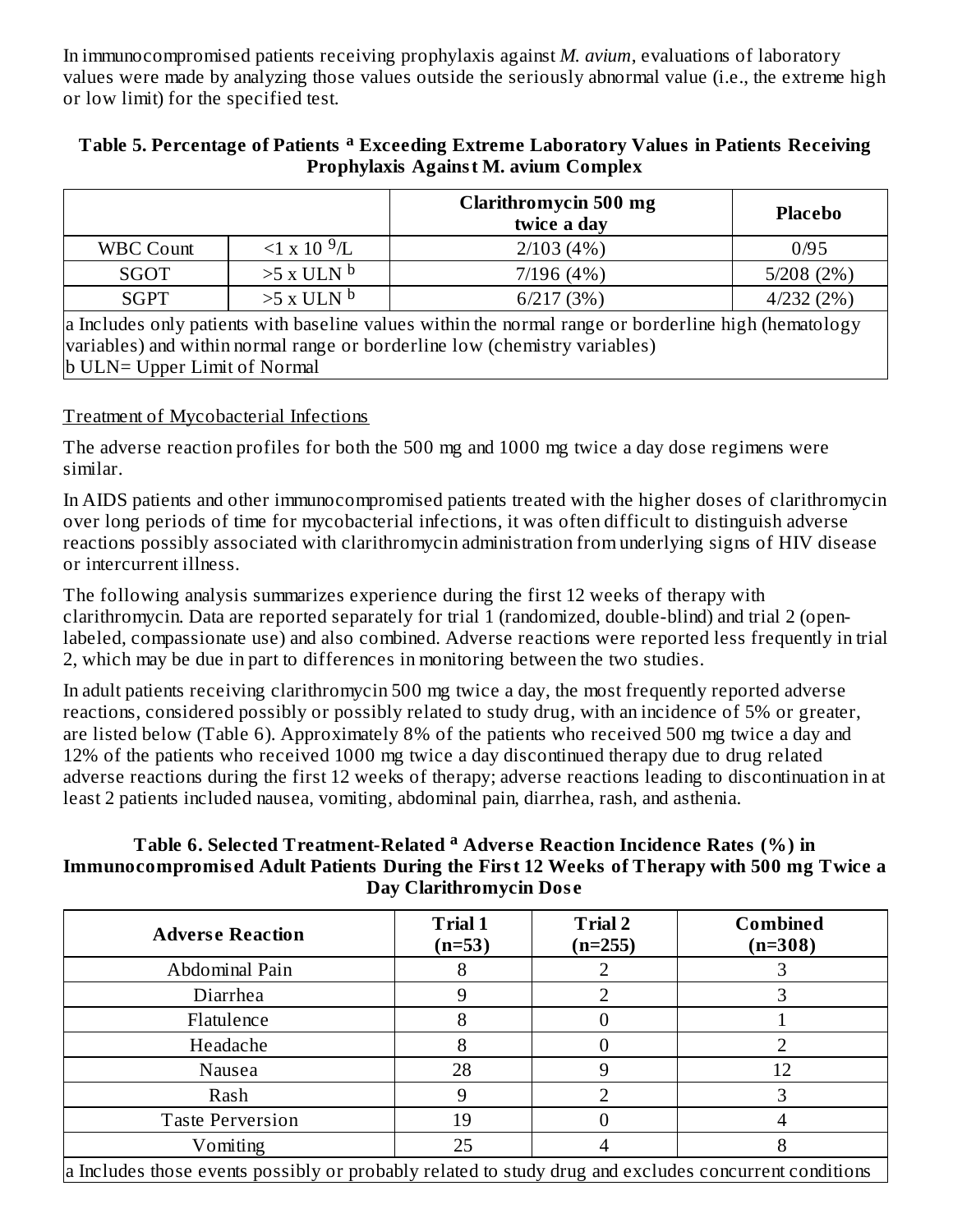A limited number of pediatric AIDS patients have been treated with clarithromycin suspension for mycobacterial infections. The most frequently reported adverse reactions excluding those due to the patient's concurrent conditions were consistent with those observed in adult patients.

#### *Changes in Laboratory Values*

In the first 12 weeks of starting on clarithromycin 500 mg twice a day, 3% of patients has SGOT increases and 2% of patients has SGPT increases > 5 times the upper limit of normal in trial 2 (469 enrolled adult patients) while trial 1 (154 enrolled patients) had no elevation of transaminases. This includes only patients with baseline values within the normal range or borderline low.

#### Duodenal ulcer associated with *H. pylori* Infection

In clinical trials using combination therapy with clarithromycin plus omeprazole and amoxicillin, no adverse reactions specific to the combination of these drugs have been observed. Adverse reactions that have occurred have been limited to those that have been previously reported with clarithromycin, omeprazole or amoxicillin.

The adverse reaction profiles are shown below (Table 7) for four randomized double-blind clinical trials in which patients received the combination of clarithromycin 500 mg three times a day, and omeprazole 40 mg daily for 14 days, followed by omeprazole 20 mg once a day, (three studies) or 40 mg once a day (one study) for an additional 14 days. Of the 346 patients who received the combination, 3.5% of patients discontinued drug due to adverse reactions.

| <b>Adverse Reaction</b>    | <b>Clarithromycin + Omeprazole</b><br>$(n=346)$<br>% of Patients | Omeprazole<br>$(n=355)$<br>% of Patients | Clarithromycin<br>$(n=166)$<br>% of Patients <sup>a</sup> |
|----------------------------|------------------------------------------------------------------|------------------------------------------|-----------------------------------------------------------|
| <b>Taste Perversion</b>    | 15                                                               |                                          | 16                                                        |
| Nausea                     |                                                                  |                                          |                                                           |
| Headache                   |                                                                  | 6                                        |                                                           |
| Diarrhea                   |                                                                  |                                          |                                                           |
| Vomiting                   |                                                                  |                                          |                                                           |
| Abdominal Pain             |                                                                  |                                          |                                                           |
| Infection                  |                                                                  |                                          |                                                           |
| a Only two of four studies |                                                                  |                                          |                                                           |

# **Table 7. Advers e Reactions with an Incidence of 3% or Greater**

# *Changes in Laboratory Values*

Changes in laboratory values with possible clinical significance in patients taking clarithromycin and omeprazole in four randomized double-blind trials in 945 patients are as follows:

Hepatic: elevated direct bilirubin <1%; GGT <1%; SGOT (AST) <1%; SGPT (ALT) <1%, Renal: elevated serum creatinine <1%.

Less Frequent Adverse Reactions Observed During Clinical Trials of Clarithromycin

Based on pooled data across all indications, the following adverse reactions were observed in clinical trials with clarithromycin at a rate less than 1%:

*Blood and Lymphatic System Disorders:* Leukopenia, neutropenia, thrombocythemia, eosinophilia

*Cardiac Disorders:* Electrocardiogram QT prolonged, cardiac arrest, atrial fibrillation, extrasystoles, palpitations

*Ear and Labyrinth Disorders:* Vertigo, tinnitus, hearing impaired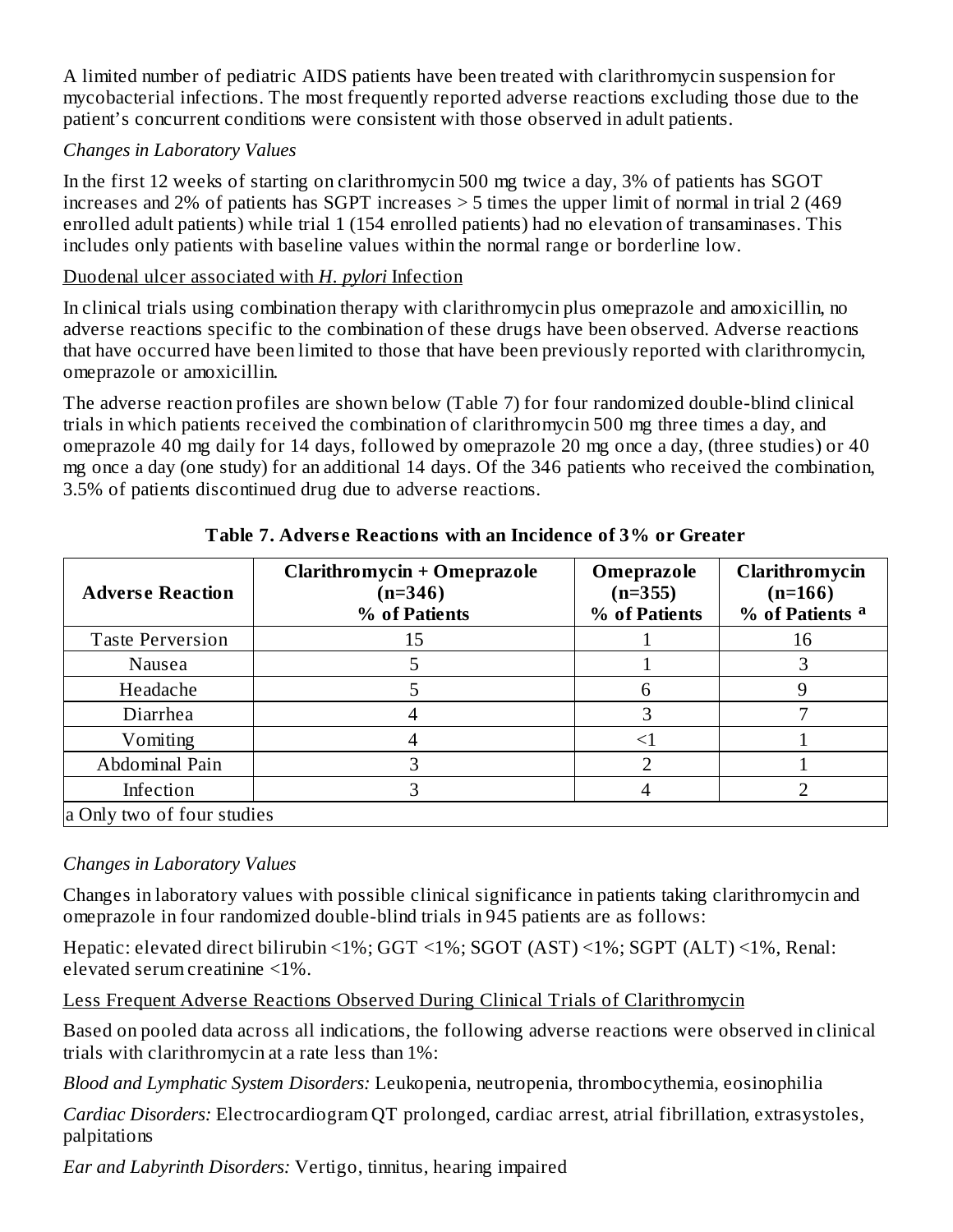*Gastrointestinal Disorders:* Stomatitis, glossitis, esophagitis, gastrooesophageal reflux disease, gastritis, proctalgia, abdominal distension, constipation, dry mouth, eructation, flatulence

*General Disorders and Administration Site Conditions:* Malaise, pyrexia, asthenia, chest pain, chills, fatigue

*Hepatobiliary Disorders:* Cholestasis, hepatitis

*Immune System Disorders:* Hypersensitivity

*Infections and Infestations:* Cellulitis, gastroenteritis, infection, vaginal infection

*Investigations:* Blood bilirubin increased, blood alkaline phosphatase increased, blood lactate dehydrogenase increased, albumin globulin ratio abnormal

*Metabolism and Nutrition Disorders:* Anorexia, decreased appetite

*Musculoskeletal and Connective Tissue Disorders:* Myalgia, muscle spasms, nuchal rigidity

*Nervous System Disorders:* Dizziness, tremor, loss of consciousness, dyskinesia, somnolence

*Psychiatric Disorders:* Anxiety, nervousness

*Renal and Urinary Disorders:* Blood creatinine increased, blood urea increased

*Respiratory, Thoracic and Mediastinal Disorders:* Asthma, epistaxis, pulmonary embolism

*Skin and Subcutaneous Tissue Disorders:* Urticaria, dermatitis bullous, pruritus, hyperhidrosis, rash maculo-papular

# Gastrointestinal Adverse Reactions

In the acute exacerbation of chronic bronchitis and acute maxillary sinusitis studies overall gastrointestinal adverse reactions were reported by a similar proportion of patients taking either clarithromycin tablets or clarithromycin extended-release tablets; however, patients taking clarithromycin extended-release tablets reported significantly less severe gastrointestinal symptoms compared to patients taking clarithromycin tablets. In addition, patients taking clarithromycin extendedrelease tablets had significantly fewer premature discontinuations for drug-related gastrointestinal or abnormal taste adverse reactions compared to clarithromycin tablets.

All-Cause Mortality in Patients with Coronary Artery Disease 1 to 10 Years Following Clarithromycin Exposure

In one clinical trial evaluating treatment with clarithromycin on outcomes in patients with coronary artery disease, an increase in risk of all-cause mortality was observed in patients randomized to clarithromycin. Clarithromycin for treatment of coronary artery disease is not an approved indication. Patients were treated with clarithromycin or placebo for 14 days and observed for primary outcome events (e.g., all-cause mortality or non-fatal cardiac events) for several years. <sup>1</sup> A numerically higher number of primary outcome events in patients randomized to receive clarithromycin was observed with a hazard ratio of 1.06 (95% confidence interval 0.98 to 1.14). However, at follow-up 10 years posttreatment, there were 866 (40%) deaths in the clarithromycin group and 815 (37%) deaths in the placebo group that represented a hazard ratio for all-cause mortality of 1.10 (95% confidence interval 1.00 to 1.21). The difference in the number of deaths emerged after one year or more after the end of treatment. The cause of the difference in all-cause mortality has not been established. Other epidemiologic studies evaluating this risk have shown variable results *[see Warnings and Precautions (5.5)]* .

# **6.2 Postmarketing Experience**

The following adverse reactions have been identified during post-appr use of clarithromycin. Because these reactions are reported voluntarily from a population of uncertain size, it is not always possible to reliably estimate their frequency or establish a causal relationship to drug exposure.

*Blood and Lymphatic System:* Thrombocytopenia, agranulocytosis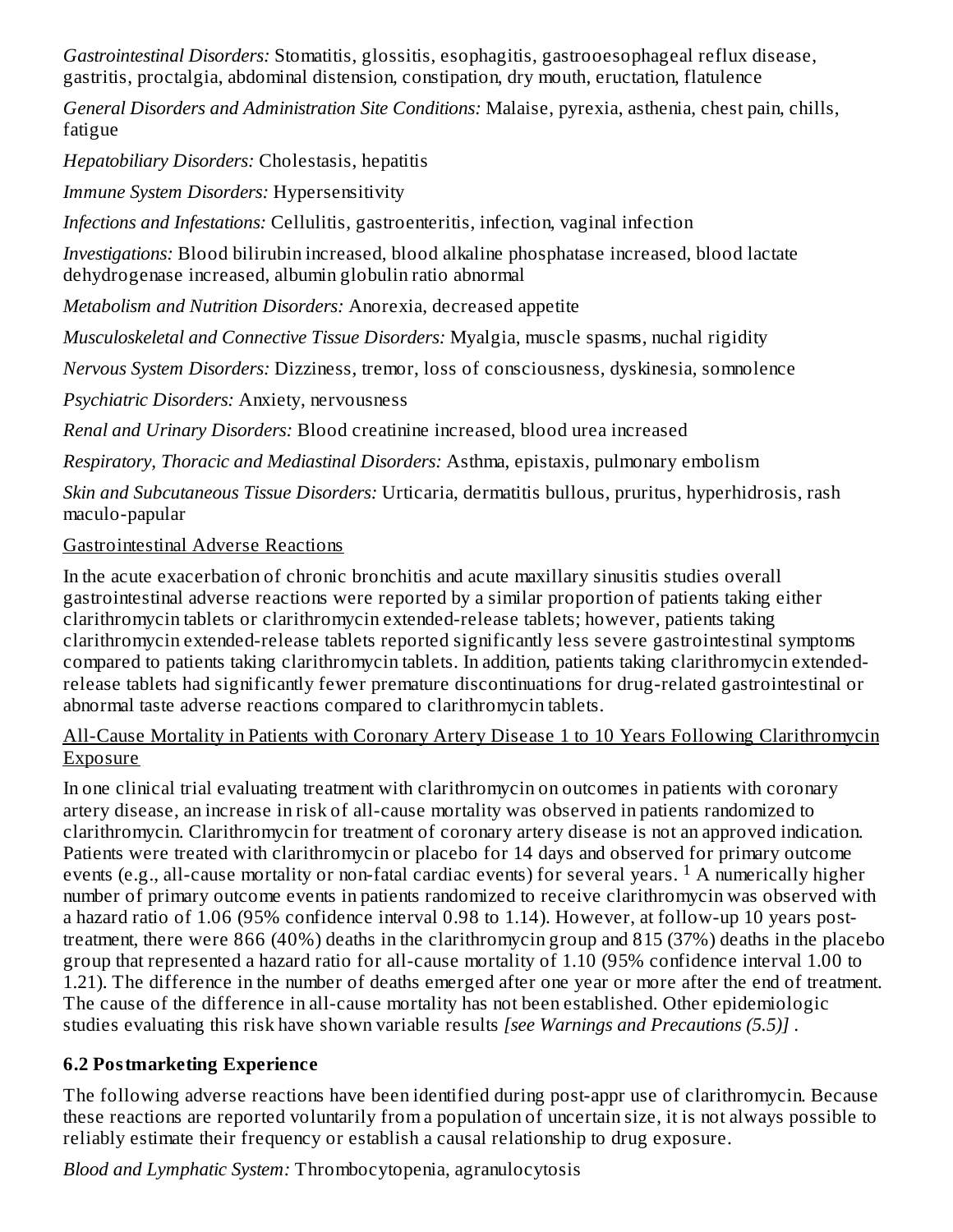*Cardiac:* Ventricular arrhythmia, ventricular tachycardia, *torsades de pointes*

*Ear and Labyrinth:* Deafness was reported chiefly in elderly women and was usually reversible.

*Gastrointestinal:* Pancreatitis acute, tongue discoloration, tooth discoloration was reported and was usually reversible with professional cleaning upon discontinuation of the drug.

There have been reports of clarithromycin extended-release tablets in the stool, many of which have occurred in patients with anatomic (including ileostomy or colostomy) or functional gastrointestinal disorders with shortened GI transit times. In several reports, tablet residues have occurred in the context of diarrhea. It is recommended that patients who experience tablet residue in the stool and no improvement in their condition should be switched to a different clarithromycin formulation (e.g. suspension) or another antibacterial drug.

*Hepatobiliary:* Hepatic failure, jaundice hepatocellular. Adverse reactions related to hepatic dysfunction have been reported with clarithromycin *[see Warnings and Precautions (5.2)]* .

*Infections and Infestations:* Pseudomembranous colitis *[see Warnings and Precautions (5.6)]*

*Immune System:* Anaphylactic reactions, angioedema

*Investigations:* Prothrombin time prolonged, white blood cell count decreased, international normalized ratio increased. Abnormal urine color has been reported, associated with hepatic failure.

*Metabolism and Nutrition:* Hypoglycemia has been reported in patients taking oral hypoglycemic agents or insulin.

*Musculoskeletal and Connective Tissue:* Myopathy rhabdomyolysis was reported and in some of the reports, clarithromycin was administered concomitantly with statins, fibrates, colchicine or allopurinol *[see Contraindications (4.5) and Warnings and Precautions (5.4)]* .

*Nervous System:* Parosmia, anosmia, ageusia, paresthesia and convulsions

*Psychiatric*: Abnormal behavior, confusional state, depersonalization, disorientation, hallucination, depression, manic behavior, abnormal dream, psychotic disorder. These disorders usually resolve upon discontinuation of the drug.

*Renal and Urinary:* Nephritis interstitial, renal failure

*Skin and Subcutaneous Tissue:* Stevens-Johnson syndrome, toxic epidermal necrolysis, drug rash with eosinophilia and systemic symptoms (DRESS), Henoch-Schonlein purpura, acne, acute generalized exanthematous pustulosis

*Vascular:* Hemorrhage

# **7 DRUG INTERACTIONS**

Co-administration of clarithromycin is known to inhibit CYP3A, and a drug primarily metabolized by CYP3A may be associated with elevations in drug concentrations that could increase or prolong both therapeutic and adverse effects of the concomitant drug.

Clarithromycin should be used with caution in patients receiving treatment with other drugs known to be CYP3A enzyme substrates, especially if the CYP3A substrate has a narrow safety margin (e.g., carbamazepine) and/or the substrate is extensively metabolized by this enzyme. Adjust dosage when appropriate and monitor serum concentrations of drugs primarily metabolized by CYP3A closely in patients concurrently receiving clarithromycin.

**Table 8: Clinically Significant Drug Interactions with Clarithromycin**

| <b>Drugs That Are Affected By Clarithromycin</b> |                |          |  |
|--------------------------------------------------|----------------|----------|--|
| $Drug(s)$ with                                   | Recommendation | Comments |  |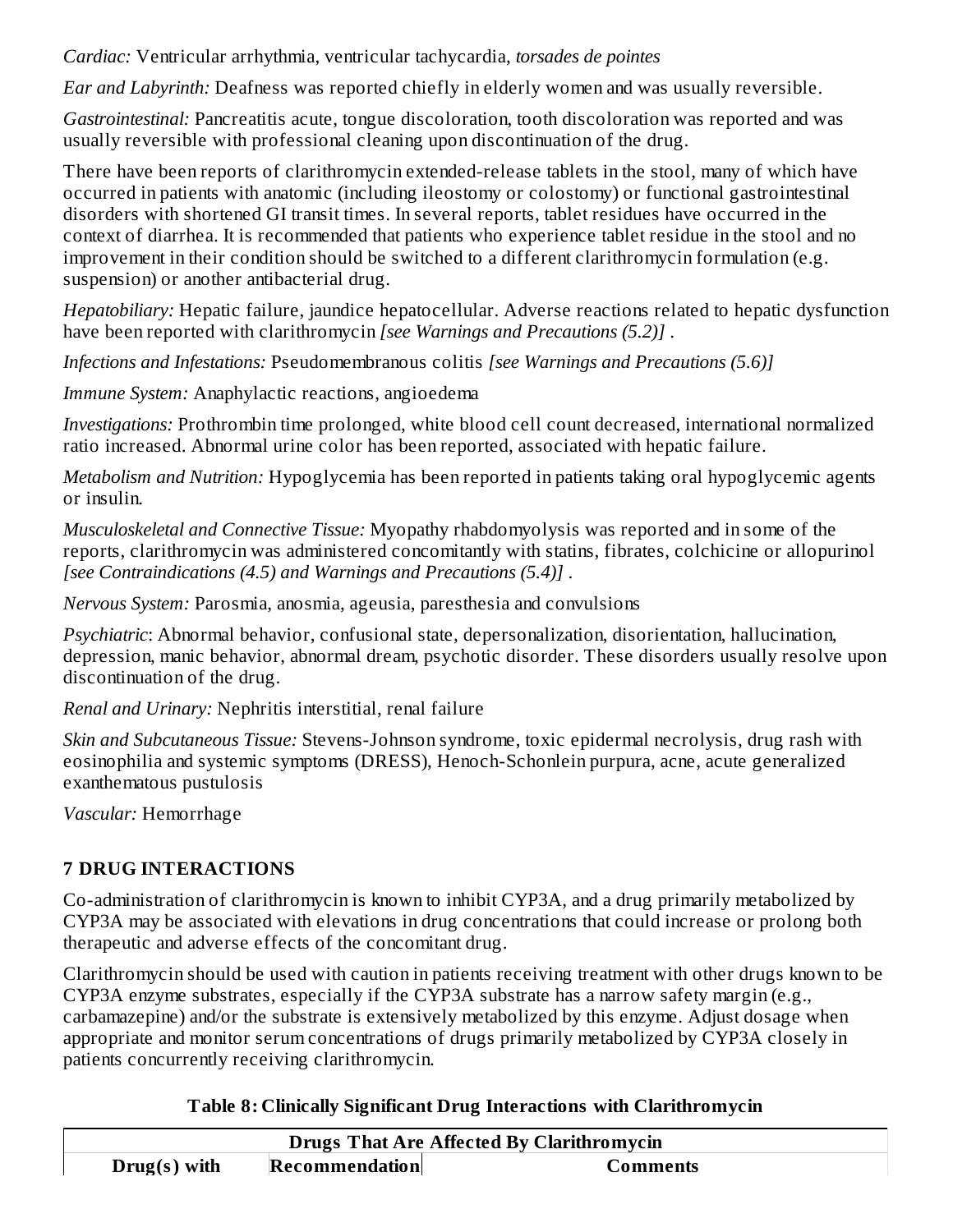| <b>Pharmacokinetics</b><br><b>Affected by</b><br>Clarithromycin |                                                                                                                                                                                                                                                                                                                                                                                                                                                                                                                                                                                                                                                                                                                                  |
|-----------------------------------------------------------------|----------------------------------------------------------------------------------------------------------------------------------------------------------------------------------------------------------------------------------------------------------------------------------------------------------------------------------------------------------------------------------------------------------------------------------------------------------------------------------------------------------------------------------------------------------------------------------------------------------------------------------------------------------------------------------------------------------------------------------|
| Antiarrhythmics:                                                |                                                                                                                                                                                                                                                                                                                                                                                                                                                                                                                                                                                                                                                                                                                                  |
| Disopyramide                                                    | Not Recommended Disopyramide, Quinidine: There have been postmarketing<br>reports of <i>torsades de pointes</i> occurring with concurrent                                                                                                                                                                                                                                                                                                                                                                                                                                                                                                                                                                                        |
| Quinidine                                                       | use of clarithromycin and quinidine or disopyramide.<br>Electrocardiograms should be monitored for QTc                                                                                                                                                                                                                                                                                                                                                                                                                                                                                                                                                                                                                           |
| Dofetilide                                                      | prolongation during coadministration of clarithromycin<br>with these drugs [see Warnings and Precautions (5.2)].                                                                                                                                                                                                                                                                                                                                                                                                                                                                                                                                                                                                                 |
| Amiodarone                                                      |                                                                                                                                                                                                                                                                                                                                                                                                                                                                                                                                                                                                                                                                                                                                  |
| Sotalol                                                         | Serum concentrations of these medications should also be                                                                                                                                                                                                                                                                                                                                                                                                                                                                                                                                                                                                                                                                         |
| Procainamide                                                    | monitored. There have been spontaneous or published<br>reports of CYP3A based interactions of clarithromycin<br>with disopyramide and quinidine.                                                                                                                                                                                                                                                                                                                                                                                                                                                                                                                                                                                 |
|                                                                 | There have been postmarketing reports of hypoglycemia<br>with the concomitant administration of clarithromycin and<br>disopyramide. Therefore, blood glucose levels should be<br>monitored during concomitant administration of<br>clarithromycin and disopyramide.                                                                                                                                                                                                                                                                                                                                                                                                                                                              |
| Digoxin                                                         | Use With Caution <i>Digoxin:</i> Digoxin is a substrate for P-glycoprotein (Pgp)<br>and clarithromycin is known to inhibit Pgp. When<br>clarithromycin and digoxin are co-administered, inhibition<br>of Pgp by clarithromycin may lead to increased exposure<br>of digoxin. Elevated digoxin serum concentrations in<br>patients receiving clarithromycin and digoxin<br>concomitantly have been reported in postmarketing<br>surveillance. Some patients have shown clinical signs<br>consistent with digoxin toxicity, including potentially fatal<br>arrhythmias. Monitoring of serum digoxin concentrations<br>should be considered, especially for patients with digoxin<br>concentrations in the upper therapeutic range. |
| Oral Anticoagulants:                                            |                                                                                                                                                                                                                                                                                                                                                                                                                                                                                                                                                                                                                                                                                                                                  |
| Warfarin                                                        | Use With Caution Oral anticoagulants: Spontaneous reports in the<br>postmarketing period suggest that concomitant<br>administration of clarithromycin and oral anticoagulants<br>may potentiate the effects of the oral anticoagulants.<br>Prothrombin times should be carefully monitored while<br>patients are receiving clarithromycin and oral                                                                                                                                                                                                                                                                                                                                                                               |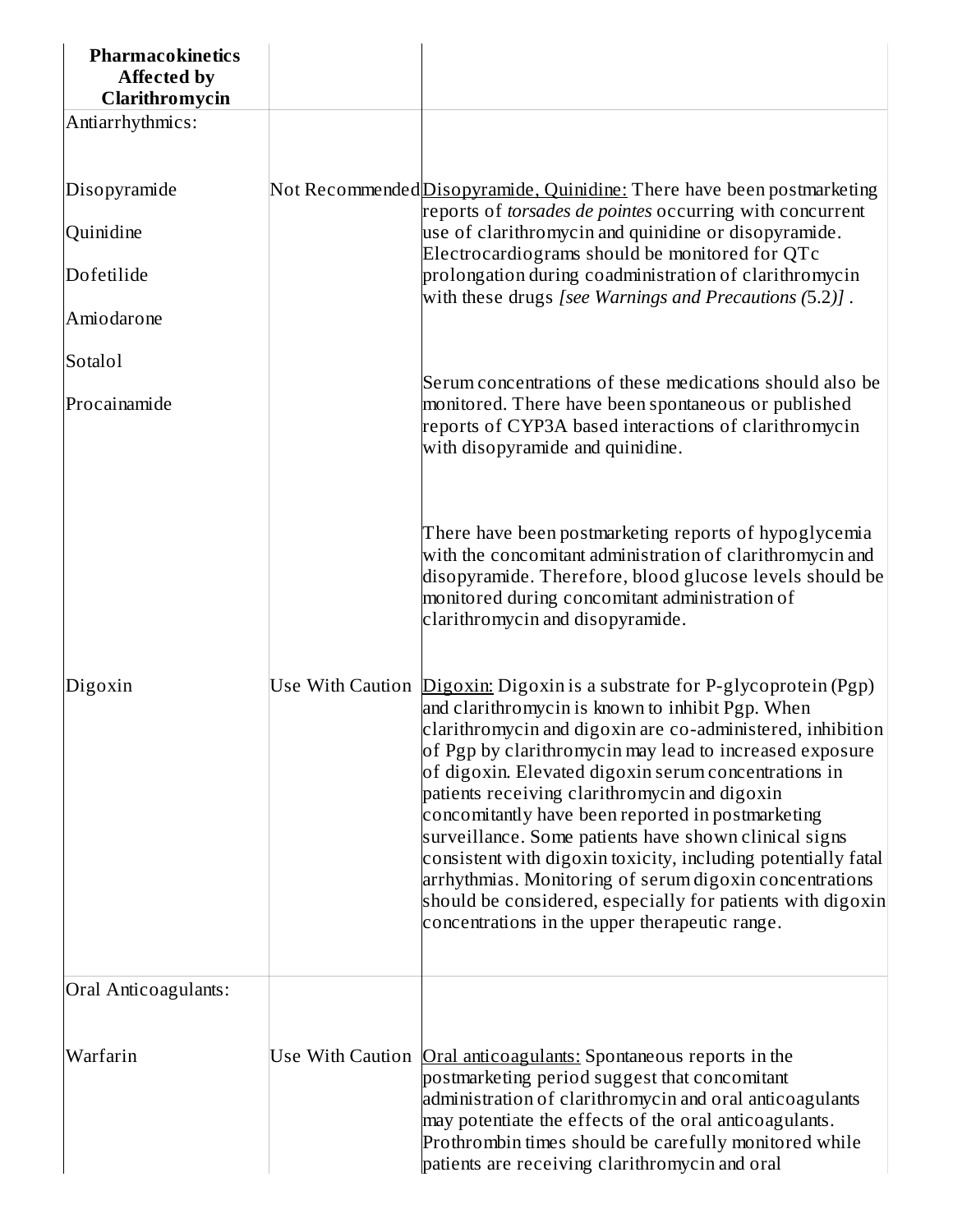|                                                                                                                                          |                                            | anticoagulants simultaneously [see Warnings and<br>Precautions $(5.4)$ ].                                                                                                                                                                                                                                                                                                                                                                                                                                                                                       |
|------------------------------------------------------------------------------------------------------------------------------------------|--------------------------------------------|-----------------------------------------------------------------------------------------------------------------------------------------------------------------------------------------------------------------------------------------------------------------------------------------------------------------------------------------------------------------------------------------------------------------------------------------------------------------------------------------------------------------------------------------------------------------|
| Antiepileptics:                                                                                                                          |                                            |                                                                                                                                                                                                                                                                                                                                                                                                                                                                                                                                                                 |
| Carbamazepine                                                                                                                            |                                            | Use With Caution <i>Carbamazepine:</i> Concomitant administration of single<br>doses of clarithromycin and carbamazepine has been<br>shown to result in increased plasma concentrations of<br>carbamazepine. Blood level monitoring of carbamazepine<br>may be considered. Increased serum concentrations of<br>carbamazepine were observed in clinical trials with<br>clarithromycin. There have been spontaneous or<br>published reports of CYP3A based interactions of<br>clarithromycin with carbamazepine.                                                 |
| Antifungals:                                                                                                                             |                                            |                                                                                                                                                                                                                                                                                                                                                                                                                                                                                                                                                                 |
| Itraconazole                                                                                                                             |                                            | Use With Caution <i>Itraconazole:</i> Both clarithromycin and itraconazole are<br>substrates and inhibitors of CYP3A, potentially leading to<br>a bi-directional drug interaction when administered<br>concomitantly (see also Itraconazole under "Drugs That<br>Affect Clarithromycin" in the table below).<br>Clarithromycin may increase the plasma concentrations of<br>itraconazole. Patients taking itraconazole and<br>clarithromycin concomitantly should be monitored closely<br>for signs or symptoms of increased or prolonged adverse<br>reactions. |
| Fluconazole                                                                                                                              | No Dose<br>Adjustment                      | Fluconazole: [see Pharmacokinetics (12.3)]                                                                                                                                                                                                                                                                                                                                                                                                                                                                                                                      |
| Anti-Gout Agents:                                                                                                                        |                                            |                                                                                                                                                                                                                                                                                                                                                                                                                                                                                                                                                                 |
| Colchicine (in patients<br>with renal or hepatic<br>impairment)<br>Colchicine (in patients<br>with normal renal and<br>hepatic function) | Contraindicated<br><b>Use With Caution</b> | Colchicine: Colchicine is a substrate for both CYP3A and<br>the efflux transporter, P-glycoprotein (Pgp).<br>Clarithromycin and other macrolides are known to inhibit<br>CYP3A and Pgp. The dose of colchicine should be<br>reduced when co-administered with clarithromycin in<br>patients with normal renal and hepatic function [see<br>Contraindications (4.4)and Warnings and Precautions (5.4)]                                                                                                                                                           |
| Antipsychotics:                                                                                                                          |                                            |                                                                                                                                                                                                                                                                                                                                                                                                                                                                                                                                                                 |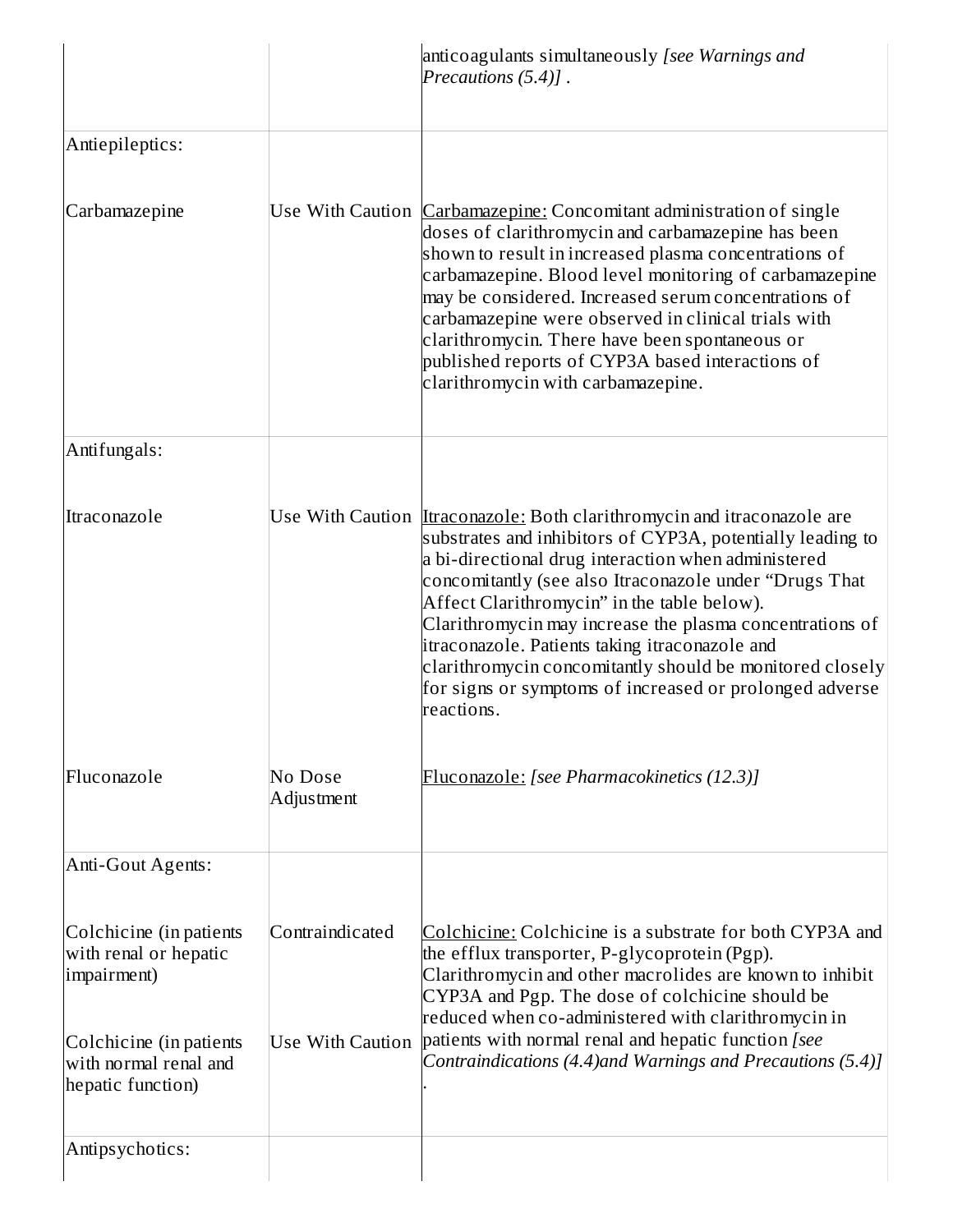| Pimozide                                                     | Contraindicated | Pimozide:[See Contraindications (4.2)]                                                                                                                                                                                                                                                                                                                                                                                                                                                                                                                                                                         |
|--------------------------------------------------------------|-----------------|----------------------------------------------------------------------------------------------------------------------------------------------------------------------------------------------------------------------------------------------------------------------------------------------------------------------------------------------------------------------------------------------------------------------------------------------------------------------------------------------------------------------------------------------------------------------------------------------------------------|
| Quetiapine                                                   |                 | Quetiapine: Quetiapine is a substrate for CYP3A4, which<br>is inhibited by clarithromycin. Co-administration with<br>clarithromycin could result in increased quetiapine<br>exposure and possible quetiapine related toxicities. There<br>have been postmarketing reports of somnolence,<br>orthostatic hypotension, altered state of consciousness,<br>neuroleptic malignant syndrome, and QT prolongation<br>during concomitant administration. Refer to quetiapine<br>prescribing information for recommendations on dose<br>reduction if co-administered with CYP3A4 inhibitors<br>such as clarithromycin. |
| Antispasmodics:                                              |                 |                                                                                                                                                                                                                                                                                                                                                                                                                                                                                                                                                                                                                |
| Tolterodine (patients<br>deficient in CYP2D6<br>activity)    |                 | Use With Caution <i>[Colterodine:</i> The primary route of metabolism for<br>tolterodine is via CYP2D6. However, in a subset of the<br>population devoid of CYP2D6, the identified pathway of<br>metabolism is via CYP3A. In this population subset,<br>inhibition of CYP3A results in significantly higher serum<br>concentrations of tolterodine. Tolterodine 1 mg twice<br>daily is recommended in patients deficient in CYP2D6<br>activity (poor metabolizers) when co-administered with<br>clarithromycin.                                                                                                |
| Antivirals:                                                  |                 |                                                                                                                                                                                                                                                                                                                                                                                                                                                                                                                                                                                                                |
| Atazanavir                                                   |                 | Use With Caution <b>Atazanavir:</b> Both clarithromycin and atazanavir are<br>substrates and inhibitors of CYP3A, and there is evidence<br>of a bi-directional drug interaction (see Atazanavir under<br>"Drugs That Affect Clarithromycin" in the table below)<br>[see Pharmacokinetics (12.3)].                                                                                                                                                                                                                                                                                                              |
| Saquinavir (in patients<br>with decreased renal<br>function) |                 | Saquinavir: Both clarithromycin and saquinavir are<br>substrates and inhibitors of CYP3A and there is evidence<br>of a bi-directional drug interaction (see Saquinavir under<br>"Drugs That Affect Clarithromycin" in the table below)<br>[see Pharmacokinetics (12.3)].                                                                                                                                                                                                                                                                                                                                       |
| Ritonavir                                                    |                 | Ritonavir, Etravirine: (see Ritonavir and Etravirine under<br>"Drugs That Affect Clarithromycin" in the table below)                                                                                                                                                                                                                                                                                                                                                                                                                                                                                           |
| Etravirine                                                   |                 | [see Pharmacokinetics (12.3)].                                                                                                                                                                                                                                                                                                                                                                                                                                                                                                                                                                                 |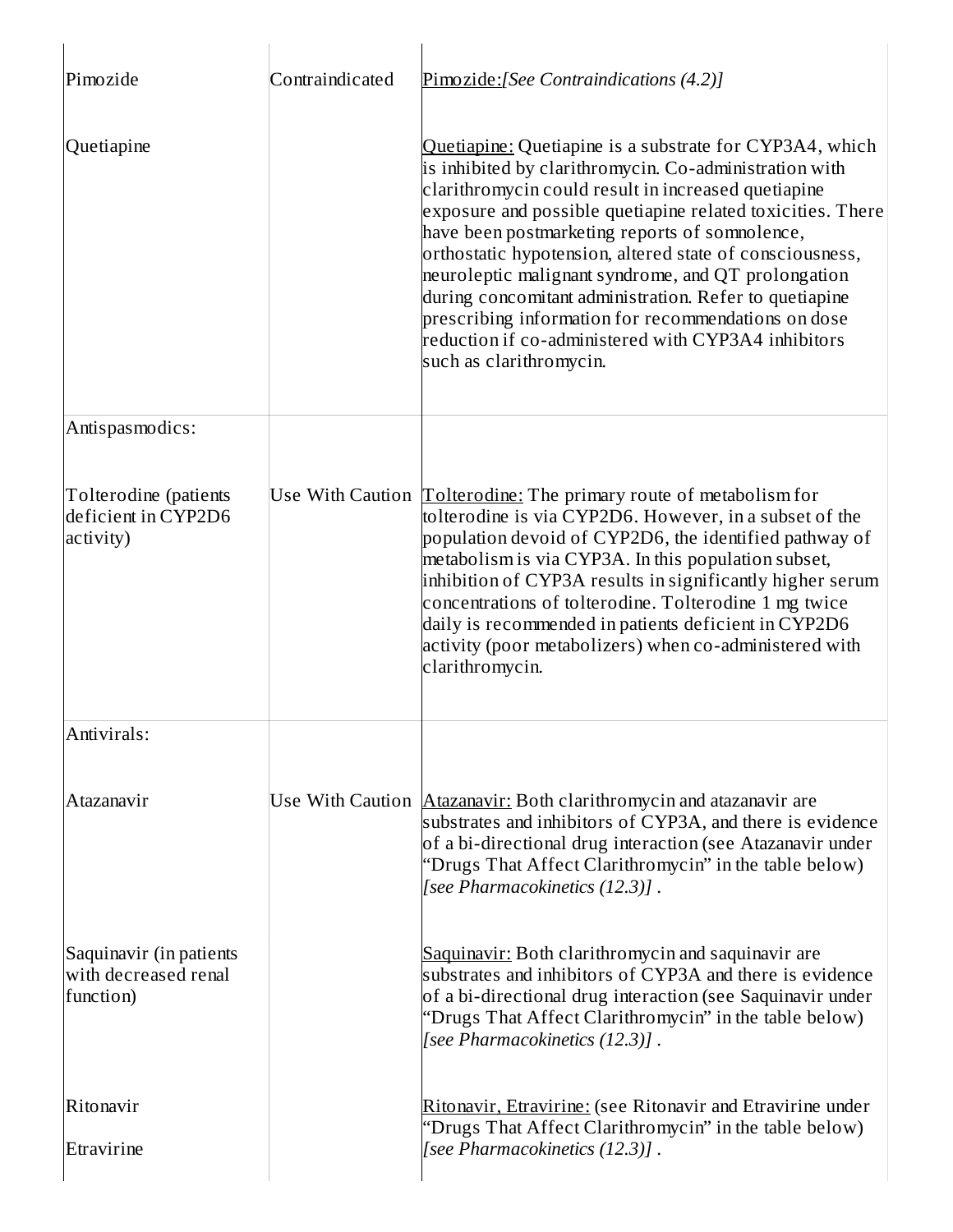| Maraviroc                                                               |                       | Maraviroc: Clarithromycin may result in increases in<br>maraviroc exposures by inhibition of CYP3A metabolism.<br>See Selzentry $^\circledR$ prescribing information for dose<br>recommendation when given with strong CYP3A<br>inhibitors such as clarithromycin.                                                                                                          |
|-------------------------------------------------------------------------|-----------------------|-----------------------------------------------------------------------------------------------------------------------------------------------------------------------------------------------------------------------------------------------------------------------------------------------------------------------------------------------------------------------------|
| Boceprevir (in patients<br>with normal renal<br>function)<br>Didanosine | No Dose<br>Adjustment | <b>Boceprevir:</b> Both clarithromycin and boceprevir are<br>substrates and inhibitors of CYP3A, potentially leading to<br>a bi-directional drug interaction when co-administered.<br>No dose adjustments are necessary for patients with $\overline{\phantom{a}}$<br>normal renal function (see Victrelis $^\circledR$ prescribing<br>information).                        |
| Zidovudine                                                              |                       | <u> Zidovudine:</u> Simultaneous oral administration of<br>clarithromycin immediate-release tablets and zidovudine<br>to HIV-infected adult patients may result in decreased<br>steady-state zidovudine concentrations. Administration of<br>clarithromycin and zidovudine should be separated by at<br>least two hours [see Pharmacokinetics (12.3)] .                     |
|                                                                         |                       | The impact of co-administration of clarithromycin<br>extended-release tablets or granules and zidovudine has<br>not been evaluated.                                                                                                                                                                                                                                         |
| Calcium Channel<br><b>Blockers:</b>                                     |                       |                                                                                                                                                                                                                                                                                                                                                                             |
| Verapamil                                                               |                       | Use With Caution <i>[Verapamil: Hypotension, bradyarrhythmias, and lactic</i><br>acidosis have been observed in patients receiving<br>concurrent verapamil, [see Warnings and Precautions (5.4)]                                                                                                                                                                            |
| Amlodipine                                                              |                       | <u>Amlodipine, Diltiazem:</u> [See Warnings and Precautions<br>$(5.4)$ ]                                                                                                                                                                                                                                                                                                    |
| Diltiazem                                                               |                       |                                                                                                                                                                                                                                                                                                                                                                             |
| Nifedipine                                                              |                       | Nifedipine: Nifedipine is a substrate for CYP3A.<br>Clarithromycin and other macrolides are known to inhibit<br>CYP3A. There is potential of CYP3A-mediated<br>interaction between nifedipine and clarithromycin.<br>Hypotension and peripheral edema were observed when<br>clarithromycin was taken concomitantly with nifedipine<br>[see Warnings and Precautions (5.4)]. |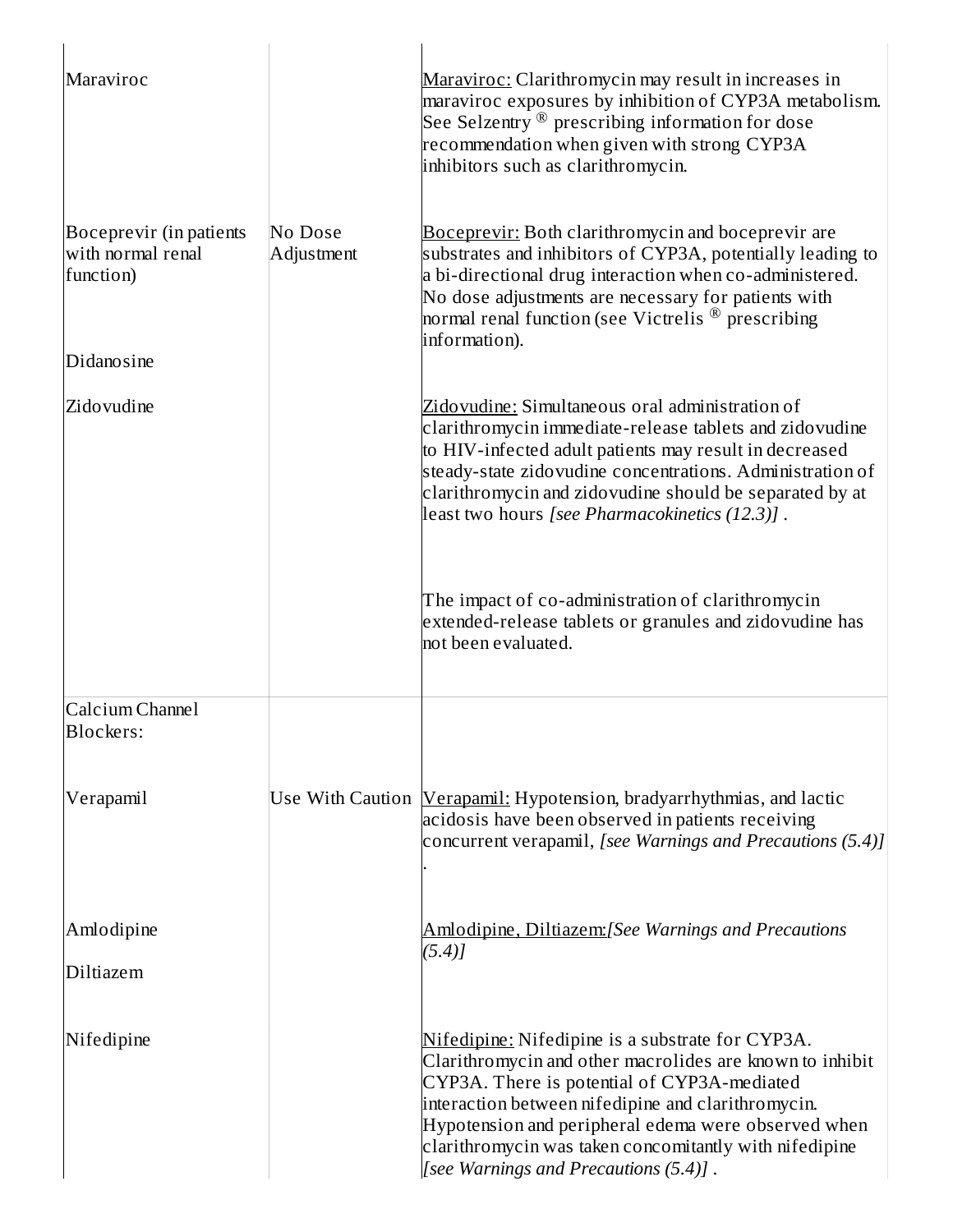| Ergot Alkaloids:                                                  |                                                  |                                                                                                                                                                                                                                                                                                                                                                 |
|-------------------------------------------------------------------|--------------------------------------------------|-----------------------------------------------------------------------------------------------------------------------------------------------------------------------------------------------------------------------------------------------------------------------------------------------------------------------------------------------------------------|
| Ergotamine<br>Dihydroergotamine                                   | Contraindicated                                  | <b>Ergotamine, Dihydroergotamine: Postmarketing reports</b><br>indicate that coadministration of clarithromycin with<br>ergotamine or dihydroergotamine has been associated<br>with acute ergot toxicity characterized by vasospasm and<br>ischemia of the extremities and other tissues including the<br>central nervous system [see Contraindications (4.6)]. |
| Gastroprokinetic Agents:                                          |                                                  |                                                                                                                                                                                                                                                                                                                                                                 |
| Cisapride                                                         | Contraindicated                                  | Cisapride: [See Contraindications (4.2)]                                                                                                                                                                                                                                                                                                                        |
| Lipid-lowering agents:<br>Lomitapide<br>Lovastatin<br>Simvastatin | Contraindicated                                  | <u> Lomitapide, Lovastatin, Simvastatin:</u><br>Clarithromycin may increase the exposure of these drugs<br>by inhibition of CYP3A metabolism, thereby increasing<br>the risk of toxicities from these drugs [See<br>Contraindications (4.5)and Warnings and Precautions (5.4)]                                                                                  |
| Atorvastatin<br>Pravastatin<br>Fluvastatin                        | <b>Use With Caution</b><br>No Dose<br>Adjustment | Atorvastatin, Pravastatin, Fluvastatin: [See Warnings and<br>Precautions (5.4)]                                                                                                                                                                                                                                                                                 |
| Hypoglycemic Agents:                                              |                                                  |                                                                                                                                                                                                                                                                                                                                                                 |
| Nateglinide<br>Pioglitazone                                       |                                                  | Use With Caution Nateglinide, Pioglitazone, Repaglinide,<br>Rosiglitazone: [See Warnings and Precautions (5.4) and<br>Adverse Reactions (6.2)]                                                                                                                                                                                                                  |
| Repaglinide                                                       |                                                  |                                                                                                                                                                                                                                                                                                                                                                 |
| Rosiglitazone                                                     |                                                  |                                                                                                                                                                                                                                                                                                                                                                 |
| Insulin                                                           |                                                  | <u>Insulin:</u> [See Warnings and Precautions (5.4) and Adverse<br>Reactions (6.2)]                                                                                                                                                                                                                                                                             |
| Immuno suppressants:                                              |                                                  |                                                                                                                                                                                                                                                                                                                                                                 |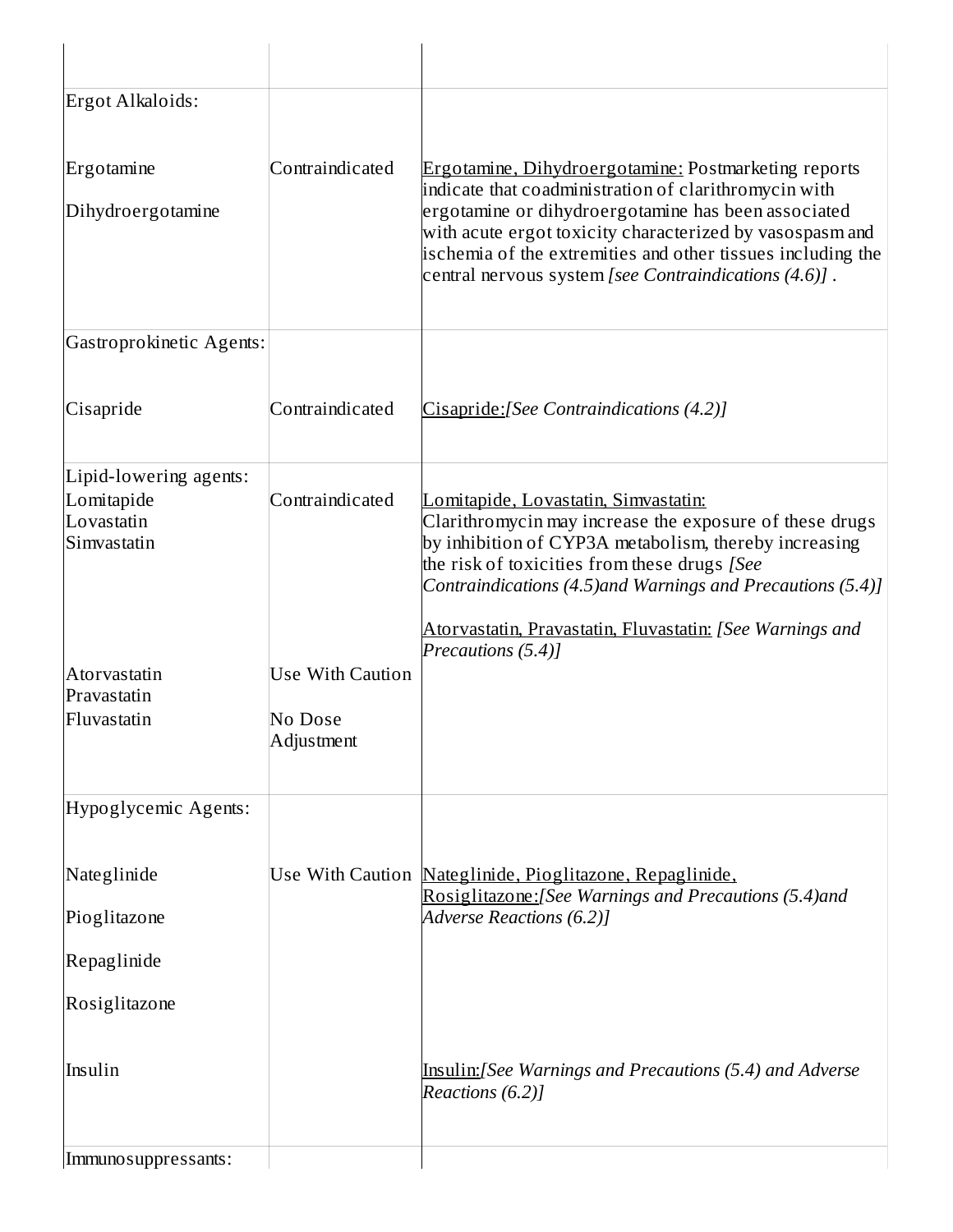| Cyclosporine                          |                       | Use With Caution <i>Cyclosporine:</i> There have been spontaneous or published<br>reports of CYP3A based interactions of clarithromycin<br>with cyclosporine.                                                                                                                                                                                                                                                                                                                                                                                                                                                                                                                                              |
|---------------------------------------|-----------------------|------------------------------------------------------------------------------------------------------------------------------------------------------------------------------------------------------------------------------------------------------------------------------------------------------------------------------------------------------------------------------------------------------------------------------------------------------------------------------------------------------------------------------------------------------------------------------------------------------------------------------------------------------------------------------------------------------------|
| Tacrolimus                            |                       | <u> Tacrolimus:</u> There have been spontaneous or published<br>reports of CYP3A based interactions of clarithromycin<br>with tacrolimus.                                                                                                                                                                                                                                                                                                                                                                                                                                                                                                                                                                  |
| Phosphodiesterase<br>linhibitors:     |                       |                                                                                                                                                                                                                                                                                                                                                                                                                                                                                                                                                                                                                                                                                                            |
| Sildenafil<br>Tadalafil<br>Vardenafil |                       | Use With Caution Sildenafil, Tadalafil, Vardenafil: Each of these<br>phosphodiesterase inhibitors is primarily metabolized by<br>CYP3A, and CYP3A will be inhibited by concomitant<br>administration of clarithromycin. Co-administration of<br>clarithromycin with sildenafil, tadalafil, or vardenafil will<br>result in increased exposure of these phosphodiesterase<br>inhibitors. Co-administration of these phosphodiesterase<br>inhibitors with clarithromycin is not recommended.<br>Increased systemic exposure of these drugs may occur<br>with clarithromycin; reduction of dosage for<br>phosphodiesterase inhibitors should be considered (see<br>their respective prescribing information). |
| Proton Pump Inhibitors:               |                       |                                                                                                                                                                                                                                                                                                                                                                                                                                                                                                                                                                                                                                                                                                            |
| Omeprazole                            | No Dose<br>Adjustment | Omeprazole: The mean 24-hour gastric pH value was 5.2<br>when omeprazole was administered alone and 5.7 when<br>coadministered with clarithromycin as a result of<br>increased omeprazole exposures [see Pharmacokinetics<br>(12.3)] (see also Omeprazole under "Drugs That Affect<br>Clarithromycin" in the table below).                                                                                                                                                                                                                                                                                                                                                                                 |
| <b>Xanthine Derivatives:</b>          |                       |                                                                                                                                                                                                                                                                                                                                                                                                                                                                                                                                                                                                                                                                                                            |
| Theophylline                          |                       | Use With Caution <i>Theophylline:</i> Clarithromycin use in patients who are<br>receiving theophylline may be associated with an increase<br>of serum theophylline concentrations [see<br>Pharmacokinetics (12.3)]. Monitoring of serum<br>theophylline concentrations should be considered for<br>patients receiving high doses of theophylline or with<br>baseline concentrations in the upper therapeutic range.                                                                                                                                                                                                                                                                                        |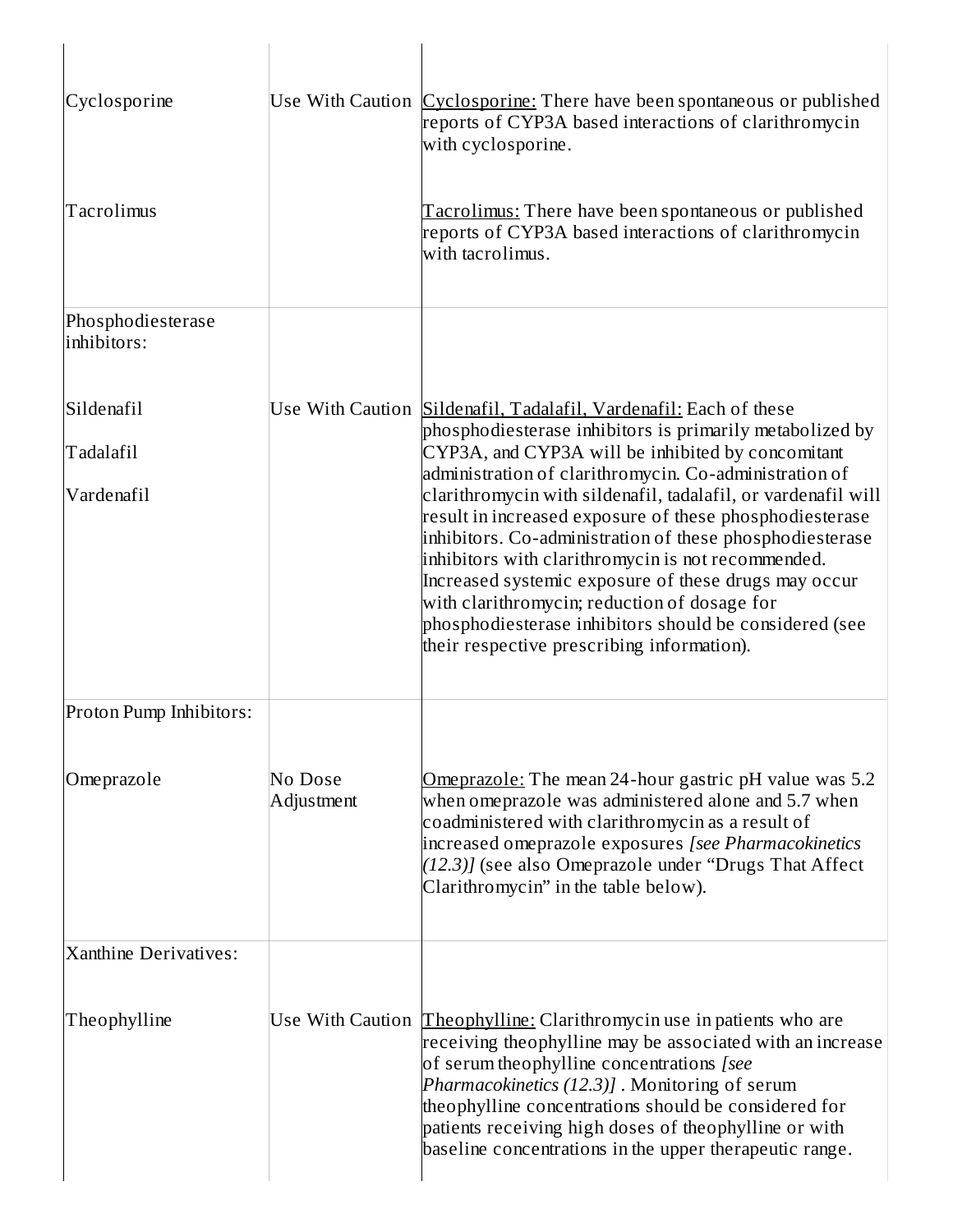| Triazolobenzodiazepines<br>and Other Related<br>Benzodiazepines: |                       |                                                                                                                                                                                                                                                                                                                                                                                                                                                              |
|------------------------------------------------------------------|-----------------------|--------------------------------------------------------------------------------------------------------------------------------------------------------------------------------------------------------------------------------------------------------------------------------------------------------------------------------------------------------------------------------------------------------------------------------------------------------------|
| Midazolam                                                        |                       | Use With Caution Midazolam: When oral midazolam is co-administered with<br>clarithromycin, dose adjustments may be necessary and<br>possible prolongation and intensity of effect should be<br>anticipated [see Warnings and Precautions (5.4)and<br>Pharmacokinetics (12.3)].                                                                                                                                                                               |
| Alprazolam<br>Triazolam                                          |                       | Triazolam, Alprazolam: Caution and appropriate dose<br>adjustments should be considered when triazolam or<br>alprazolam is co-administered with clarithromycin. There<br>have been postmarketing reports of drug interactions and<br>central nervous system (CNS) effects (e.g., somnolence<br>and confusion) with the concomitant use of clarithromycin<br>and triazolam. Monitoring the patient for increased CNS<br>pharmacological effects is suggested. |
|                                                                  |                       | In postmarketing experience, erythromycin has been<br>reported to decrease the clearance of triazolam and<br>midazolam, and thus, may increase the pharmacologic<br>effect of these benzodiazepines.                                                                                                                                                                                                                                                         |
| Temazepam<br>Nitrazepam<br>Lorazepam                             | No Dose<br>Adjustment | <u>Temazepam, Nitrazepam, Lorazepam:</u> For benzodiazepines<br>which are not metabolized by CYP3A (e.g., temazepam,<br>nitrazepam, lorazepam), a clinically important interaction<br>with clarithromycin is unlikely.                                                                                                                                                                                                                                       |
| Cytochrome P450<br>Inducers:                                     |                       |                                                                                                                                                                                                                                                                                                                                                                                                                                                              |
| Rifabutin                                                        |                       | Use With Caution Rifabutin: Concomitant administration of rifabutin and<br>clarithromycin resulted in an increase in rifabutin, and<br>decrease in clarithromycin serum levels together with an<br>increased risk of uveitis (see Rifabutin under "Drugs That <br>Affect Clarithromycin" in the table below).                                                                                                                                                |
| <b>Other Drugs</b><br>Metabolized by CYP3A:                      |                       |                                                                                                                                                                                                                                                                                                                                                                                                                                                              |
| Alfentanil                                                       |                       | Use With Caution There have been spontaneous or published reports of                                                                                                                                                                                                                                                                                                                                                                                         |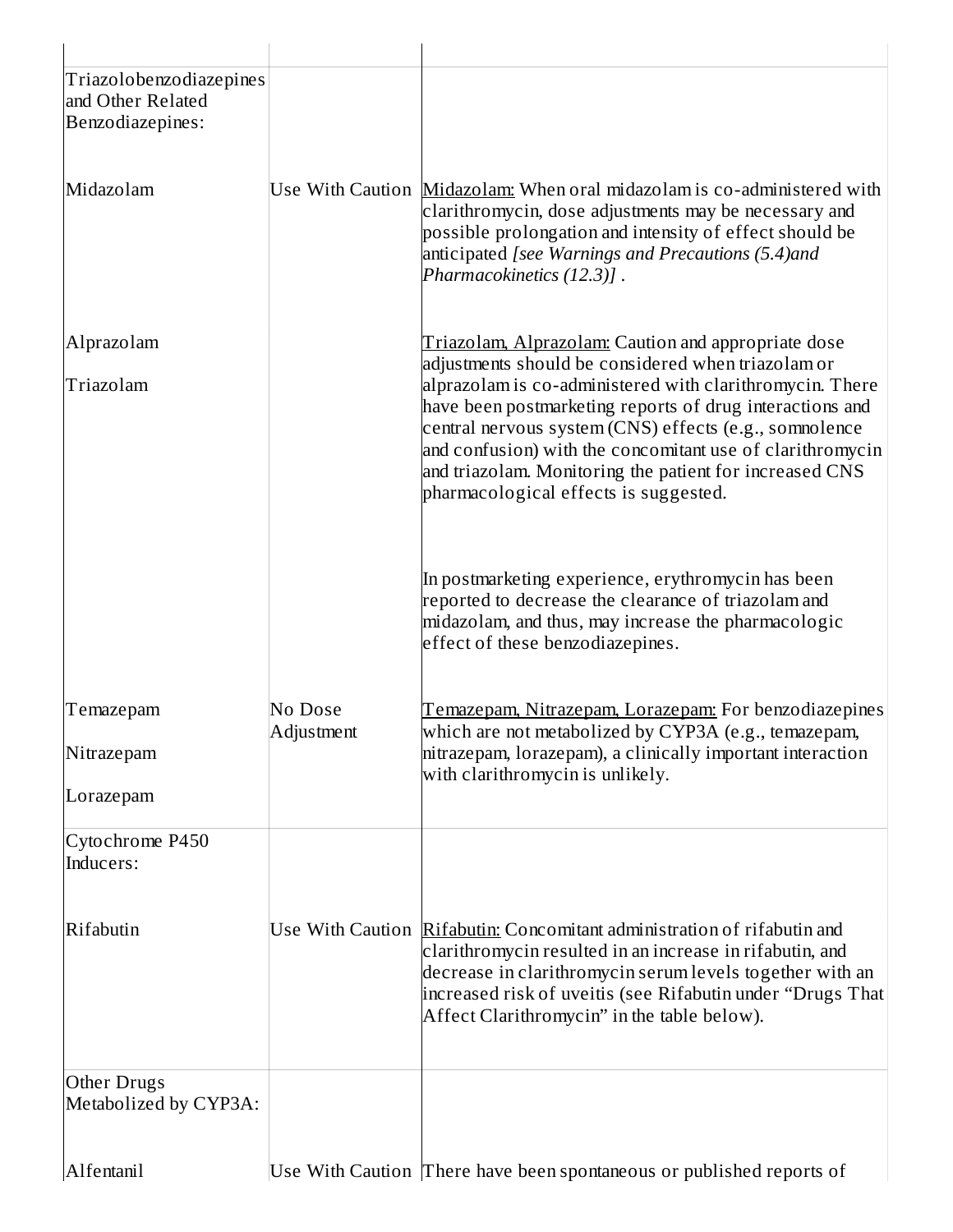| Bromocriptine                                                                                          | CYP3A based interactions of clarithromycin with<br>alfentanil, methylprednisolone, cilostazol, bromocriptine,<br>vinblastine, phenobarbital, and St. John's Wort.                                                                                                                                                                                                                        |
|--------------------------------------------------------------------------------------------------------|------------------------------------------------------------------------------------------------------------------------------------------------------------------------------------------------------------------------------------------------------------------------------------------------------------------------------------------------------------------------------------------|
| Cilostazol                                                                                             |                                                                                                                                                                                                                                                                                                                                                                                          |
| Methylprednisole                                                                                       |                                                                                                                                                                                                                                                                                                                                                                                          |
| Vinblastine                                                                                            |                                                                                                                                                                                                                                                                                                                                                                                          |
| Phenobarbital                                                                                          |                                                                                                                                                                                                                                                                                                                                                                                          |
| St. John's Wort                                                                                        |                                                                                                                                                                                                                                                                                                                                                                                          |
| Other Drugs<br>Metabolized by CYP450<br>Isoforms Other than<br>CYP3A:                                  |                                                                                                                                                                                                                                                                                                                                                                                          |
| Hexobarbital                                                                                           | Use With Caution There have been postmarketing reports of interactions of<br>clarithromycin with drugs not thought to be metabolized                                                                                                                                                                                                                                                     |
| Phenytoin                                                                                              | by CYP3A, including hexobarbital, phenytoin, and<br>valproate.                                                                                                                                                                                                                                                                                                                           |
| Valproate                                                                                              |                                                                                                                                                                                                                                                                                                                                                                                          |
|                                                                                                        | <b>Drugs that Affect Clarithromycin</b>                                                                                                                                                                                                                                                                                                                                                  |
| Drug(s) that Affect the Recommendation<br><b>Pharmacokinetics of</b><br>Clarithromycin<br>Antifungals: | <b>Comments</b>                                                                                                                                                                                                                                                                                                                                                                          |
| Itraconazole                                                                                           | Use With Caution <i>Itraconazole:</i> Itraconazole may increase the plasma<br>concentrations of clarithromycin. Patients taking<br>itraconazole and clarithromycin concomitantly should be<br>monitored closely for signs or symptoms of increased or<br>prolonged adverse reactions (see also Itraconazole under<br>"Drugs That Are Affected By Clarithromycin" in the table<br>above). |
| Antivirals:                                                                                            |                                                                                                                                                                                                                                                                                                                                                                                          |
| Atazanavir                                                                                             | Use With Caution <b>Atazanavir:</b> When clarithromycin is co-administered with<br>atazanavir, the dose of clarithromycin should be<br>decreased by 50% [see Clinical Pharmacology (12.3)].                                                                                                                                                                                              |
|                                                                                                        | Since concentrations of 14-OH clarithromycin are                                                                                                                                                                                                                                                                                                                                         |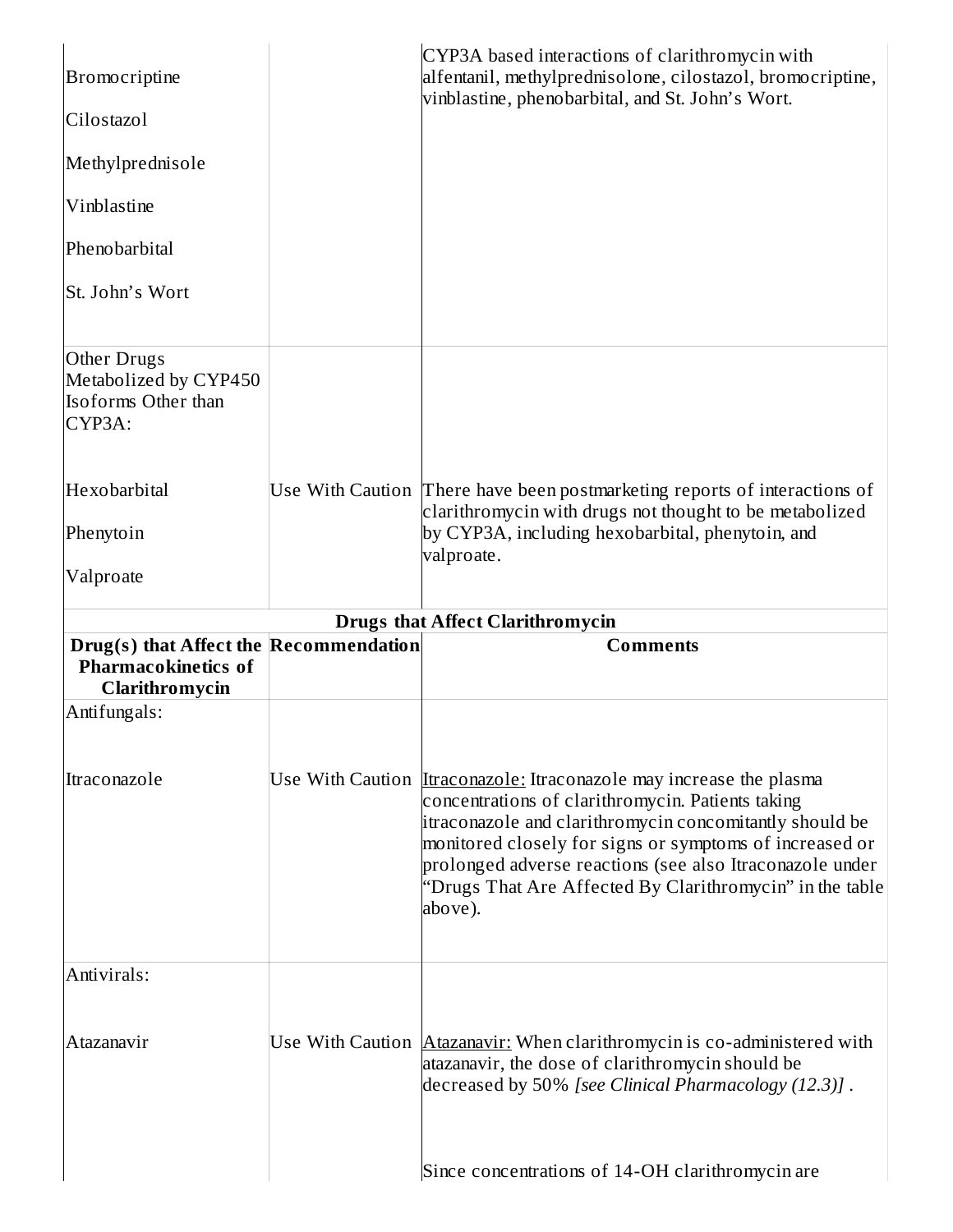|                                                                                                                       |                       | significantly reduced when clarithromycin is co-<br>administered with atazanavir, alternative antibacterial<br>therapy should be considered for indications other than<br>infections due to Mycobacterium avium complex. Doses of<br>clarithromycin greater than 1000 mg per day should not be<br>co-administered with protease inhibitors.                                                                               |
|-----------------------------------------------------------------------------------------------------------------------|-----------------------|---------------------------------------------------------------------------------------------------------------------------------------------------------------------------------------------------------------------------------------------------------------------------------------------------------------------------------------------------------------------------------------------------------------------------|
| Ritonavir (in patients<br>with decreased renal<br>function)                                                           |                       | Ritonavir: Since concentrations of 14-OH clarithromycin<br>are significantly reduced when clarithromycin is co-<br>administered with ritonavir, alternative antibacterial<br>therapy should be considered for indications other than<br>infections due to Mycobacterium avium[see<br>Pharmacokinetics (12.3)].                                                                                                            |
|                                                                                                                       |                       | Doses of clarithromycin greater than 1000 mg per day<br>should not be co-administered with protease inhibitors.                                                                                                                                                                                                                                                                                                           |
| Saquinavir (in patients<br>with decreased renal<br>function)                                                          |                       | Saquinavir: When saquinavir is co-administered with<br>ritonavir, consideration should be given to the potential<br>effects of ritonavir on clarithromycin (refer to ritonavir<br>above) [see Pharmacokinetics (12.3)].                                                                                                                                                                                                   |
| Etravirine                                                                                                            |                       | Etravirine: Clarithromycin exposure was decreased by<br>etravirine; however, concentrations of the active<br>metabolite, 14-OH-clarithromycin, were increased.<br>Because 14-OH-clarithromycin has reduced activity<br>against Mycobacterium avium complex (MAC), overall<br>activity against this pathogen may be altered; therefore<br>alternatives to clarithromycin should be considered for<br>the treatment of MAC. |
| Saquinavir (in patients<br>with normal renal<br>function)<br>Ritonavir (in patients<br>with normal renal<br>function) | No Dose<br>Adjustment |                                                                                                                                                                                                                                                                                                                                                                                                                           |
| Proton Pump Inhibitors:                                                                                               |                       |                                                                                                                                                                                                                                                                                                                                                                                                                           |
| Omeprazole                                                                                                            |                       | Use With Caution <b>Omeprazole:</b> Clarithromycin concentrations in the gastric<br>tissue and mucus were also increased by concomitant<br>administration of omeprazole [see Pharmacokinetics<br>$(12.3)$ ].                                                                                                                                                                                                              |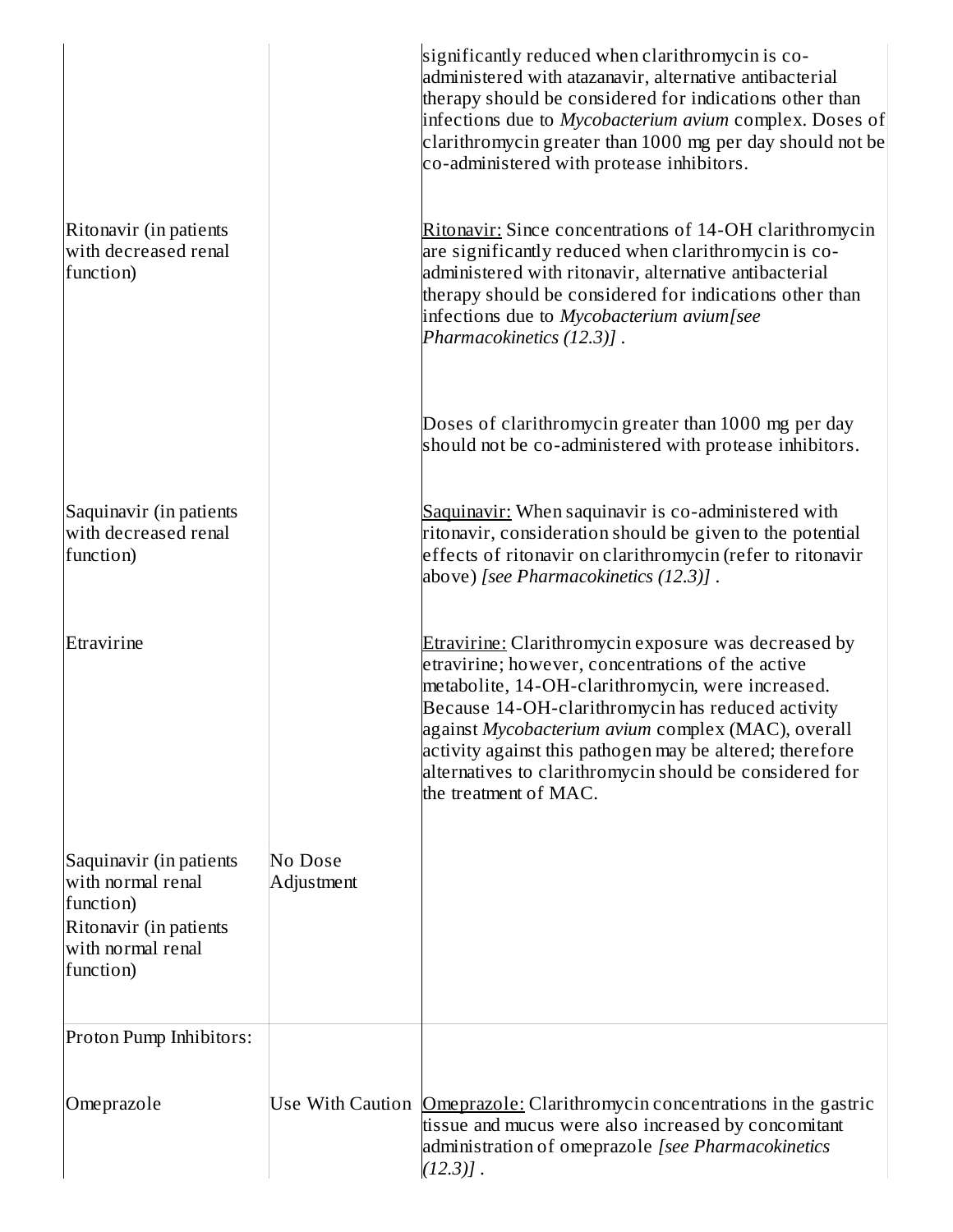| Miscellaneous<br>Cytochrome P450<br>Inducers: |                                                                                                                                                                                                                                                                                                                                                                                                                                                              |
|-----------------------------------------------|--------------------------------------------------------------------------------------------------------------------------------------------------------------------------------------------------------------------------------------------------------------------------------------------------------------------------------------------------------------------------------------------------------------------------------------------------------------|
| Efavirenz                                     | Use With Caution Inducers of CYP3A enzymes, such as efavirenz,                                                                                                                                                                                                                                                                                                                                                                                               |
| Nevirapine                                    | nevirapine, rifampicin, rifabutin, and rifapentine will<br>increase the metabolism of clarithromycin, thus                                                                                                                                                                                                                                                                                                                                                   |
| Rifampicin                                    | decreasing plasma concentrations of clarithromycin, while<br>increasing those of 14-OH-clarithromycin. Since the                                                                                                                                                                                                                                                                                                                                             |
| Rifabutin                                     | microbiological activities of clarithromycin and 14-OH-<br>clarithromycin are different for different bacteria, the                                                                                                                                                                                                                                                                                                                                          |
| Rifapentine                                   | intended therapeutic effect could be impaired during<br>concomitant administration of clarithromycin and enzyme<br>inducers. Alternative antibacterial treatment should be<br>considered when treating patients receiving inducers of<br>CYP3A. There have been spontaneous or published<br>reports of CYP3A based interactions of clarithromycin<br>with rifabutin (see Rifabutin under "Drugs That Are<br>Affected By Clarithromycin" in the table above). |

# **8 USE IN SPECIFIC POPULATIONS**

#### **8.1 Pregnancy**

#### Risk Summary

Based on findings from animal studies, clarithromycin is not recommended for use in pregnant women except in clinical circumstances where no alternative therapy is appropriate. If pregnancy occurs while taking clarithromycin, the patient should be apprised of the potential hazard to the fetus *[see Warnings and Precautions (5.7)]* .

Limited data from a small number of published human studies with clarithromycin use during pregnancy are insufficient to inform drug-associated risks of major birth defects, miscarriage, or adverse maternal or fetal outcomes. In animal reproduction studies, administration of oral clarithromycin to pregnant mice, rats, rabbits, and monkeys during the period of organogenesis produced malformations in rats (cardiovascular anomalies) and mice (cleft palate) at clinically relevant doses based on body surface area comparison. Fetal effects in mice, rats, and monkeys (e.g., reduced fetal survival, body weight, body weight gain) and implantation losses in rabbits were generally considered to be secondary to maternal toxicity (see Data).

The estimated background risk of major birth defects and miscarriage for the indicated population is unknown. All pregnancies have a background risk of birth defect, loss, or other adverse outcomes. In the U.S. general population, the estimated background risk of major birth defects and miscarriage in clinically recognized pregnancies is 2% to 4% and 15% to 20%, respectively.

# Data

# *Animal Data*

Animal reproduction studies were conducted in mice, rats, rabbits, and monkeys with oral and intravenously administered clarithromycin. In pregnant mice, clarithromycin was administered during organogenesis (gestation day [GD] 6 to 15)at oral doses of 15, 60, 250, 500, or 1000 mg/kg/day. Reduced body weight observed in dams at 1000 mg/kg/day (3 times the maximum recommended human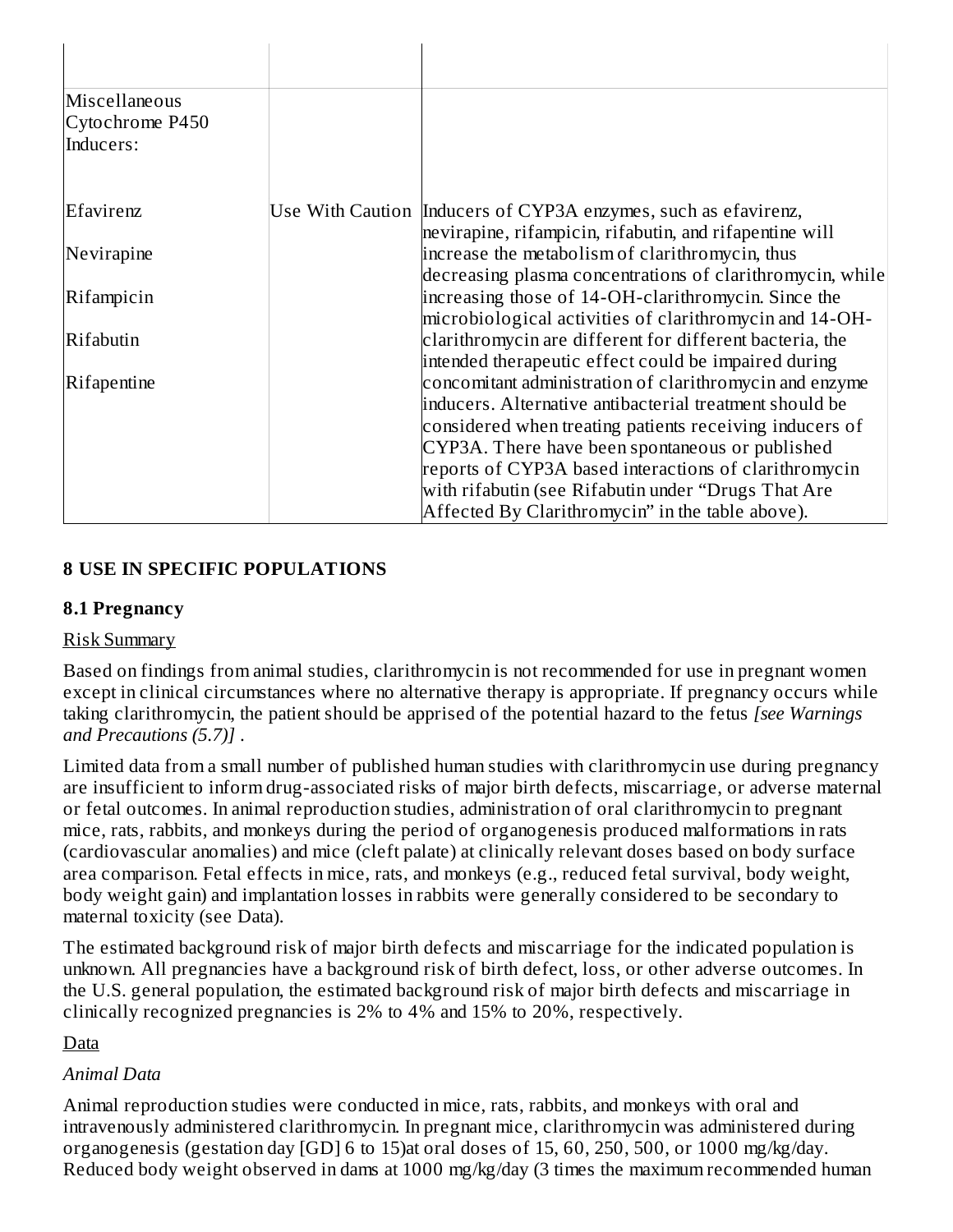dose [MRHD] based on body surface area comparison) resulted in reduced survival and body weight of the fetuses. At  $\geq$  500 mg/kg/day, increases in the incidence of post-implantation loss and cleft palate in the fetuses were observed. No adverse developmental effects were observed in mice at  $\leq 250$ mg/kg/day (≤ 1 times MRHD based on body surface area comparison).

In pregnant Sprague Dawley rats, clarithromycin was administered during organogenesis (GD 6 to 15) at oral doses of 15, 50, or 150 mg/kg/day. Reductions in body weight and food consumption was observed in dams at 150 mg/kg/day. Increased resorptions and reduced body weight of the fetuses at this dose were considered secondary to maternal toxicity. Additionally, at 150 mg/kg/day (1 times MRHD based on body surface area comparison), a low incidence of cardiovascular anomalies (complete situs inversus, undivided truncus, IV septal defect) was observed in the fetuses. Clarithromycin did not cause adverse developmental effects in rats at 50 mg/kg/day (0.3 times MRHD based on body surface area comparison). Intravenous dosing of clarithromycin during organogenesis in rats (GD 6 to 15) at 15, 50, or 160 mg/kg/day was associated with maternal toxicity (reduced body weight, body-weight gain, and food consumption) at 160 mg/kg/day but no evidence of adverse developmental effects at any dose  $(\leq 1)$ times MRHD based on body surface area comparison).

In pregnant Wistar rat, clarithromycin was administered during organogenesis (GD 7 to 17) at oral doses of 10, 40, or 160 mg/kg/day. Reduced body weight and food consumption were observed in dams at 160 mg/kg/day but there was no evidence of adverse developmental effects at any dose  $(\leq 1)$  times MRHD based on body surface area comparison).

In pregnant rabbits, clarithromycin administered during organogenesis (GD 6 to 18) at oral doses of 10, 35, or 125 mg/kg/day resulted in reduced maternal food consumption and decreased body weight at the highest dose, with no evidence of any adverse developmental effects at any dose ( $\leq 2$  times MRHD based on body surface area comparison). Intravenously administered clarithromycin to pregnant rabbits during organogenesis (GD 6 to 18) in rabbits at 20, 40, 80, or 160 mg/kg/day ( $\geq 0.3$  times MRHD based on body surface area comparison) resulted in maternal toxicity and implantation losses at all doses.

In pregnant monkeys, clarithromycin was administered (GD 20 to 50) at oral doses of 35 or 70 mg/kg/day. Dose-dependent emesis, poor appetite, fecal changes, and reduced body weight were observed in dams at all doses  $(\geq 0.5$  times MRHD based on body surface area comparison).

Growth retardation in 1 fetus at 70 mg/kg/day was considered secondary to maternal toxicity. There was no evidence of primary drug related adverse developmental effects at any dose tested.

In a reproductive toxicology study in rats administered oral clarithromycin late in gestation through lactation (GD 17 to post-natal day 21) at doses of 10, 40, or 160 mg/kg/day ( $\leq$  1 times MRHD based on body surface area comparison), reductions in maternal body weight and food consumption were observed at 160 mg/kg/day. Reduced body-weight gain observed in offspring at 160 mg/kg/day was considered secondary to maternal toxicity. No adverse developmental effects were observed with clarithromycin at any dose tested.

# **8.2 Lactation**

# Risk Summary

Based on limited human data, clarithromycin and its active metabolite 14-OH clarithromycin are present in human milk at less than 2% of the maternal weight-adjusted dose (see Data). In a separate observational study, reported adverse effects on breast-fed children (rash, diarrhea, loss of appetite, somnolence) were comparable to amoxicillin (see Data). No data are available to assess the effects of clarithromycin or 14-OH clarithromycin on milk production.

The development and health benefits of breastfeeding should be considered along with the mother's clinical need for clarithromycin and any potential adverse effects on the breast-fed child from clarithromycin or from the underlying maternal condition.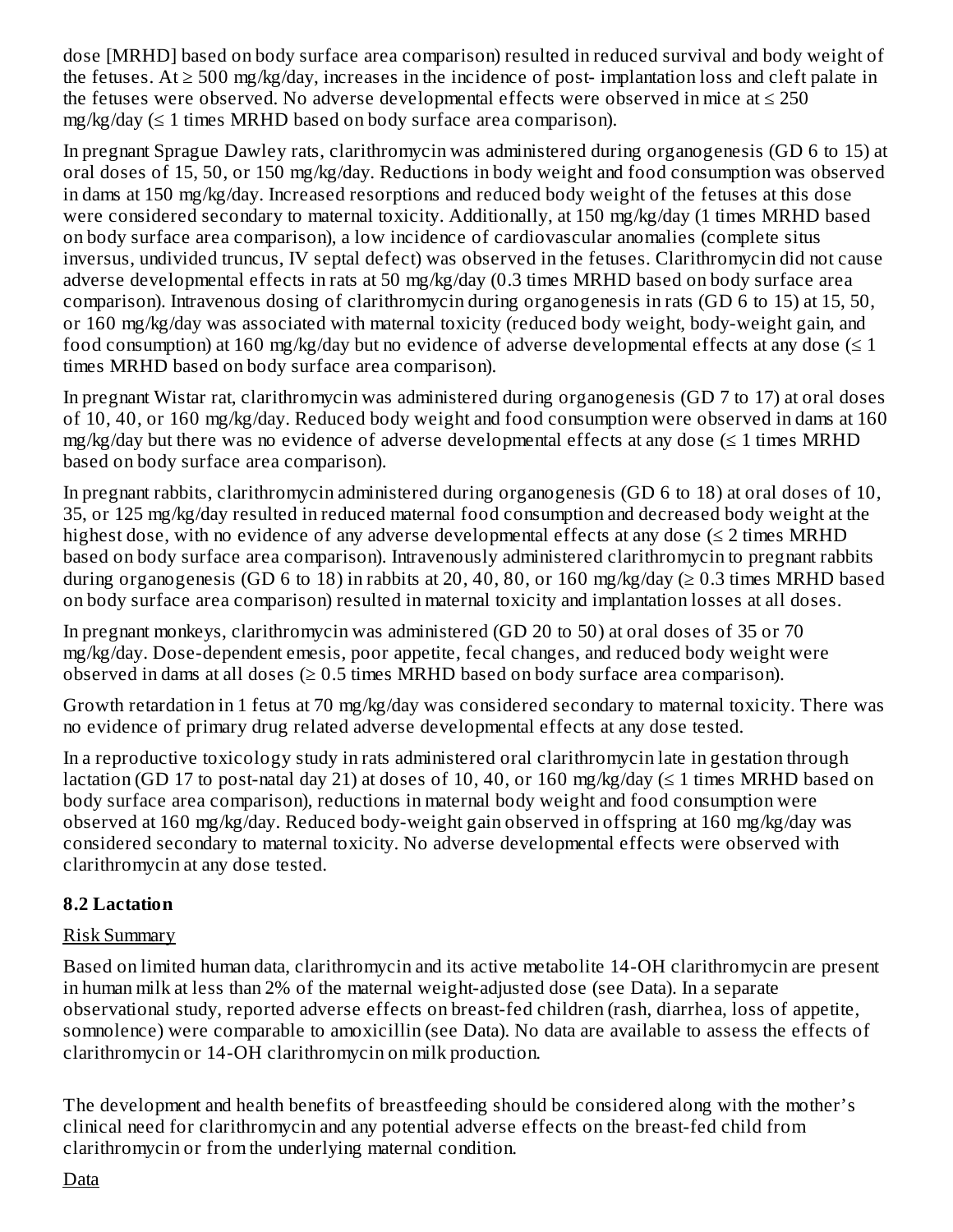# *Human*

<u>datan ing</u>

Serum and milk samples were obtained after 3 days of treatment, at steady state, from one published study of 12 lactating women who were taking clarithromycin 250 mg orally twice daily. Based on the limited data from this study, and assuming milk consumption of 150 mL/kg/day, an exclusively human milk fed infant would receive an estimated average of 136 mcg/kg/day of clarithromycin and its active metabolite, with this maternal dosage regimen. This is less than 2% of the maternal weight-adjusted dose (7.8 mg/kg/day, based on the average maternal weight of 64 kg), and less than 1% of the pediatric dose (15 mg/kg/day) for children greater than 6 months of age.

A prospective observational study of 55 breastfed infants of mothers taking a macrolide antibacterial (6 were exposed to clarithromycin) were compared to 36 breastfed infants of mothers taking amoxicillin. Adverse reactions were comparable in both groups. Adverse reactions occurred in 12.7% of infants exposed to macrolides and included rash, diarrhea, loss of appetite, and somnolence.

# **8.3 Females and Males of Reproductive Potential**

*Males*

Administration of clarithromycin resulted in testicular atrophy in rats, dogs and monkeys Administration of clarithromycin resulted in testicular atrophy in rats, dogs and monkeys *[see Nonclinical Toxicology (13.1)].*

# **8.4 Pediatric Us e**

The safety and effectiveness of clarithromycin tablets have been established for the treatment of the following conditions or diseases in pediatric patients 6 months and older. Use in these indications is based on clinical trials in pediatric patients or adequate and well-controlled studies in adults with additional pharmacokinetic and safety data in pediatric patients:

- Pharyngitis/Tonsillitis
- Community-Acquired Pneumonia
- Acute maxillary sinusitis
- Acute otitis media *[see Clinical Studies (14.2)]*
- Uncomplicated skin and skin structure infections

The safety and effectiveness of clarithromycin tablets have been established for the prevention of disseminated *Mycobacterium avium* complex (MAC) disease in pediatric patients 20 months and older with advanced HIV infection. No studies of clarithromycin for MAC prophylaxis have been performed in pediatric populations and the doses recommended for prophylaxis are derived from MAC pediatric treatment studies.

Safety and effectiveness of clarithromycin in pediatric patients under 6 months of age have not been established. The safety of clarithromycin has not been studied in MAC patients under the age of 20 months.

# **8.5 Geriatric Us e**

In a steady-state study in which healthy elderly subjects (65 years to 81 years of age) were given 500 mg of clarithromycin every 12 hours, the maximum serum concentrations and area under the curves of clarithromycin and 14-OH clarithromycin were increased compared to those achieved in healthy young adults. These changes in pharmacokinetics parallel known age-related decreases in renal function. In clinical trials, elderly patients did not have an increased incidence of adverse reactions when compared to younger patients. Consider dosage adjustment in elderly patients with severe renal impairment. Elderly patients may be more susceptible to development of *torsades de pointes* arrhythmias than younger patients *[see Warnings and Precautions (5.3)]* .

Most reports of acute kidney injury with calcium channel blockers metabolized by CYP3A4 (e.g.,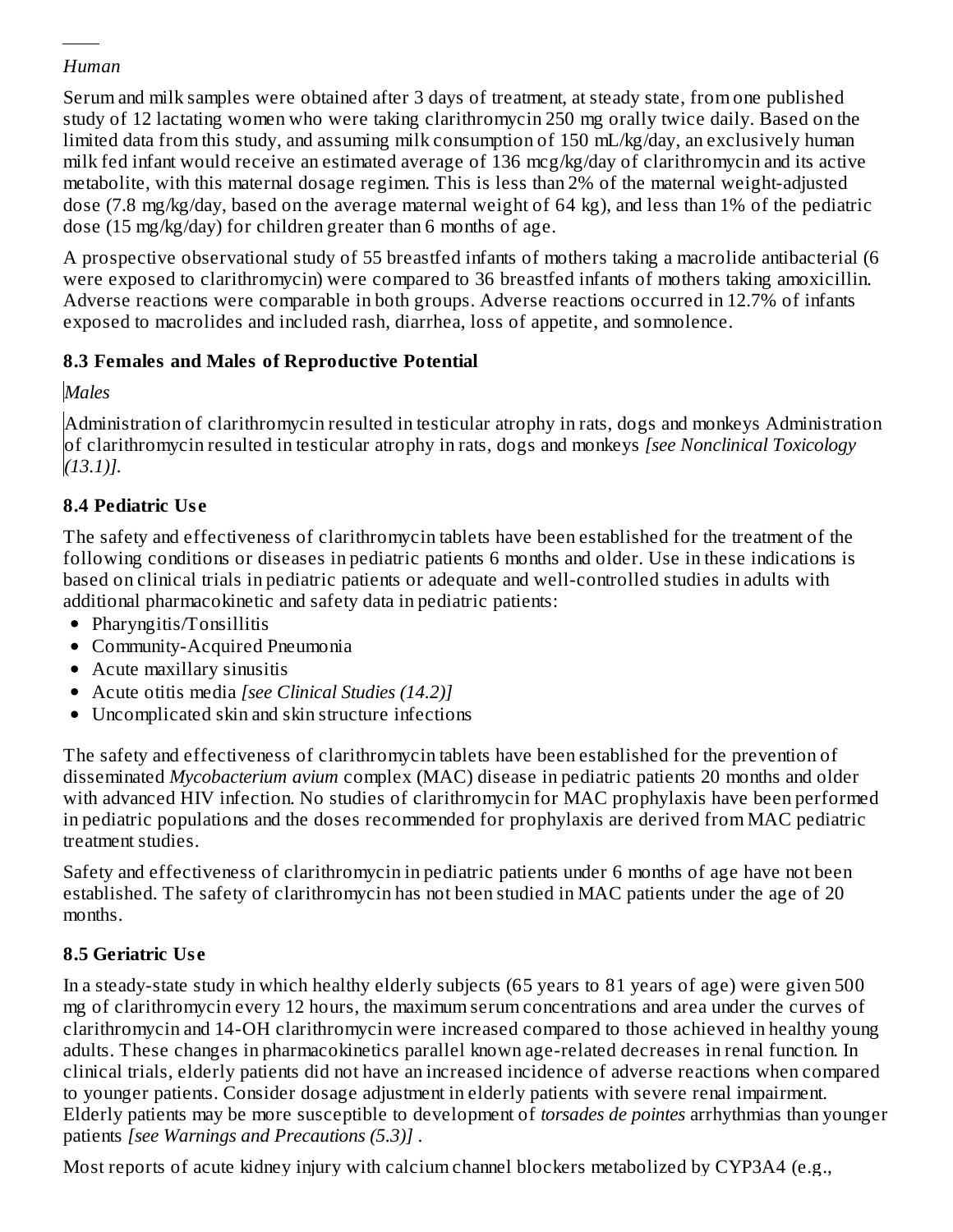verapamil, amlodipine, diltiazem, nifedipine) involved elderly patients 65 years of age or older *[see Warnings and Precautions (5.4)]* .

Especially in elderly patients, there have been reports of colchicine toxicity with concomitant use of clarithromycin and colchicine, some of which occurred in patients with renal insufficiency. Deaths have been reported in some patients *[see Contraindications (4.4)and Warnings and Precautions (5.4)]* .

#### **8.6 Renal and Hepatic Impairment**

Clarithromycin is principally excreted via the liver and kidney. Clarithromycin may be administered without dosage adjustment to patients with hepatic impairment and normal renal function. However, in the presence of severe renal impairment with or without coexisting hepatic impairment, decreased dosage or prolonged dosing intervals may be appropriate *[see Dosage and Administration (2.5)]* .

# **10 OVERDOSAGE**

Overdosage of clarithromycin can cause gastrointestinal symptoms such as abdominal pain, vomiting, nausea, and diarrhea.

Treat adverse reactions accompanying overdosage by the prompt elimination of unabsorbed drug and supportive measures. As with other macrolides, clarithromycin serum concentrations are not expected to be appreciably affected by hemodialysis or peritoneal dialysis.

# **11 DESCRIPTION**

Clarithromycin is a semi-synthetic macrolide antimicrobial for oral use. Chemically, it is 6- *0* methylerythromycin. The molecular formula is C  $_{38}$ H  $_{69}$ NO  $_{13}$ , and the molecular weight is 747.96. The structural formula is:



# **Figure 1: Structure of Clarithromycin**

Clarithromycin is a white to off-white crystalline powder. It is soluble in acetone, slightly soluble in methanol, ethanol, and acetonitrile, and practically insoluble in water.

Each white to off-white oval film-coated immediate-release clarithromycin tablet, USP contains 250 mg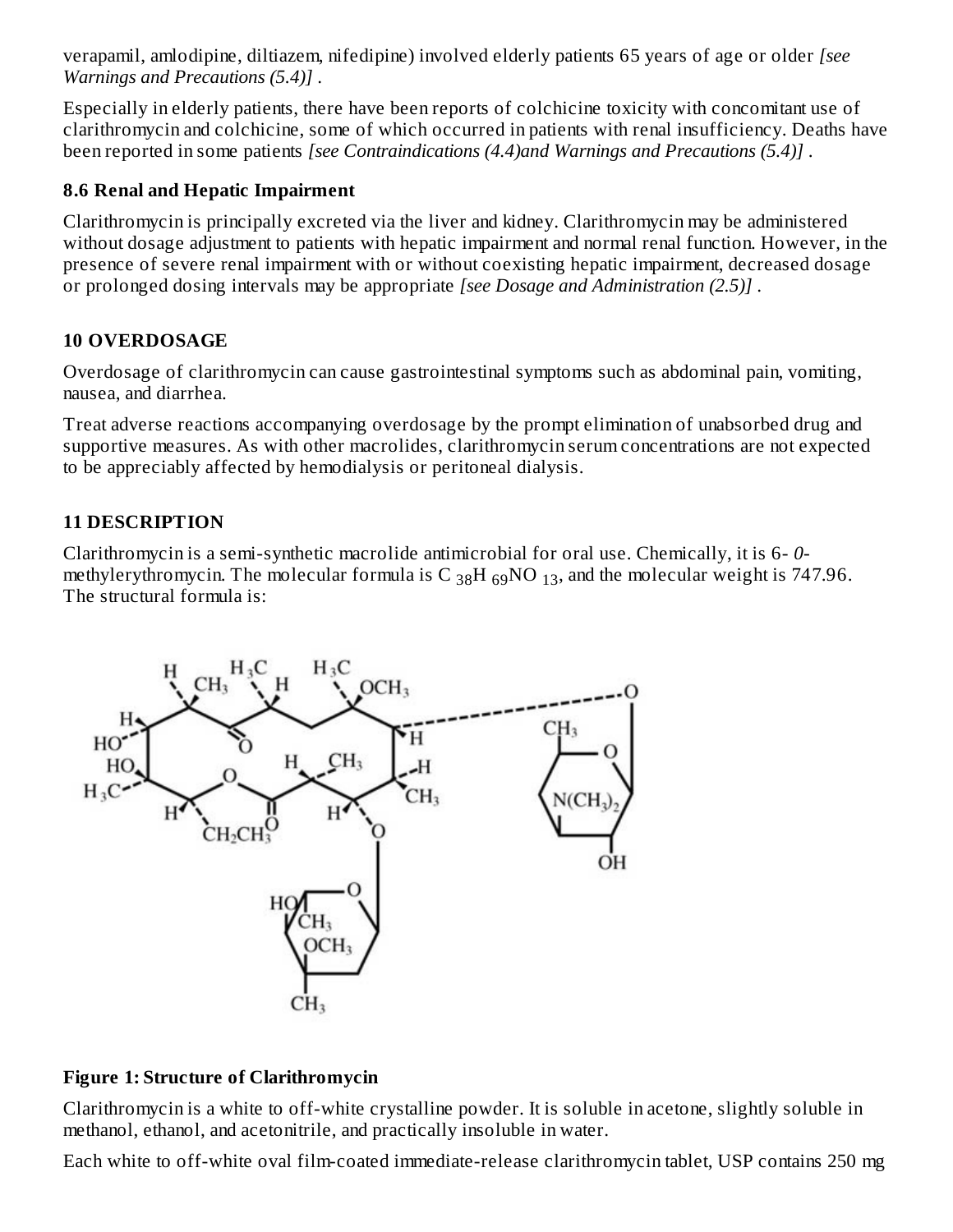or 500 mg of clarithromycin and the following inactive ingredients: croscarmellose sodium, magnesium stearate, microcrystalline cellulose, povidone, silicon dioxide, hypromellose, titanium dioxide and polyethylene glycol.

# **12 CLINICAL PHARMACOLOGY**

# **12.1 Mechanism of Action**

Clarithromycin is a macrolide antimicrobial drug *[see Microbiology (12.4)]* .

# **12.3 Pharmacokinetics**

# Absorption

The absolute bioavailability of 250 mg clarithromycin tablets was approximately 50%. For a single 500 mg dose of clarithromycin, food slightly delays the onset of clarithromycin absorption, increasing the peak time from approximately 2 to 2.5 hours. Food also increases the clarithromycin peak plasma concentration by about 24%, but does not affect the extent of clarithromycin bioavailability. Food does not affect the onset of formation of the active metabolite, 14-OH clarithromycin or its peak plasma concentration but does slightly decrease the extent of metabolite formation, indicated by an 11% decrease in area under the plasma concentration-time curve (AUC). Therefore, clarithromycin tablets may be given without regard to food. In non-fasting healthy human subjects (males and females), peak plasma concentrations were attained within 2 to 3 hours after oral dosing.

# Distribution

Clarithromycin and the 14-OH clarithromycin metabolite distribute readily into body tissues and fluids. There are no data available on cerebrospinal fluid penetration. Because of high intracellular concentrations, tissue concentrations are higher than serum concentrations. Examples of tissue and serum concentrations are presented below.

| <b>CONCENTRATION</b> (after 250 mg every 12 hours)                  |          |     |  |  |  |
|---------------------------------------------------------------------|----------|-----|--|--|--|
| <b>Tissue Type</b><br><b>Tissue</b><br>Serum<br>(mcg/mL)<br>(mcg/g) |          |     |  |  |  |
| Tonsil                                                              | 1.6      | ს.8 |  |  |  |
| $\lrcorner$ ung                                                     | $^{8.8}$ |     |  |  |  |

# **Table 9. Tissue and Serum Concentrations of Clarithromycin**

# Metabolism and Elimination

Steady-state peak plasma clarithromycin concentrations were attained within 3 days and were approximately 1 mcg/mL to 2 mcg/mL with a 250 mg dose administered every 12 hours and 3 mcg/mL to 4 mcg/mL with a 500 mg dose administered every 8 hours to 12 hours. The elimination half-life of clarithromycin was about 3 hours to 4 hours with 250 mg administered every 12 hours but increased to 5 hours to 7 hours with 500 mg administered every 8 hours to 12 hours. The nonlinearity of clarithromycin pharmacokinetics is slight at the recommended doses of 250 mg and 500 mg administered every 8 hours to 12 hours. With a 250 mg every 12 hours dosing, the principal metabolite, 14-OH clarithromycin, attains a peak steady-state concentration of about 0.6 mcg/mL and has an elimination half-life of 5 hours to 6 hours. With a 500 mg every 8 hours to 12 hours dosing, the peak steady-state concentration of 14-OH clarithromycin is slightly higher (up to 1 mcg/mL), and its elimination half-life is about 7 hours to 9 hours. With any of these dosing regimens, the steady-state concentration of this metabolite is generally attained within 3 days to 4 days.

After a 250 mg tablet every 12 hours, approximately 20% of the dose is excreted in the urine as clarithromycin, while after a 500 mg tablet every 12 hours, the urinary excretion of clarithromycin is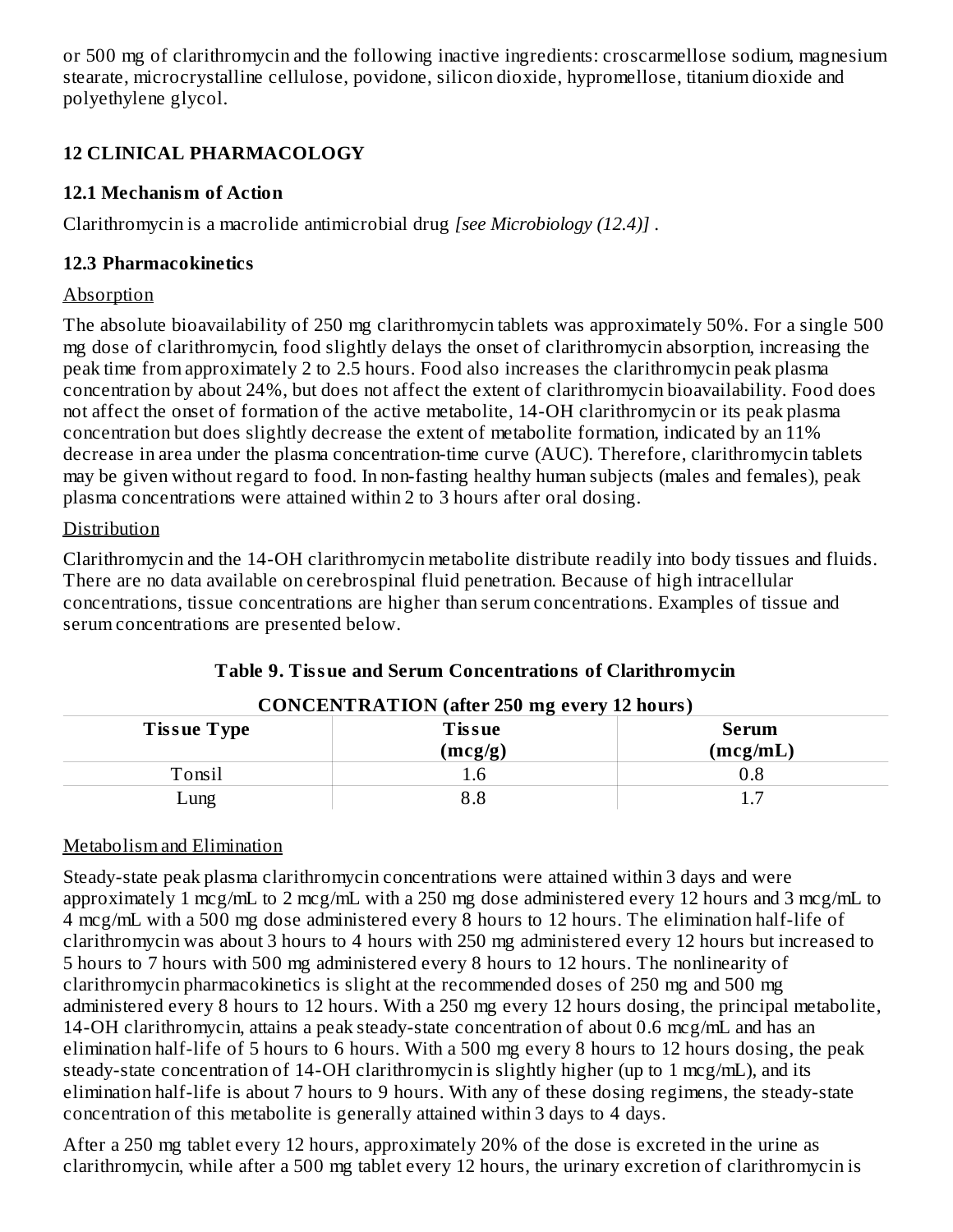somewhat greater, approximately 30%. In comparison, after an oral dose of 250 mg (125 mg/5 mL) suspension every 12 hours, approximately 40% is excreted in urine as clarithromycin. The renal clearance of clarithromycin is, however, relatively independent of the dose size and approximates the normal glomerular filtration rate. The major metabolite found in urine is 14-OH clarithromycin, which accounts for an additional 10% to 15% of the dose with either a 250 mg or a 500 mg tablet administered every 12 hours.

#### Specific Populations

## *Pediatric Patients*

Clarithromycin penetrates into the middle ear fluid of pediatric patients with secretory otitis media.

| <b>CONCENTRATION</b> (after 7.5 mg/kg every 12 hours for 5 doses) |                                                                 |         |  |  |  |
|-------------------------------------------------------------------|-----------------------------------------------------------------|---------|--|--|--|
| Analyte                                                           | <b>Middle Ear Fluid</b><br><b>Serum</b><br>(mcg/mL)<br>(mcg/mL) |         |  |  |  |
| Clarithromycin                                                    |                                                                 |         |  |  |  |
| 14-OH Clarithromycin                                              |                                                                 | $0.8\,$ |  |  |  |

When pediatric patients ( $n = 10$ ) were administered a single oral dose of 7.5 mg/kg clarithromycin as an oral suspension, food increased mean peak plasma clarithromycin concentrations from 3.6  $(\pm 1.5)$ mcg/mL to 4.6 ( $\pm$  2.8) mcg/mL and the extent of absorption from 10.0 ( $\pm$  5.5) hr•mcg/mL to 14.2 ( $\pm$  9.4) hr•mcg/mL.

In pediatric patients requiring antibacterial therapy, administration of 7.5 mg/kg every 12 hours of clarithromycin as an oral suspension generally resulted in steady-state peak plasma concentrations of 3 mcg/mL to 7 mcg/mL for clarithromycin and 1 mcg/mL to 2 mcg/mL for 14-OH clarithromycin.

In HIV-infected pediatric patients taking 15 mg/kg of clarithromycin as an oral suspension every 12 hours, steady-state clarithromycin peak concentrations generally ranged from 6 mcg/mL to 15 mcg/mL.

# *HIV Infection*

Steady-state concentrations of clarithromycin and 14-OH clarithromycin observed following administration of 500 mg doses of clarithromycin every 12 hours to adult patients with HIV infection were similar to those observed in healthy volunteers. In adult HIV-infected patients taking 500-mg or 1000-mg doses of clarithromycin every 12 hours, steady-state clarithromycin C  $_{\rm max}$  values ranged from 2 mcg/mL to 4 mcg/mL and 5 mcg/mL to 10 mcg/mL, respectively.

# *Hepatic Impairment*

The steady-state concentrations of clarithromycin in subjects with impaired hepatic function did not differ from those in normal subjects; however, the 14-OH clarithromycin concentrations were lower in the hepatically impaired subjects. The decreased formation of 14-OH clarithromycin was at least partially offset by an increase in renal clearance of clarithromycin in the subjects with impaired hepatic function when compared to healthy subjects.

# *Renal Impairment*

The pharmacokinetics of clarithromycin was also altered in subjects with impaired renal function *[see Use in Specific Populations (8.6)and Dosage and Administration (2.5)]* .

# Drug Interactions

# *Fluconazole*

Following administration of fluconazole 200 mg daily and clarithromycin 500 mg twice daily to 21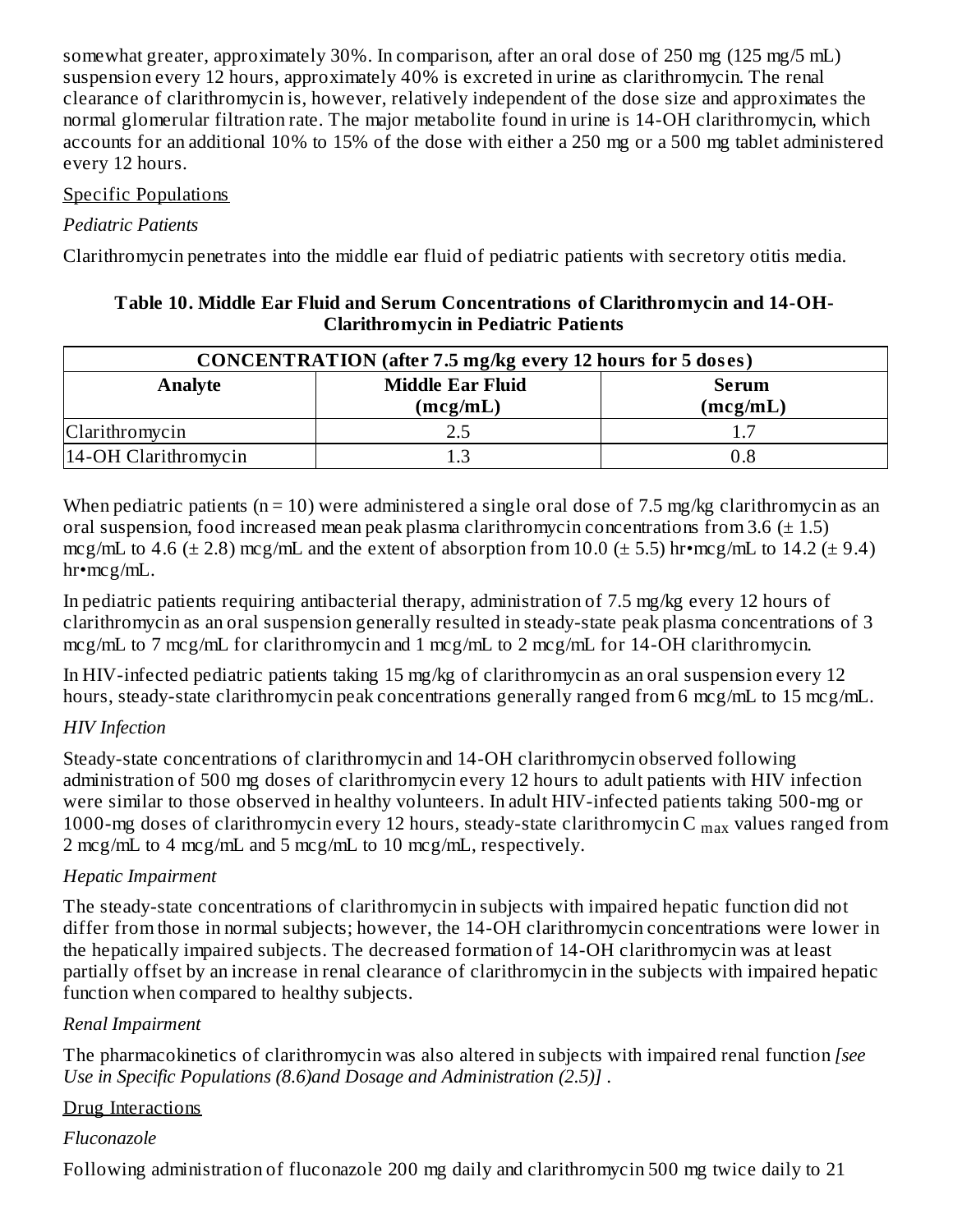healthy volunteers, the steady-state clarithromycin C  $_{\rm min}$  and AUC increased 33% and 18%, respectively. Clarithromycin exposures were increased and steady-state concentrations of 14-OH clarithromycin were not significantly affected by concomitant administration of fluconazole.

# *Colchicine*

When a single dose of colchicine 0.6 mg was administered with clarithromycin 250 mg BID for 7 days, the colchicine C  $_{\rm max}$  increased 197% and the AUC  $_{0\text{-}\infty}$  increased 239% compared to administration of colchicine alone.

# *Atazanavir*

Following administration of clarithromycin (500 mg twice daily) with atazanavir (400 mg once daily), the clarithromycin AUC increased 94%, the 14-OH clarithromycin AUC decreased 70% and the atazanavir AUC increased 28%.

# *Ritonavir*

Concomitant administration of clarithromycin and ritonavir ( $n = 22$ ) resulted in a 77% increase in clarithromycin AUC and a 100% decrease in the AUC of 14-OH clarithromycin.

# *Saquinavir*

Following administration of clarithromycin (500 mg bid) and saquinavir (soft gelatin capsules, 1200 mg tid) to 12 healthy volunteers, the steady-state saquinavir AUC and C  $_{\rm max}$  increased 177% and 187% respectively compared to administration of saquinavir alone. Clarithromycin AUC and C  $_{\rm max}$  increased 45% and 39% respectively, whereas the 14–OH clarithromycin AUC and C  $_{\rm max}$  decreased 24% and 34% respectively, compared to administration with clarithromycin alone.

# *Didanosine*

Simultaneous administration of clarithromycin tablets and didanosine to 12 HIV-infected adult patients resulted in no statistically significant change in didanosine pharmacokinetics.

# *Zidovudine*

Following administration of clarithromycin 500 mg tablets twice daily with zidovudine 100 mg every 4 hours, the steady-state zidovudine AUC decreased 12% compared to administration of zidovudine alone (n=4). Individual values ranged from a decrease of 34% to an increase of 14%. When clarithromycin tablets were administered two to four hours prior to zidovudine, the steady-state zidovudine C  $_{\rm max}$ increased 100% whereas the AUC was unaffected (n=24).

# *Omeprazole*

Clarithromycin 500 mg every 8 hours was given in combination with omeprazole 40 mg daily to healthy adult subjects. The steady-state plasma concentrations of omeprazole were increased (C  $_{\rm max}$ , AUC  $_{\rm 0-24}$ , and t½ increases of 30%, 89%, and 34%, respectively), by the concomitant administration of clarithromycin.

The plasma levels of clarithromycin and 14–OH clarithromycin were increased by the concomitant administration of omeprazole. For clarithromycin, the mean C  $_{\rm max}$  was 10% greater, the mean C  $_{\rm min}$  was 27% greater, and the mean AUC  $_{0\text{-}8}$  was 15% greater when clarithromycin was administered with omeprazole than when clarithromycin was administered alone. Similar results were seen for 14–OH clarithromycin, the mean C  $_{\rm max}$  was 45% greater, the mean C  $_{\rm min}$  was 57% greater, and the mean AUC  $_{\rm 0-}$  $_8$  was 45% greater. Clarithromycin concentrations in the gastric tissue and mucus were also increased by concomitant administration of omeprazole.

| Clarithromycin Tissue Concentrations 2 hours after Dose (mcg/mL)/(mcg/g) |  |                  |                  |  |                 |  |
|--------------------------------------------------------------------------|--|------------------|------------------|--|-----------------|--|
| $\mathbf N$<br>fundus<br>Treatment<br><b>Mucus</b><br>antrum             |  |                  |                  |  |                 |  |
| Clarithromycin                                                           |  | $10.48 \pm 2.01$ | $20.81 \pm 7.64$ |  | $4.15 \pm 7.74$ |  |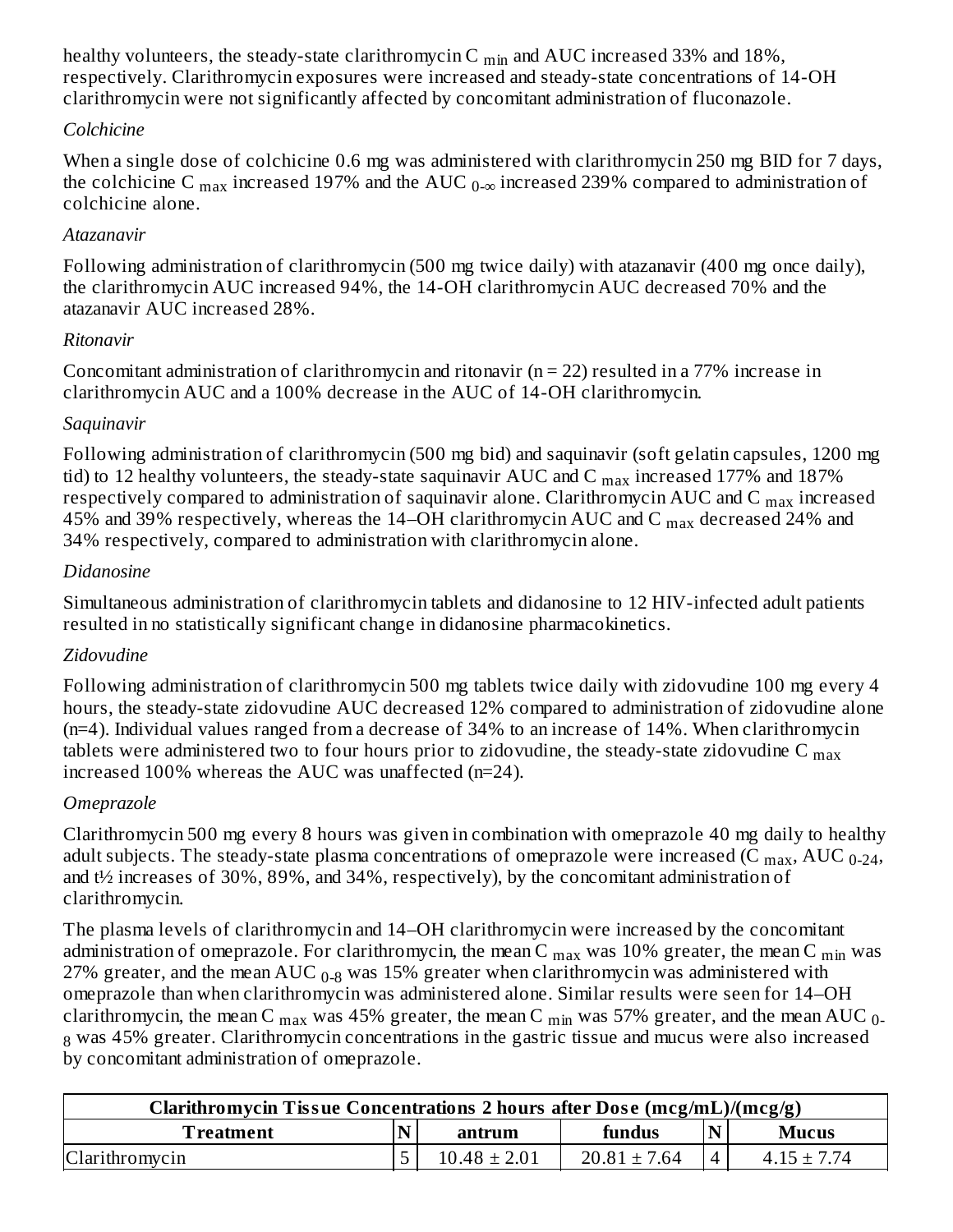# *Theophylline*

In two studies in which theophylline was administered with clarithromycin (a theophylline sustainedrelease formulation was dosed at either 6.5 mg/kg or 12 mg/kg together with 250 or 500 mg q12h clarithromycin), the steady-state levels of C  $_{\rm max}$ , C  $_{\rm min}$ , and the area under the serum concentration time curve (AUC) of theophylline increased about 20%.

# *Midazolam*

When a single dose of midazolam was co-administered with clarithromycin tablets (500 mg twice daily for 7 days), midazolam AUC increased 174% after intravenous administration of midazolam and 600% after oral administration.

For information about other drugs indicated in combination with clarithromycin, refer to their full prescribing information, CLINICAL PHARMACOLOGY section.

# **12.4 Microbiology**

# **Mechanism of Action**

Clarithromycin exerts its antibacterial action by binding to the 50S ribosomal subunit of susceptible bacteria resulting in inhibition of protein synthesis.

# Resistance

The major routes of resistance are modification of the 23S rRNA in the 50S ribosomal subunit to insensitivity or drug efflux pumps. Beta-lactamase production should have no effect on clarithromycin activity.

Most isolates of methicillin-resistant and oxacillin-resistant staphylococci are resistant to clarithromycin.

If *H. pylori* is not eradicated after treatment with clarithromycin-containing combination regimens, patients may develop clarithromycin resistance in *H. pylori* isolates. Therefore, for patients who fail therapy, clarithromycin susceptibility testing should be done, if possible. Patients with clarithromycinresistant *H. pylori* should not be treated with any of the following: omeprazole/clarithromycin dual therapy; omeprazole/clarithromycin/amoxicillin triple therapy; lansoprazole/clarithromycin/amoxicillin triple therapy; or other regimens which include clarithromycin as the sole antibacterial agent.

# **Antimicrobial Activity**

Clarithromycin has been shown to be active against most of the isolates of the following microorganisms both *in vitro* and in clinical infections *[see Indications and Usage (1)]* .

Gram-Positive Bacteria

- *Staphylococcus aureus*
- *Streptococcus pneumoniae*
- *Streptococcus pyogenes*

Gram-Negative Bacteria

- *Haemophilus influenzae*
- *Haemophilus parainfluenzae*
- *Moraxella catarrhalis*

Other Microorganisms

- *Chlamydophila pneumoniae*
- *Helicobacter pylori*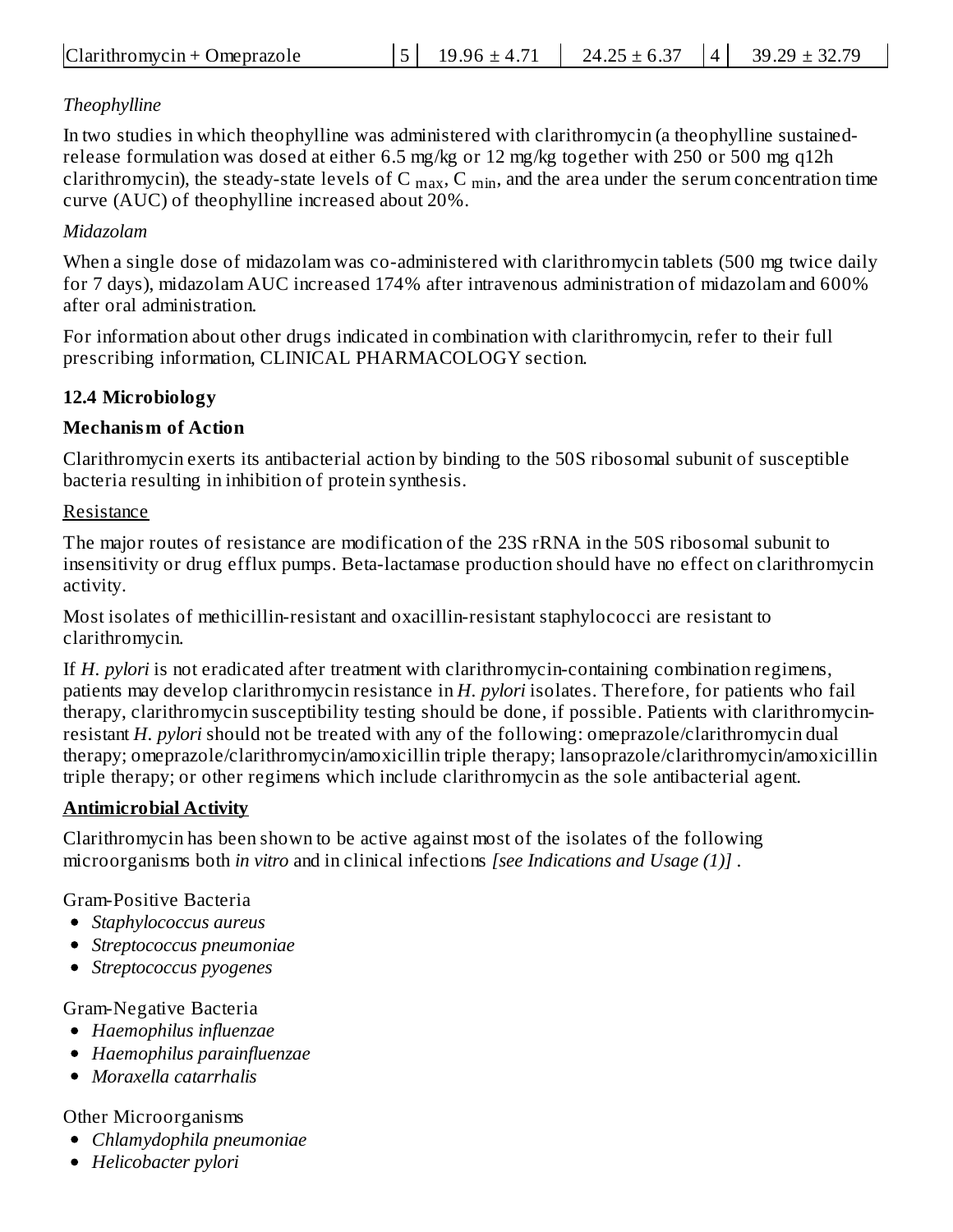- *Mycobacterium avium* complex (MAC) consisting of *M. avium* and *M. intracellulare*
- *Mycoplasma pneumoniae*

At least 90 percent of the microorganisms listed below exhibit *in vitro* minimum inhibitory concentrations (MICs) less than or equal to the clarithromycin susceptible MIC breakpoint for organisms of similar type to those shown in Table 11. However, the efficacy of clarithromycin in treating clinical infections due to these microorganisms has not been established in adequate and wellcontrolled clinical trials.

Gram-Positive Bacteria

- *Streptococcus agalactiae*
- Streptococci (Groups C, F, G)
- Viridans group streptococci

#### Gram-Negative Bacteria

- *Legionella pneumophila*
- *Pasteurella multocida*

Anaerobic Bacteria

- *Clostridium perfringens*
- *Peptococcus niger*
- *Prevotella melaninogenica*
- *Propionibacterium acnes*

#### Susceptibility Testing

For specific information regarding susceptibility test interpretive criteria, and associated test methods and quality control standards recognized by FDA for this drug, please see: http://www.fda.gov/STIC

# **13 NONCLINICAL TOXICOLOGY**

#### **13.1 Carcinogenesis, Mutagenesis, Impairment of Fertility**

#### Mutagenesis

The following *in vitro* mutagenicity tests have been conducted with clarithromycin:

- *Salmonella*/Mammalian Microsomes Test
- **Bacterial Induced Mutation Frequency Test**
- *In Vitro* Chromosome Aberration Test
- Rat Hepatocyte DNA Synthesis Assay
- Mouse Lymphoma Assay
- Mouse Dominant Lethal Study
- Mouse Micronucleus Test

All tests had negative results except the *in vitro* chromosome aberration test which was positive in one test and negative in another. In addition, a bacterial reverse-mutation test (Ames test) has been performed on clarithromycin metabolites with negative results.

#### Impairment of Fertility

Fertility and reproduction studies have shown that daily doses of up to 160 mg/kg/day to male and female rats caused no adverse effects on the estrous cycle, fertility, parturition, or number and viability of offspring. Plasma levels in rats after 150 mg/kg/day were twice the human serum levels.

Testicular atrophy occurred in rats at doses 7 times, in dogs at doses 3 times, and in monkeys at doses 8 times greater than the maximum human daily dose (on a body surface area basis).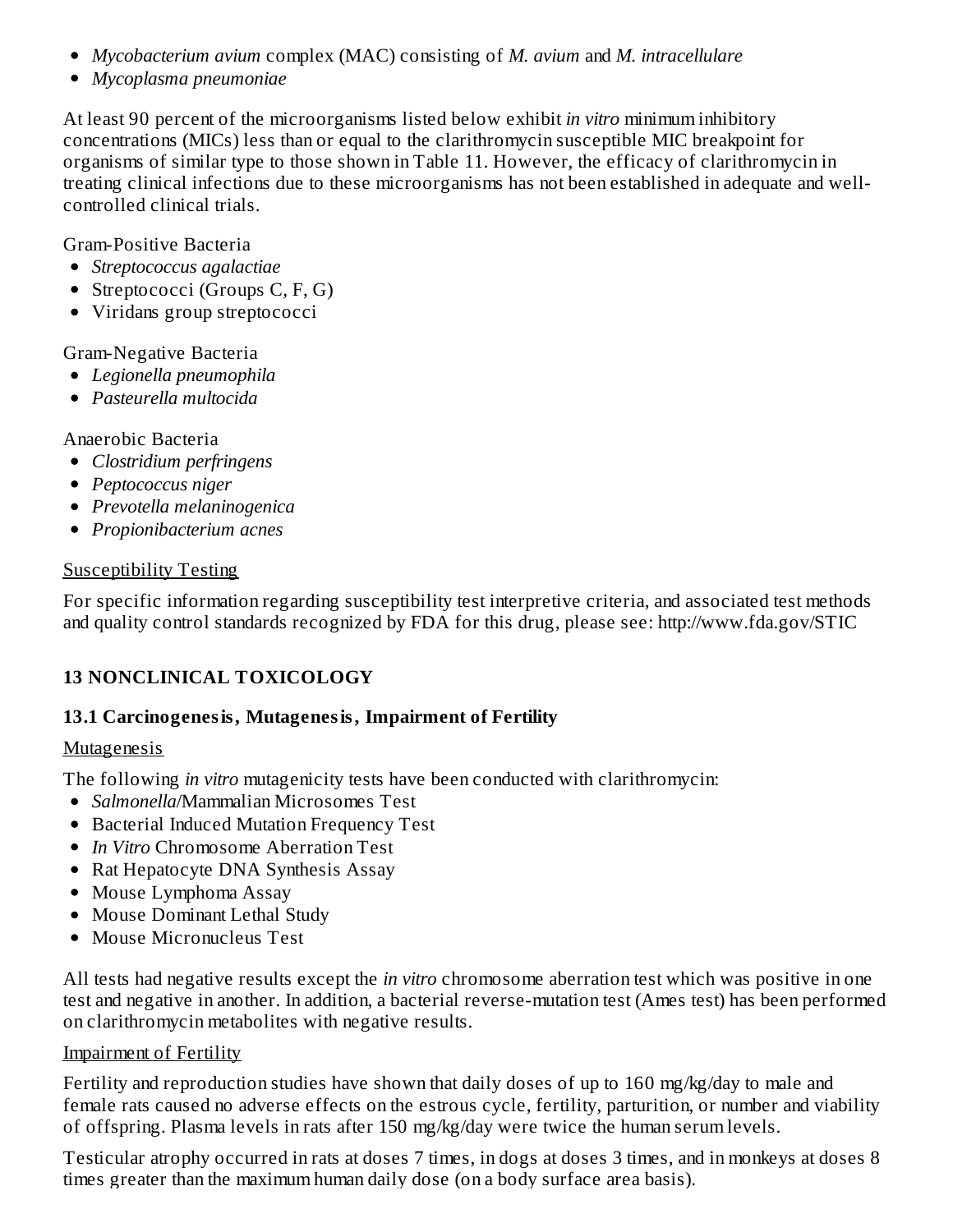## **13.2 Animal Toxicology and/or Pharmacology**

Corneal opacity occurred in dogs at doses 12 times and in monkeys at doses 8 times greater than the maximum human daily dose (on a body surface area basis). Lymphoid depletion occurred in dogs at doses 3 times greater than and in monkeys at doses 2 times greater than the maximum human daily dose (on a body surface area basis).

times greater than the maximum human daily dose (on a body surface area basis).

#### **14 CLINICAL STUDIES**

#### **14.1 Mycobacterial Infections**

#### Prophylaxis of Mycobacterial Infections

A randomized, double-blind clinical trial (trial 3) compared clarithromycin 500 mg twice a day to placebo in patients with CDC-defined AIDS and CD  $_4$  counts less than 100 cells/ $\mu$ L. This trial accrued 682 patients from November 1992 to January 1994, with a median CD  $_4$  cell count at entry of 30 cells/mcL. Median duration of clarithromycin was 10.6 months vs. 8.2 months for placebo. More patients in the placebo arm than the clarithromycin arm discontinued prematurely from the trial (75.6% and 67.4%, respectively). However, if premature discontinuations due to *Mycobacterium avium* complex (MAC) or death are excluded, approximately equal percentages of patients on each arm (54.8%) on clarithromycin and 52.5% on placebo) discontinued study drug early for other reasons. The trial was designed to evaluate the following endpoints:

- 1. MAC bacteremia, defined as at least one positive culture for *Mycobacterium avium* complex bacteria from blood or another normally sterile site
- 2. Survival
- 3. Clinically significant disseminated MAC disease, defined as MAC bacteremia accompanied by signs or symptoms of serious MAC infection, including fever, night sweats, weight loss, anemia, or elevations in liver function tests

#### *MAC Bacteremia*

In patients randomized to clarithromycin, the risk of MAC bacteremia was reduced by 69% compared to placebo. The difference between groups was statistically significant ( $p < 0.001$ ). On an intent-to-treat basis, the one-year cumulative incidence of MAC bacteremia was 5.0% for patients randomized to clarithromycin and 19.4% for patients randomized to placebo. While only 19 of the 341 patients randomized to clarithromycin developed MAC, 11 of these cases were resistant to clarithromycin. The patients with resistant MAC bacteremia had a median baseline CD  $_4$  count of 10 cells/mm  $^3$  (range 2 cells/mm  $3$  to 25 cells/mm  $3$ ). Information regarding the clinical course and response to treatment of the patients with resistant MAC bacteremia is limited. The 8 patients who received clarithromycin and developed susceptible MAC bacteremia had a median baseline CD  $_4$  count of 25 cells/mm  $^3$  (range 10  $\,$ cells/mm  $3$  to 80 cells/mm  $3$ ). Comparatively, 53 of the 341 placebo patients developed MAC; none of these isolates were resistant to clarithromycin. The median baseline CD <sub>4</sub> count was 15 cells/mm<sup>3</sup> (range 2 cells/mm<sup>3</sup> to 130 cells/mm<sup>3</sup>) for placebo patients that developed MAC.

#### *Survival*

A statistically significant survival benefit of clarithromycin compared to placebo was observed (see Figure 3 and Table 13). Since the analysis at 18 months includes patients no longer receiving prophylaxis the survival benefit of clarithromycin may be underestimated.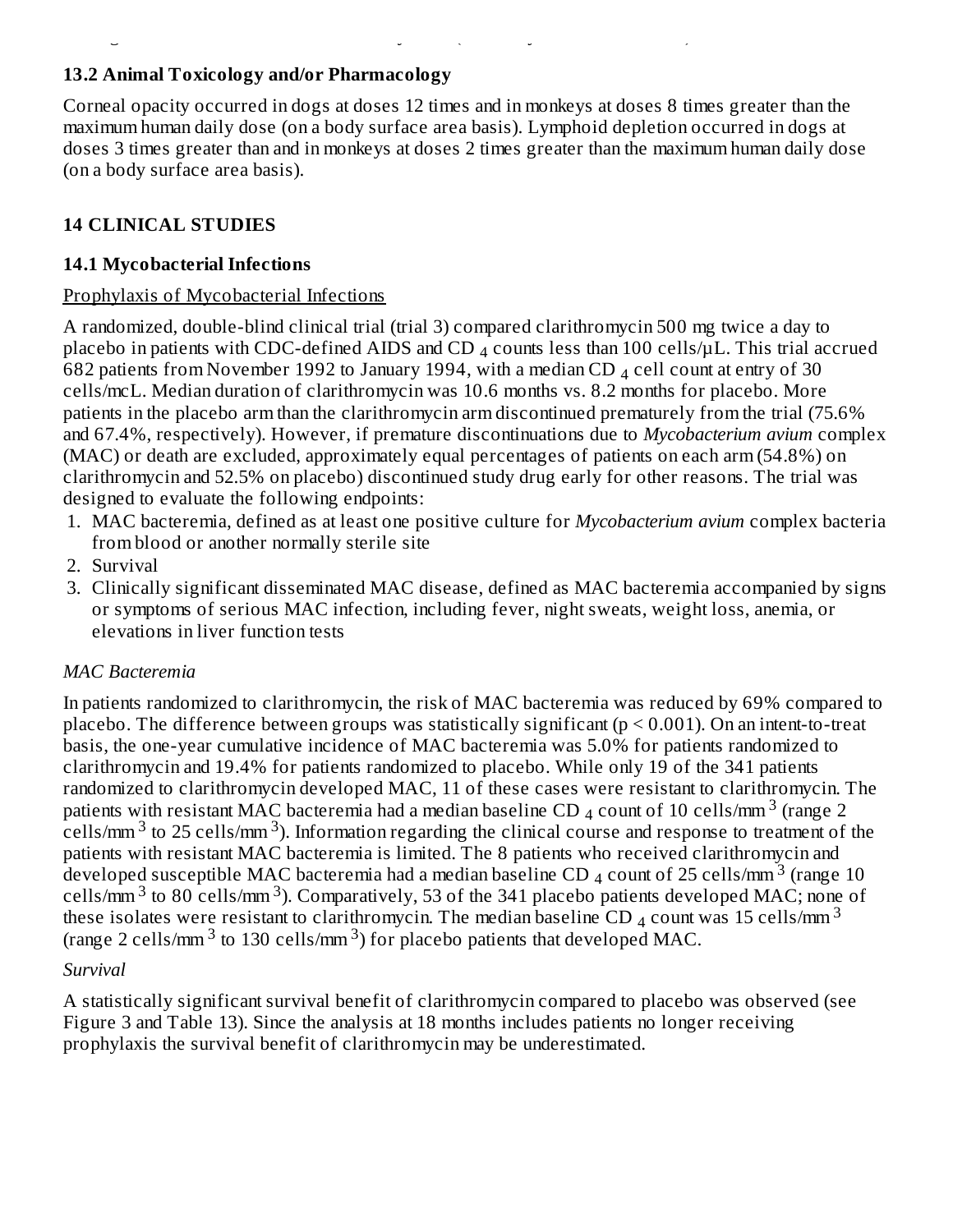

**Figure 3. Survival of All Randomized AIDS Patients Over Time in Trial 3**

| <b>Mortality Rates</b> |                                  |       | <b>Reduction inMortality Rates on</b> |  |
|------------------------|----------------------------------|-------|---------------------------------------|--|
|                        | Clarithromycin<br><b>Placebo</b> |       | Clarithromycin                        |  |
| 6 month                | 9.4%                             | 6.5%  | 31%                                   |  |
| 12 month               | 29.7%                            | 20.5% | 31%                                   |  |
| 18 month               | 46.4%                            | 37.5% | 20%                                   |  |

**Table 13. Mortality Rates at 18 months in Trial 3**

# *Clinically Significant Disseminated MAC Disease*

In association with the decreased incidence of MAC bacteremia, patients in the group randomized to clarithromycin showed reductions in the signs and symptoms of disseminated MAC disease, including fever, night sweats, weight loss, and anemia.

#### Treatment of Mycobacterial Infections

#### *Dose-Ranging Monotherapy Trials in Adult AIDS Patients with MAC*

Two randomized clinical trials (Trials 1 and 2) compared different dosages of clarithromycin in patients with CDC-defined AIDS and CD  $_4$  counts less than100 cells/mcL. These trials accrued patients from May 1991 to March 1992. Trial 500 was a randomized, double-blind trial; trial 577 was an open-label compassionate use trial. Both trials used 500 mg and 1000 mg twice daily dosing of clarithromycin; trial 1 also had a 2000 mg twice daily clarithromycin group. Trial 1 enrolled 154 adult patients and trial 2 enrolled 469 adult patients. The majority of patients had CD  $_4$  cell counts less than 50 cells/mcL at study entry. The trials were designed to evaluate the following end points:

- 1. Change in MAC bacteremia or blood cultures negative for *M. avium*.
- 2. Change in clinical signs and symptoms of MAC infection including one or more of the following: fever, night sweats, weight loss, diarrhea, splenomegaly, and hepatomegaly.

The results for trial 1 are described below. The trial 2 results were similar to the results of trial 1.

#### MAC Bacteremia

Decreases in MAC bacteremia or negative blood cultures were seen in the majority of patients in all clarithromycin dosage groups. The mean reductions in MAC colony forming units (CFU) from baseline after 4 weeks of therapy in the 1000 mg (n=32) twice daily and 2000 mg (n=26) twice daily regimen was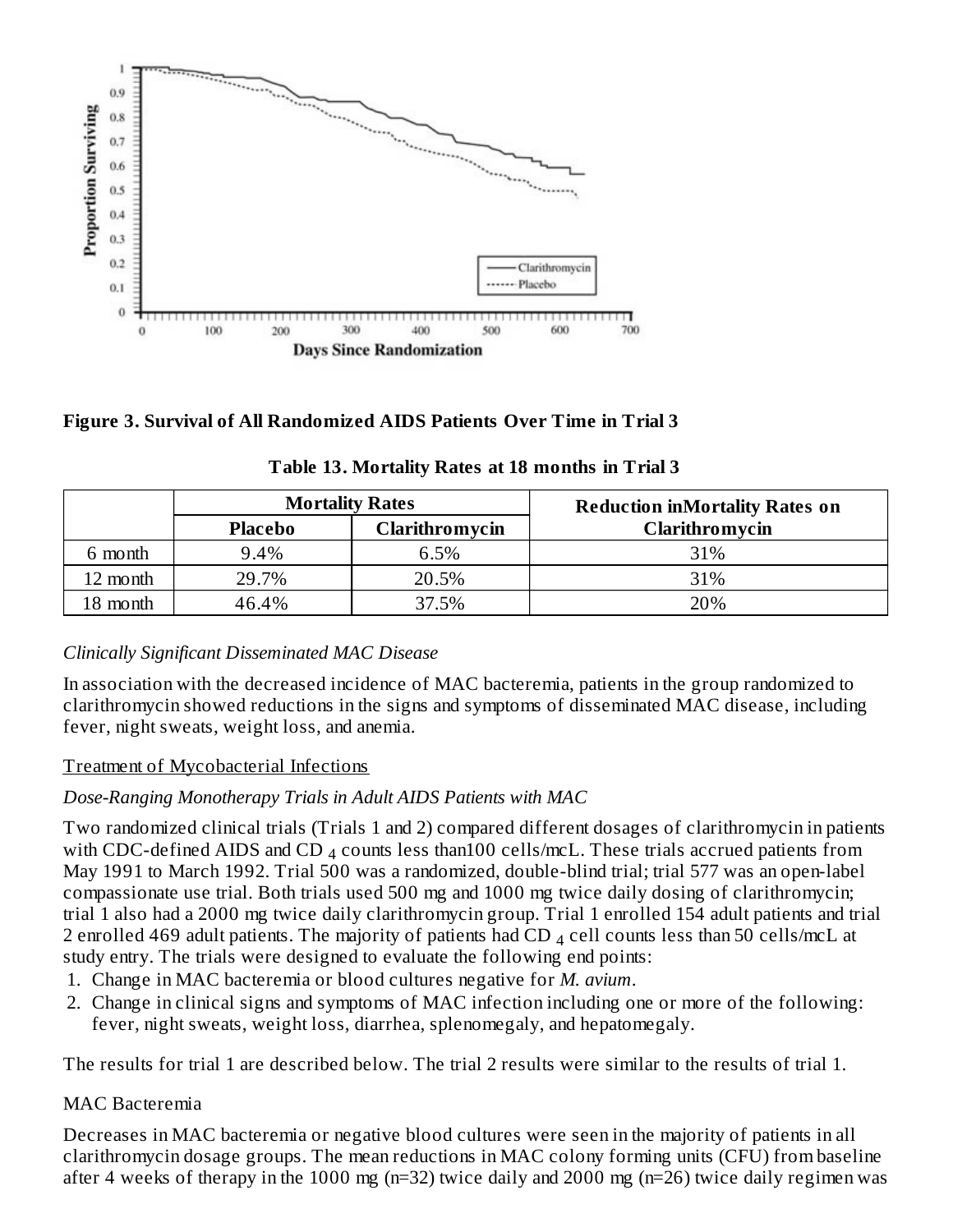2.3 Log CFU compared to 1.5 Log CFU in the clarithromycin 500 mg twice daily (n=35) regimen. A separate trial with a four drug regimen<sup>7</sup> (ciprofloxacin, ethambutol, rifampicin, and clofazimine) had a mean reduction of 1.4 Log CFU.

Clinical outcomes evaluated with the different dosing regimens of clarithromycin monotherapy are shown in Table 14. The 1000 mg and 2000 mg twice daily doses showed significantly better control of bacteremia during the first four weeks of therapy. No significant differences were seen beyond that point. All of the isolates had MIC less than 8 mcg/mL at pre-treatment. Relapse was almost always accompanied by an increase in MIC.

| Outcome                                                                                                             | Clarithromycin<br>500 mg twice<br>daily | Clarithromycin<br>1000 mg twice<br>daily | Clarithromycin<br>2000 mg twice<br>daily |
|---------------------------------------------------------------------------------------------------------------------|-----------------------------------------|------------------------------------------|------------------------------------------|
| One or more negative blood cultures at any time<br>during acute therapy                                             | 61% (30/49)                             | 59% (29/49)                              | 52% (25/48)                              |
| Two or more negative blood cultures during<br>acute therapy sustained through study day 84                          | 25% (12/49)                             | 25% (12/49)                              | 8% (4/48)                                |
| Death or discontinuation by day 84                                                                                  | 23% (11/49)                             | 37% (18/49)                              | 56% (27/48)                              |
| Relapse by day 84                                                                                                   | 14% (7/49)                              | 12% (6/49)                               | 13% (6/48)                               |
| Median time to first negative culture (in days)                                                                     | 54                                      | 41                                       | 29                                       |
| Median time to first decrease of at least 1 log<br>CFU (in days)                                                    | 29                                      | 16                                       | 15                                       |
| Median time to first positive culture or study<br>discontinuation following the first negative<br>culture (in days) | 43                                      | 59                                       | 43                                       |

**Table 14. Outcome with the Different Dosing Regimens of Clarithromycin**

Clinically Significant Disseminated MAC Disease

Among patients experiencing night sweats prior to therapy, 84% showed resolution or improvement at some point during the 12 weeks of clarithromycin at 500 mg to 2000 mg twice daily doses. Similarly, 77% of patients reported resolution or improvement in fevers at some point. Response rates for clinical signs of MAC are given in Table 15 below.

The median duration of response, defined as improvement or resolution of clinical signs and symptoms, was 2 weeks to 6 weeks.

Since the trial was not designed to determine the benefit of monotherapy beyond 12 weeks, the duration of response may be underestimated for the 25% to 33% of patients who continued to show clinical response after 12 weeks.

| Table 15. Response Rates for Clinical Signs of MAC During 6 Weeks to 12 Weeks of Treatment |  |  |  |
|--------------------------------------------------------------------------------------------|--|--|--|
|                                                                                            |  |  |  |

| <b>Resolution of Fever</b>                |                    |                                  | <b>Resolution of Night Sweats</b>         |                     |                                   |  |
|-------------------------------------------|--------------------|----------------------------------|-------------------------------------------|---------------------|-----------------------------------|--|
| Clarithromycin<br>twice daily<br>dose(mg) | % ever<br>afebrile | % afebrile<br>6 weeks or<br>more | Clarithromycin<br>twice daily<br>dose(mg) | % ever<br>resolving | % resolving<br>6 weeks or<br>more |  |
| 500                                       | 67%                | 23%                              | 500                                       | 85%                 | 42%                               |  |
| 1000                                      | 67%                | 12%                              | 1000                                      | 70%                 | 33%                               |  |
| 2000                                      | 62%                | 22%                              | 2000                                      | 72%                 | 36%                               |  |

| <b>Weight Gain Greater Than 3%</b> | <b>Hemoglobin Increase Greater Than 1 gm</b> |
|------------------------------------|----------------------------------------------|
|------------------------------------|----------------------------------------------|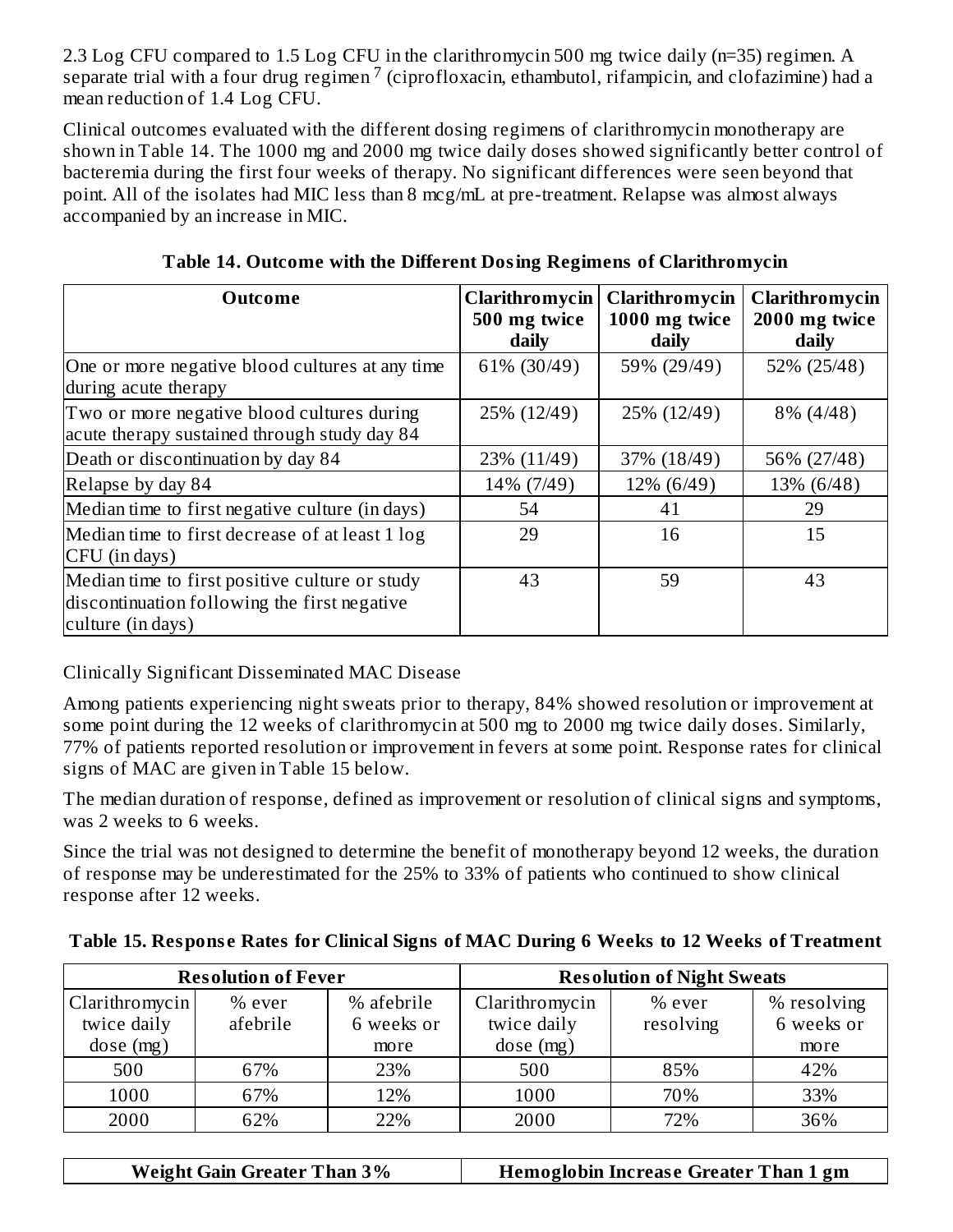| Clarithromycin<br>twice daily<br>dose(mg) | $%$ ever<br>gaining | $%$ gaining<br>6 weeks or<br>more | Clarithromycin<br>twice daily<br>dose(mg) | % ever<br>increasing | % increasing<br>6 weeks or more |
|-------------------------------------------|---------------------|-----------------------------------|-------------------------------------------|----------------------|---------------------------------|
| 500                                       | 33%                 | 14%                               | 500                                       | 58%                  | 26%                             |
| 1000                                      | 26%                 | 17%                               | 1000                                      | 37%                  | 6%                              |
| 2000                                      | 26%                 | 12%                               | 2000                                      | 62%                  | 18%                             |

#### Survival

Median survival time from trial entry (trial 1) was 249 days at the 500 mg twice daily dose compared to 215 days with the 1000 mg twice daily dose. However, during the first 12 weeks of therapy, there were 2 deaths in 53 patients in the 500 mg twice daily group versus 13 deaths in 51 patients in the 1000 mg twice daily group. The reason for this apparent mortality difference is not known. Survival in the two groups was similar beyond 12 weeks. The median survival times for these dosages were similar to recent historical controls with MAC when treated with combination therapies.  $^7$ 

Median survival time from entry in trial 2 was 199 days for the 500 mg twice a day dose and 179 days for the 1000 mg twice a day dose. During the first four weeks of therapy, while patients were maintained on their originally assigned dose, there were 11 deaths in 255 patients taking 500 mg twice daily and 18 deaths in 214 patients taking 1000 mg twice daily.

#### *Dosage-Ranging Monotherapy Trials in Pediatric AIDS Patients with MAC*

Trial 4 was a pediatric trial of 3.75 mg/kg, 7.5 mg/kg, and 15 mg/kg of clarithromycin twice daily in patients with CDC-defined AIDS and CD  $_4$  counts less than 100 cells/mcL. The trial enrolled 25 patients between the ages of 1 to 20. The trial evaluated the same endpoints as in the adult trials 1 and 2. Results with the 7.5 mg/kg twice daily dose in the pediatric trial were comparable to those for the 500 mg twice daily regimen in the adult trials.

#### *Combination Therapy in AIDS Patients with Disseminated MAC*

Trial 5 compared the safety and efficacy of clarithromycin in combination with ethambutol versus clarithromycin in combination with ethambutol and clofazimine for the treatment of disseminated MAC (dMAC) infection. This 24-week trial enrolled 106 patients with AIDS and dMAC, with 55 patients randomized to receive clarithromycin and ethambutol, and 51 patients randomized to receive clarithromycin, ethambutol, and clofazime. Baseline characteristics between treatment arms were similar with the exception of median CFU counts being at least 1 log higher in the clarithromycin, ethambutol, and clofazime arm.

Compared to prior experience with clarithromycin monotherapy, the two-drug regimen of clarithromycin and ethambutol extended the time to microbiologic relapse, largely through suppressing the emergence of clarithromycin resistant strains. However, the addition of clofazimine to the regimen added no additional microbiologic or clinical benefit. Tolerability of both multidrug regimens was comparable with the most common adverse events being gastrointestinal in nature. Patients receiving the clofazimine-containing regimen had reduced survival rates; however, their baseline mycobacterial colony counts were higher. The results of this trial support the addition of ethambutol to clarithromycin for the treatment of initial dMAC infections but do not support adding clofazimine as a third agent.

#### **14.2 Otitis Media**

#### Otitis Media Trial of Clarithromycin vs. Oral Cephalosporin

In a controlled clinical trial of pediatric patients with acute otitis media performed in the United States, where significant rates of beta-lactamase producing organisms were found, clarithromycin was compared to an oral cephalosporin. In this trial, strict evaluability criteria were used to determine clinical response. For the 223 patients who were evaluated for clinical efficacy, the clinical success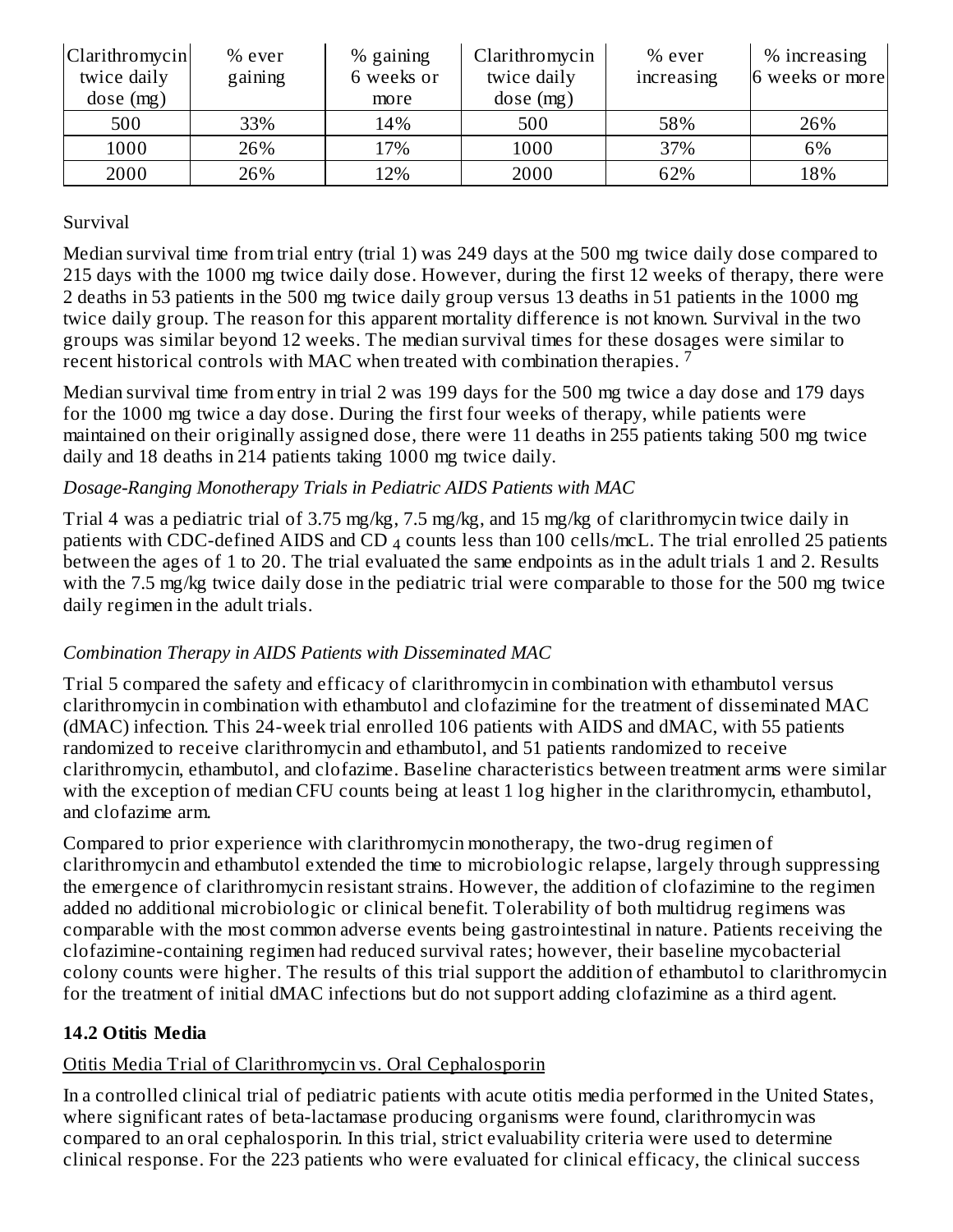rate (i.e., cure plus improvement) at the post-therapy visit was 88% for clarithromycin and 91% for the cephalosporin.

In a smaller number of patients, microbiologic determinations were made at the pre-treatment visit. The presumptive bacterial eradication/clinical cure outcomes (i.e., clinical success) are shown in Table 16.

| Pathogen                                                                                                                       | <b>Clinical Success Rates</b> |                           |  |  |  |
|--------------------------------------------------------------------------------------------------------------------------------|-------------------------------|---------------------------|--|--|--|
|                                                                                                                                | Clarithromycin                | <b>Oral Cephalosporin</b> |  |  |  |
| S. pneumoniae                                                                                                                  | 13/15 (87%)                   | 4/5                       |  |  |  |
| H. influenzae <sup>a</sup>                                                                                                     | 10/14 (71%)                   | 3/4                       |  |  |  |
| M. catarrhalis                                                                                                                 | 4/5                           | 1/1                       |  |  |  |
| S. pyogenes                                                                                                                    | 3/3                           | 0/1                       |  |  |  |
| All Pathogens<br>Combined                                                                                                      | 30/37 (81%)                   | 8/11(73%)                 |  |  |  |
| a None of the H. influenzae isolated pre-treatment was resistant to clarithromycin; 6% were resistant to<br>the control agent. |                               |                           |  |  |  |

**Table 16. Clinical Success Rates of Otitis Media Treatment by Pathogen**

# Otitis Media Trials of Clarithromycin vs. Antimicrobial/Beta-lactamase Inhibitor

In two other controlled clinical trials of acute otitis media performed in the United States, where significant rates of beta-lactamase producing organisms were found, clarithromycin was compared to an oral antimicrobial agent that contained a specific beta-lactamase inhibitor. In these trials, strict evaluability criteria were used to determine the clinical responses. In the 233 patients who were evaluated for clinical efficacy, the combined clinical success rate (i.e., cure and improvement) at the post-therapy visit was 91% for both clarithromycin and the control.

For the patients who had microbiologic determinations at the pre-treatment visit, the presumptive bacterial eradication/clinical cure outcomes (i.e., clinical success) are shown in Table 17.

**Clinical Success Rates PATHOGEN Clarithromycin Antimicrobial/Betalactamas e Inhibitor** *S. pneumoniae* 43/51 (84%) 55/56 (98%) *H.* influenzae<sup>a</sup> 11/33 (94%) 36/45 (80%) 31/33 (94%) *M. catarrhalis* 1 6/6 *S. pyogenes* 3/3 5/5 All Pathogens Combined 91/109 (83%) 97/100 (97%) a Of the *H. influenzae* isolated pre-treatment, 3% were resistant to clarithromycin and 10% were resistant to the control agent.

**Table 17. Clinical Success Rates of Acute Otitis Media Treatment by Pathogen**

**14.3** *H. pylori* **Eradication to Decreas e the Risk of Duodenal Ulcer Recurrence**

Clarithromycin + Lansoprazole and Amoxicillin

Two U.S. randomized, double-blind clinical trials (trial 6 and trial 7) in patients with *H. pylori* and duodenal ulcer disease (defined as an active ulcer or history of an active ulcer within one year) evaluated the efficacy of clarithromycin 500 mg twice daily in combination with lansoprazole 30 mg twice daily and amoxicillin 1 gm twice daily as 14-day triple therapy for eradication of *H. pylori*.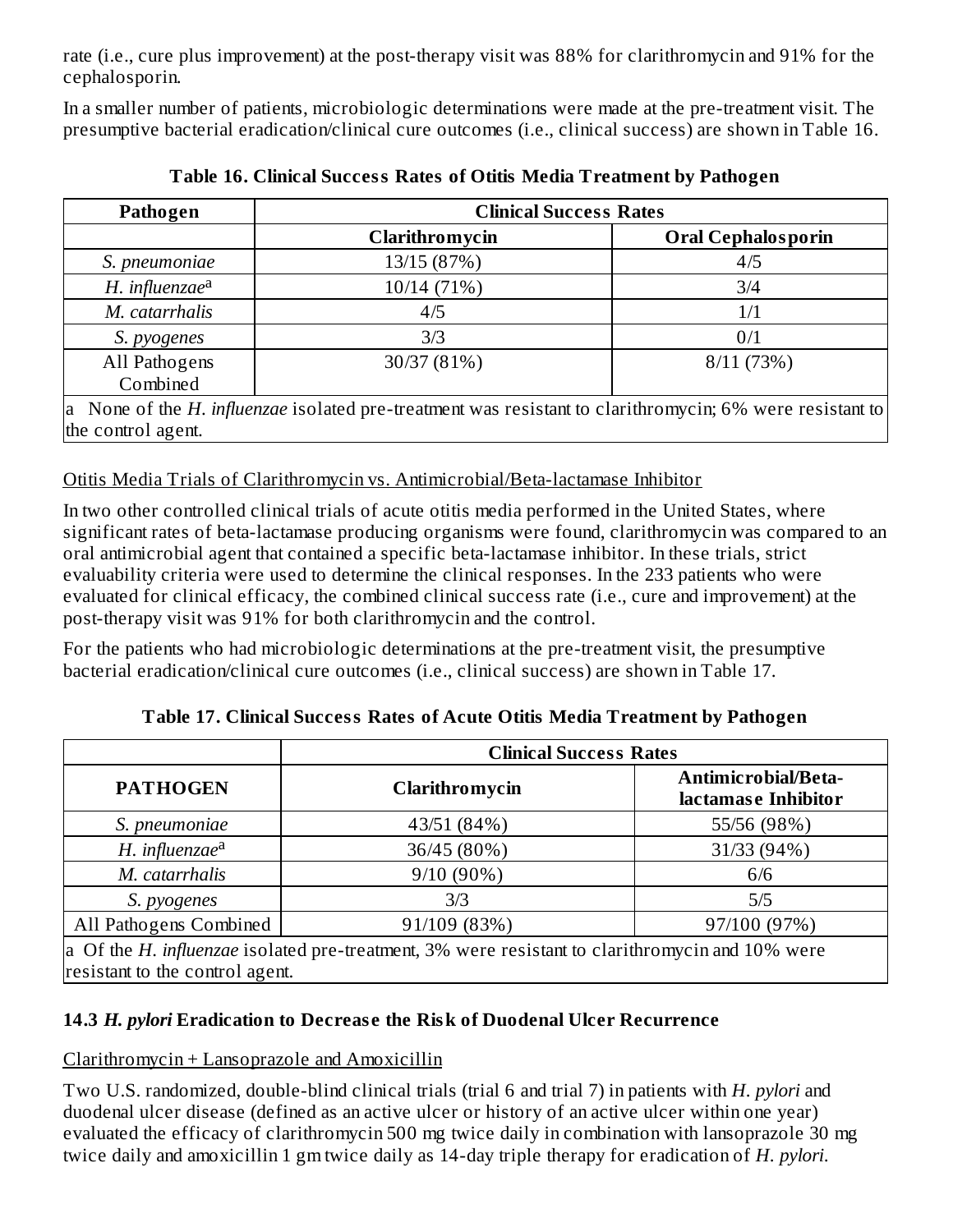*H. pylori* eradication was defined as two negative tests (culture and histology) at 4 weeks to 6 weeks following the end of treatment.

The combination of clarithromycin plus lansoprazole and amoxicillin as triple therapy was effective in eradication of *H. pylori* (see results in Table 18). Eradication of *H. pylori* has been shown to reduce the risk of duodenal ulcer recurrence.

A randomized, double-blind clinical trial (trial 8) performed in the U.S. in patients with *H. pylori* and duodenal ulcer disease (defined as an active ulcer or history of an ulcer within one year) compared the efficacy of clarithromycin in combination with lansoprazole and amoxicillin as triple therapy for 10 days and 14 days. This trial established that the 10-day triple therapy was equivalent to the 14-day triple therapy in eradicating *H. pylori* (see results in Table 18).

| <b>Trial</b>         | <b>Duration</b> | <b>Triple Therapy</b><br><b>Evaluable Analysis a</b> | <b>Triple Therapy</b><br><b>Intent-to-Treat Analysis</b> b |
|----------------------|-----------------|------------------------------------------------------|------------------------------------------------------------|
| Trial 6              | 14 days         | 92 ° [80-97.7]<br>$(n = 48)$                         | 86 ° [73.3-93.5]<br>$(n = 55)$                             |
| Trial 7              | 14 days         | 86 $d$ [75.7-93.6]<br>$(n = 66)$                     | $83d$ [72-90.8]<br>$(n = 70)$                              |
| Trial 8 <sup>e</sup> | 14 days         | 85 [77-91]<br>$(N = 113)$                            | 82 [73.9-88.1]<br>$(N = 126)$                              |
|                      | 10 days         | 84 [76-89.8]<br>$(N = 123)$                          | 81 [73.9-87.6]<br>$(N = 135)$                              |

#### **Table 18. H. pylori Eradication Rates-Triple Therapy (clarithromycin/lansoprazole/amoxicillin) Percent of Patients Cured [95% Confidence Interval] (number of patients)**

a Based on evaluable patients with confirmed duodenal ulcer (active or within one year) and *H. pylori* infection at baseline defined as at least two of three positive endoscopic tests from CLOtest (Delta West LTD., Bentley, Australia), histology, and/or culture. Patients were included in the analysis if they completed the trial. Additionally, if patients were dropped out of the trial due to an adverse reaction related to the drug, they were included in the analysis as evaluable failures of therapy.

b Patients were included in the analysis if they had documented *H. pylori* infection at baseline as defined above and had a confirmed duodenal ulcer (active or within one year). All dropouts were included as failures of therapy.

 $|c\rangle$  (p < 0.05) versus clarithromycin/lansoprazole and lansoprazole/amoxicillin dual therapy.

d (p < 0.05) versus clarithromycin/amoxicillin dual therapy.

e The 95% confidence interval for the difference in eradication rates, 10-day minus 14-day, is (- 10.5, 8.1) in the evaluable analysis and (-9.7, 9.1) in the intent-to-treat analysis.

# Clarithromycin + Omeprazole and Amoxicillin Therapy

Three U.S., randomized, double-blind clinical trials in patients with *H. pylori* infection and duodenal ulcer disease (n = 558) compared clarithromycin plus omeprazole and amoxicillin to clarithromycin plus amoxicillin. Two trials (trials 9 and 10) were conducted in patients with an active duodenal ulcer, and the third trial (trial 11) was conducted in patients with a duodenal ulcer in the past 5 years, but without an ulcer present at the time of enrollment. The dosage regimen in the trials was clarithromycin 500 mg twice a day plus omeprazole 20 mg twice a day plus amoxicillin 1 gram twice a day for 10 days. In trials 9 and 10, patients who took the omeprazole regimen also received an additional 18 days of omeprazole 20 mg once a day. Endpoints studied were eradication of *H. pylori* and duodenal ulcer healing (trials 9 and 10 only). *H. pylori* status was determined by CLOtest ®, histology, and culture in all three trials. For a given patient, *H. pylori* was considered eradicated if at least two of these tests were negative, and none was positive. The combination of clarithromycin plus omeprazole and amoxicillin was effective in eradicating *H. pylori* (see results in Table 19).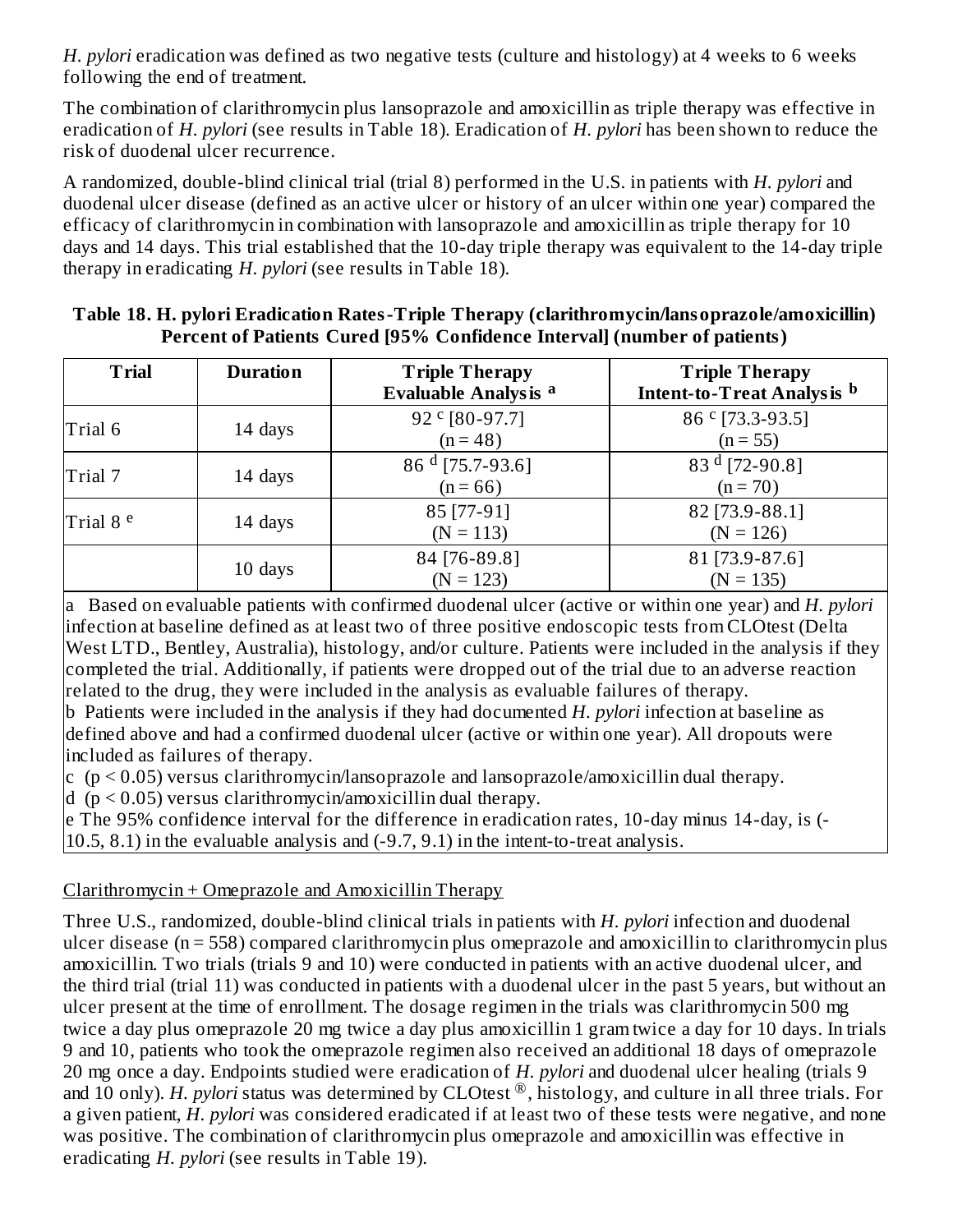|          | Clarithromycin + omeprazole +<br>amoxicillin |                   | Clarithromycin + amoxicillin |                   |  |
|----------|----------------------------------------------|-------------------|------------------------------|-------------------|--|
|          | Per-Protocol <sup>a</sup>                    | Intent-to-Treat b | Per-Protocol <sup>a</sup>    | Intent-to-Treat b |  |
| Trial 9  | $C$ 77 [64, 86]                              | 69 [57, 79]       | 43 [31, 56]                  | 37 [27, 48]       |  |
|          | $(n = 64)$                                   | $(n = 80)$        | $(n = 67)$                   | $(n = 84)$        |  |
| Trial 10 | $C78$ [67, 88]                               | 73 [61, 82]       | 41 [29, 54]                  | 36 [26, 47]       |  |
|          | $(n = 65)$                                   | $(n = 77)$        | $(n = 68)$                   | $(n = 84)$        |  |
| Trial 11 | $c_{90}$ [80, 96]                            | 83 [74, 91]       | 33 [24, 44]                  | 32 [23, 42]       |  |
|          | $(n = 69)$                                   | $(n = 84)$        | $(n = 93)$                   | $(n = 99)$        |  |

**Table 19. H. pylori Eradication Rates: % of Patients Cured [95% Confidence Interval]**

a Patients were included in the analysis if they had confirmed duodenal ulcer disease (active ulcer trials 9 and 10; history of ulcer within 5 years, trial 11) and *H. pylori* infection at baseline defined as at least two of three positive endoscopic tests from CLOtest ®, histology, and/or culture. Patients were included in the analysis if they completed the trial. Additionally, if patients dropped out of the trial due to an adverse reaction related to the study drug, they were included in the analysis as failures of therapy. The impact of eradication on ulcer recurrence has not been assessed in patients with a past history of ulcer.

b Patients were included in the analysis if they had documented *H. pylori* infection at baseline and had confirmed duodenal ulcer disease. All dropouts were included as failures of therapy.

 $\rm c$   $\rm p$  < 0.05 versus clarithromycin plus amoxicillin.

# Clarithromycin + Omeprazole Therapy

Four randomized, double-blind, multi-center trials (trials 12, 13, 14, and 15) evaluated clarithromycin 500 mg three times a day plus omeprazole 40 mg once a day for 14 days, followed by omeprazole 20 mg once a day (trials 12, 13, and 15) or by omeprazole 40 mg once a day (trial 14) for an additional 14 days in patients with active duodenal ulcer associated with *H. pylori*. Trials 12 and 13 were conducted in the U.S. and Canada and enrolled 242 and 256 patients, respectively. *H. pylori* infection and duodenal ulcer were confirmed in 219 patients in trial 12 and 228 patients in trial 13. These trials compared the combination regimen to omeprazole and clarithromycin monotherapies. Trials 14 and 15were conducted in Europe and enrolled 154 and 215 patients, respectively. *H. pylori* infection and duodenal ulcer were confirmed in 148 patients in trial 14 and 208 patients in trial 15. These trials compared the combination regimen to omeprazole monotherapy. The results for the efficacy analyses for these trials are described in Tables 20, 21, and 22.

# *Duodenal Ulcer Healing*

The combination of clarithromycin and omeprazole was as effective as omeprazole alone for healing duodenal ulcer (see Table 20).

| <b>Trial</b>                                                                               | Clarithromycin +<br>Omeprazole | Omeprazole  | Clarithromycin |  |  |  |
|--------------------------------------------------------------------------------------------|--------------------------------|-------------|----------------|--|--|--|
| <b>U.S. Trials</b>                                                                         |                                |             |                |  |  |  |
| Trial 13                                                                                   | 94% (58/62) <sup>a</sup>       | 88% (60/68) | 71% (49/69)    |  |  |  |
| Trial 12                                                                                   | 88% (56/64) <sup>a</sup>       | 85% (55/65) | 64% (44/69)    |  |  |  |
| <b>Non-U.S. Trials</b>                                                                     |                                |             |                |  |  |  |
| Trial 15                                                                                   | 99% (84/85)                    | 95% (82/86) | N/A            |  |  |  |
| Trial 14 <sup>b</sup>                                                                      | 100% (64/64)                   | 99% (71/72) | N/A            |  |  |  |
| $a_{\rm p}$ $\leq$ 0.05 for clarithromycin + omeprazole versus clarithromycin monotherapy. |                                |             |                |  |  |  |

# **Table 20. End-of-Treatment Ulcer Healing Rates Percent of Patients Healed (n/N)**

 $a$  p < 0.05 for clarithromycin + omeprazole versus clarithromycin monotherapy.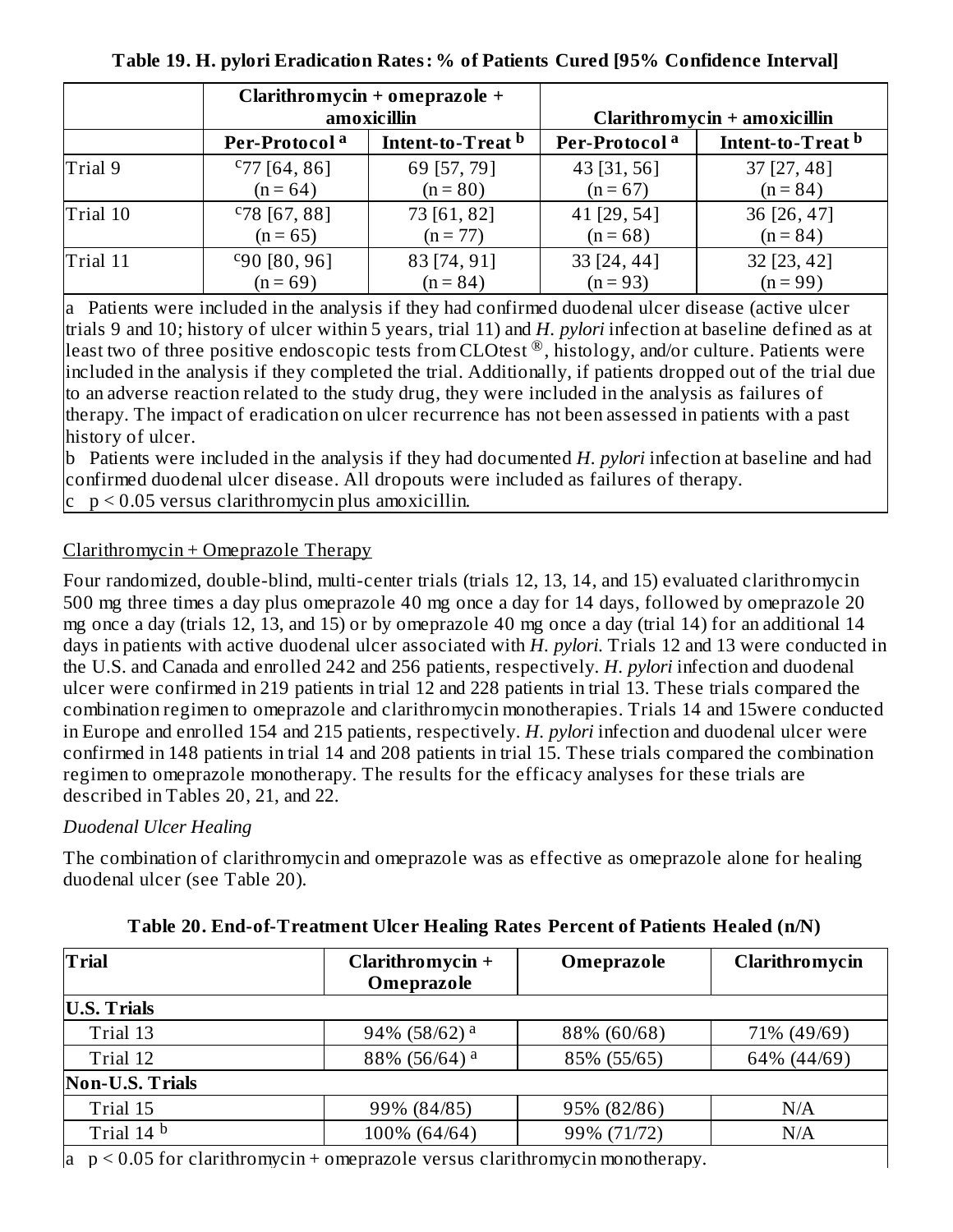#### *Eradication of H. pylori Associated with Duodenal Ulcer*

The combination of clarithromycin and omeprazole was effective in eradicating *H. pylori* (see Table 21). *H. pylori* eradication was defined as no positive test (culture or histology) at 4 weeks following the end of treatment, and two negative tests were required to be considered eradicated. In the per-protocol analysis, the following patients were excluded: dropouts, patients with major protocol violations, patients with missing *H. pylori* tests post-treatment, and patients that were not assessed for *H. pylori* eradication at 4 weeks after the end of treatment because they were found to have an unhealed ulcer at the end of treatment.

#### **Table 21. H. pylori Eradication Rates (Per-Protocol Analysis) at 4 to 6 weeks Percent of Patients Cured (n/N)**

| <b>Trial</b>                                                                                                                                                             | Clarithromycin +<br>Omeprazole | Omeprazole   | Clarithromycin |  |  |  |
|--------------------------------------------------------------------------------------------------------------------------------------------------------------------------|--------------------------------|--------------|----------------|--|--|--|
| <b>U.S. Trials</b>                                                                                                                                                       |                                |              |                |  |  |  |
| Trial 13                                                                                                                                                                 | 64% (39/61) <sup>a,b</sup>     | $0\%$ (0/59) | 39% (17/44)    |  |  |  |
| Trial 12                                                                                                                                                                 | 74% (39/53) <sup>a,b</sup>     | $0\%$ (0/54) | 31% (13/42)    |  |  |  |
| <b>Non-U.S. Trials</b>                                                                                                                                                   |                                |              |                |  |  |  |
| Trial 15                                                                                                                                                                 | 74% (64/86) <sup>b</sup>       | $1\% (1/90)$ | N/A            |  |  |  |
| Trial 14                                                                                                                                                                 | 83% (50/60) $^{\rm b}$         | 1% (1/74)    | N/A            |  |  |  |
| a Statistically significantly higher than clarithromycin monotherapy ( $p < 0.05$ ).<br>b Statistically significantly higher than omeprazole monotherapy ( $p < 0.05$ ). |                                |              |                |  |  |  |

#### *Duodenal Ulcer Recurrence*

Ulcer recurrence at 6-months and at 12 months following the end of treatment was assessed for patients in whom ulcers were healed post-treatment (see the results in Table 22). Thus, in patients with duodenal ulcer associated with *H. pylori* infection, eradication of *H. pylori* reduced ulcer recurrence.

#### **Table 22. Duodenal Ulcer Recurrence at 6 months and 12 months in Patients with Healed Ulcers**

|                               | H. pylori Negative at 4-6<br>Weeks | H. pylori Positive at 4-6<br>Weeks |  |  |  |  |
|-------------------------------|------------------------------------|------------------------------------|--|--|--|--|
| <b>U.S. Trials</b>            |                                    |                                    |  |  |  |  |
|                               | <b>Recurrence at 6 Months</b>      |                                    |  |  |  |  |
| Trial 100                     |                                    |                                    |  |  |  |  |
| $Clarithromycin + Omeprazole$ | $6\%$ (2/34)                       | 56% (9/16)                         |  |  |  |  |
| Omeprazole                    | (0/0)                              | 71% (35/49)                        |  |  |  |  |
| Clarithromycin                | 12% (2/17)                         | 32% (7/22)                         |  |  |  |  |
| Trial 067                     |                                    |                                    |  |  |  |  |
| $Clarithromycin + Omeprazole$ | 38% (11/29)                        | 50% (6/12)                         |  |  |  |  |
| Omeprazole                    | (0/0)                              | 67% (31/46)                        |  |  |  |  |
| Clarithromycin                | 18% (2/11)                         | 52% (14/27)                        |  |  |  |  |
| <b>Non-U.S. Trials</b>        |                                    |                                    |  |  |  |  |
| <b>Recurrence at 6 Months</b> |                                    |                                    |  |  |  |  |
| Trial 058                     |                                    |                                    |  |  |  |  |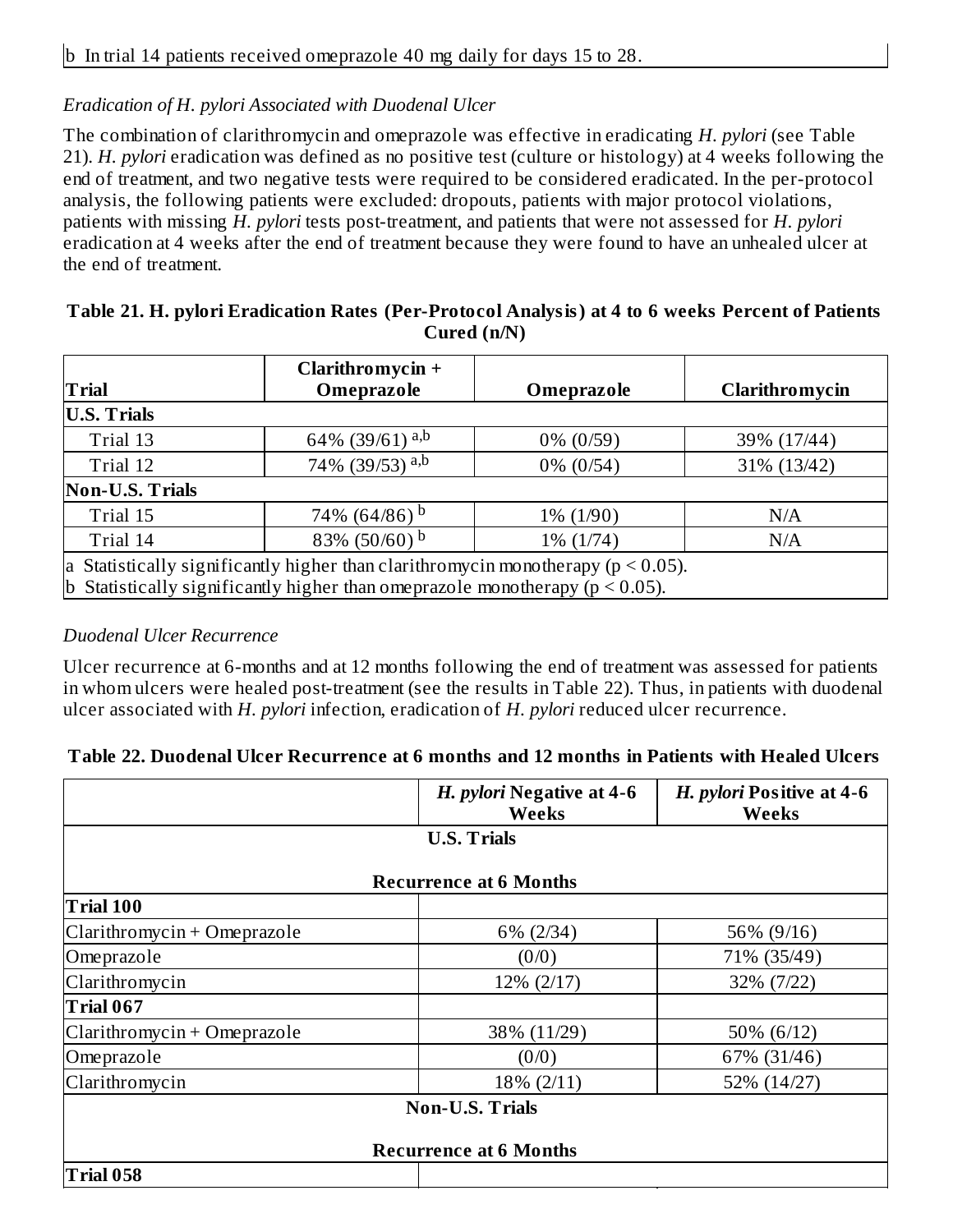| Clarithromycin + Omeprazole                | 6% (3/53)              | 24% (4/17)  |  |  |  |
|--------------------------------------------|------------------------|-------------|--|--|--|
| Omeprazole                                 | $0\% (0/3)$            | 55% (39/71) |  |  |  |
| Trial 812b                                 |                        |             |  |  |  |
| Clarithromycin + Omeprazole                | $5\% (2/42)$           | $0\% (0/7)$ |  |  |  |
| Omeprazole                                 | $0\% (0/1)$            | 54% (32/59) |  |  |  |
|                                            | <b>Non-U.S. Trials</b> |             |  |  |  |
| <b>Recurrence at 12-Months in Trial 14</b> |                        |             |  |  |  |
| Clarithromycin + Omeprazole                | $3\% (1/40)$           | $0\% (0/6)$ |  |  |  |
| Omeprazole                                 | $0\% (0/1)$            | 67% (29/43) |  |  |  |

#### **15 REFERENCES**

- 1. Winkel P, Hilden J, Hansen JF, Kastrup J, Kolmos HJ, Kjøller E, et al. Clarithromycin for stable coronary heart disease increases all-cause and cardiovascular mortality and cerebrovascular morbidity over 10 years in the CLARICOR randomised, blinded clinical trial. Int J Cardiol 2015;182:459-65.
- 2. Kemper CA, et al. Treatment of *Mycobacterium avium* Complex Bacteremia in AIDS with a Four-Drug Oral Regimen. *Ann Intern Med*. 1992;116:466-472.

# **16 HOW SUPPLIED/STORAGE AND HANDLING**

Clarithromycin Tablets, USP are supplied as white to off-white oval film-coated tablets in the following packaging sizes:

250 mg tablets: (imprinted in blue with the "S39" on one side)

Bottles of 60 ( **NDC** 0527-1931-06)

500 mg tablets: (debossed with the "S4" on one side)

Bottles of 60 ( **NDC** 0527-1932-06)

Store clarithromycin tablets, USP at controlled room temperature 20° to 25°C (68° to 77°F) in a wellclosed container.

# **17 PATIENT COUNSELING INFORMATION**

Provide the following instructions or information about clarithromycin tablets to patients:

#### Important Administration Instructions

Advise patients that clarithromycin tablets can be taken with or without food and can be taken with milk.

#### Drug Interactions

Advise patients that clarithromycin may interact with some drugs; therefore, advise patients to report to their healthcare provider the use of any other medications.

#### Diarrhea

Advise patients that diarrhea is a common problem caused by antibacterials including clarithromycin which usually ends when the antibacterial is discontinued. Sometimes after starting treatment with antibacterials, patients can develop watery and bloody stools (with or without stomach cramps and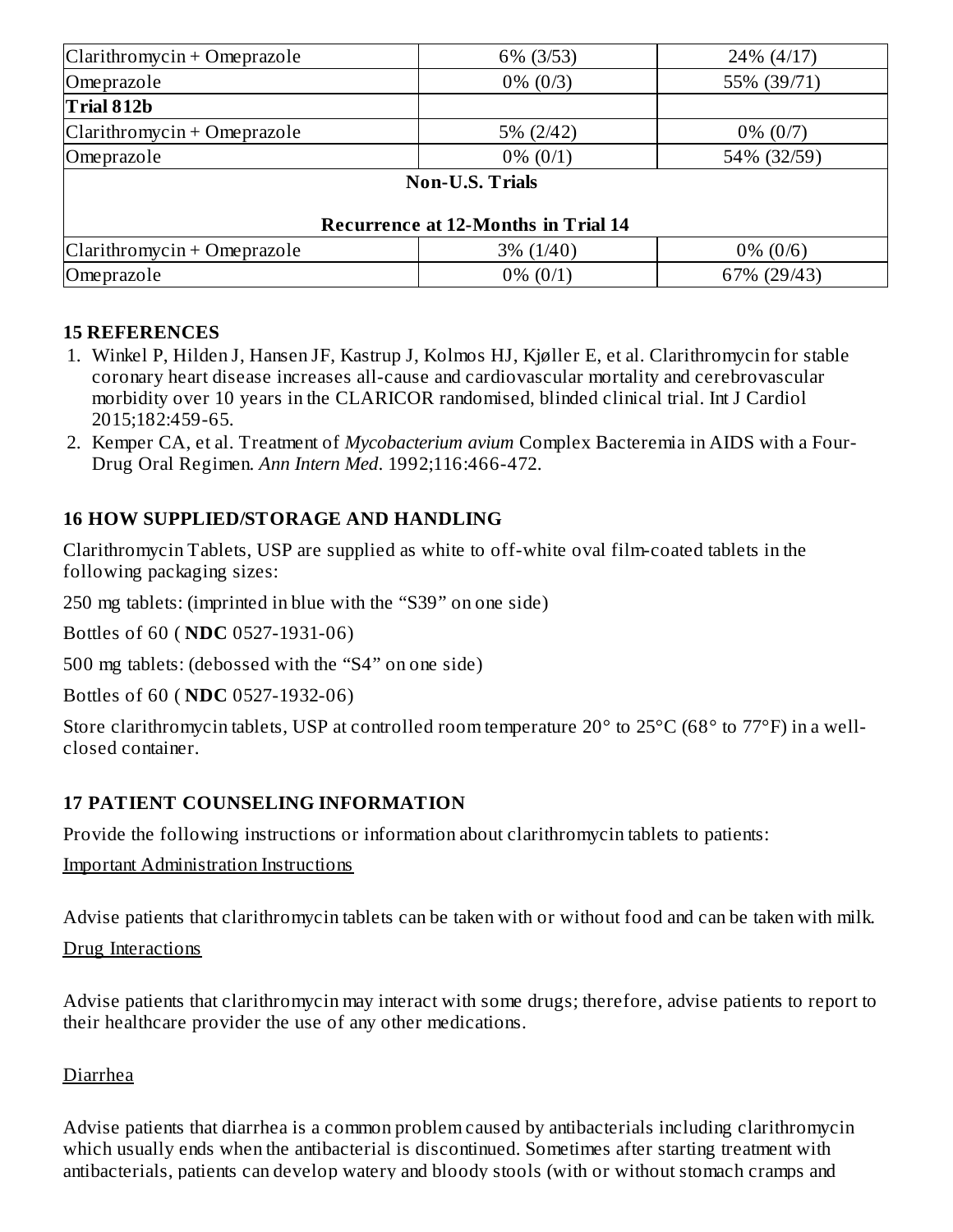fever) even as late as two or more months after having taken the last dose of the antibacterial. If this occurs, instruct patients to contact their healthcare provider as soon as possible.

#### Embryo-Fetal Toxicity

Advise females of reproductive potential that that if pregnancy occurs while taking this drug, there is a potential hazard to the fetus *[see Warnings and Precautions (*5.7*) and Use in Specific Populations (*8.1*)].*

#### Antibacterial Resistance

Counsel patients that antibacterial drugs including clarithromycin should only be used to treat bacterial infections. They do not treat viral infections (e.g., the common cold). When clarithromycin tablets are prescribed to treat a bacterial infection, patients should be told that although it is common to feel better early in the course of therapy, the medication should be taken exactly as directed. Skipping doses or not completing the full course of therapy may (1) decrease the effectiveness of the immediate treatment and (2) increase the likelihood that bacteria will develop resistance and will not be treatable by clarithromycin tablets or other antibacterial drugs in the future.

#### Potential for Dizziness, Vertigo and Confusion

There are no data on the effect of clarithromycin on the ability to drive or use machines. However, counsel patients regarding the potential for dizziness, vertigo, confusion and disorientation, which may occur with the clarithromycin tablets. The potential for these adverse reactions should be taken into account before patients drive or use machines.

#### Risk of Mortality in Patients with Coronary Disease Years After Clarithromycin Treatment

Advise patients who have coronary artery disease to continue medications and lifestyle modifications for their coronary artery disease because clarithromycin may be associated with increased risk for mortality years after the end of clarithromycin treatment.

\* All trademark names are the property of their respective owners.

Manufactured by:

**HEC** Sunshine Lake Pharma Co., Ltd.

No. 1, Northern Industry Road, Northern Industry Park of Song Shan Lake

Dongguan 523808, Guangdong, China

Manufactured for: Lannett Company, Inc. Philadelphia, PA 19136

L6834B

Rev. 11/19

3616

NDC 0527-1931-06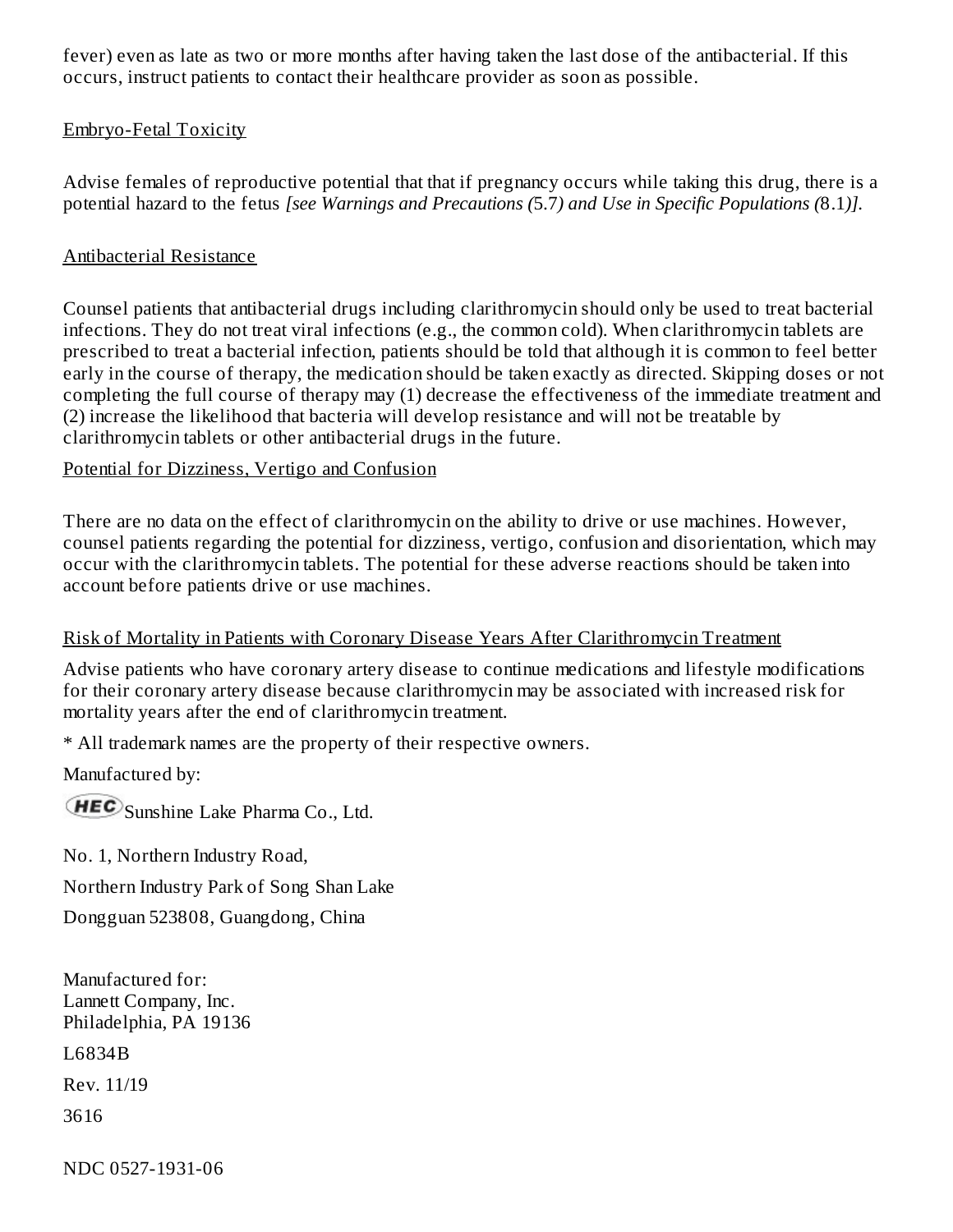Tablets, USP 250 mg 60 Tablets Rx only Each film-coated tablet contains NDC 0527-1931-06  $\overline{ }$ 250 mg clarithromycin. Store at 20° to 25°C (68° to Rev. 06/19 **Clarithromycin** 77°F). [See USP Controlled o Room Temperature].  $\circ$  $\mathbf{r}$ Dispense in a tight container as **Tablets, USP** defined in the USP.  $\overline{\phantom{0}}$ Μ Usual dosage: See enclosure for ò full prescribing information.  $\overline{ }$ Do not accept if seal over bottle  $\mathbf{r}$ opening is broken or missing. **250 mg**  $\sim$ Manufactured for:  $\sim$ Lannett Company, Inc. .6830A  $\overline{5}$ Philadelphia, PA 19136 O  $R_X$  Only by: HEC Sunshine Lake Pharma Co., Ltd.  $\geq m$ **60 Tablets** GuangDong Province, China Lannett 2424

NDC 0527-1932-06

Clarithromycin

Clarithromycin

Tablets, USP

500 mg

60 Tablets

Rx only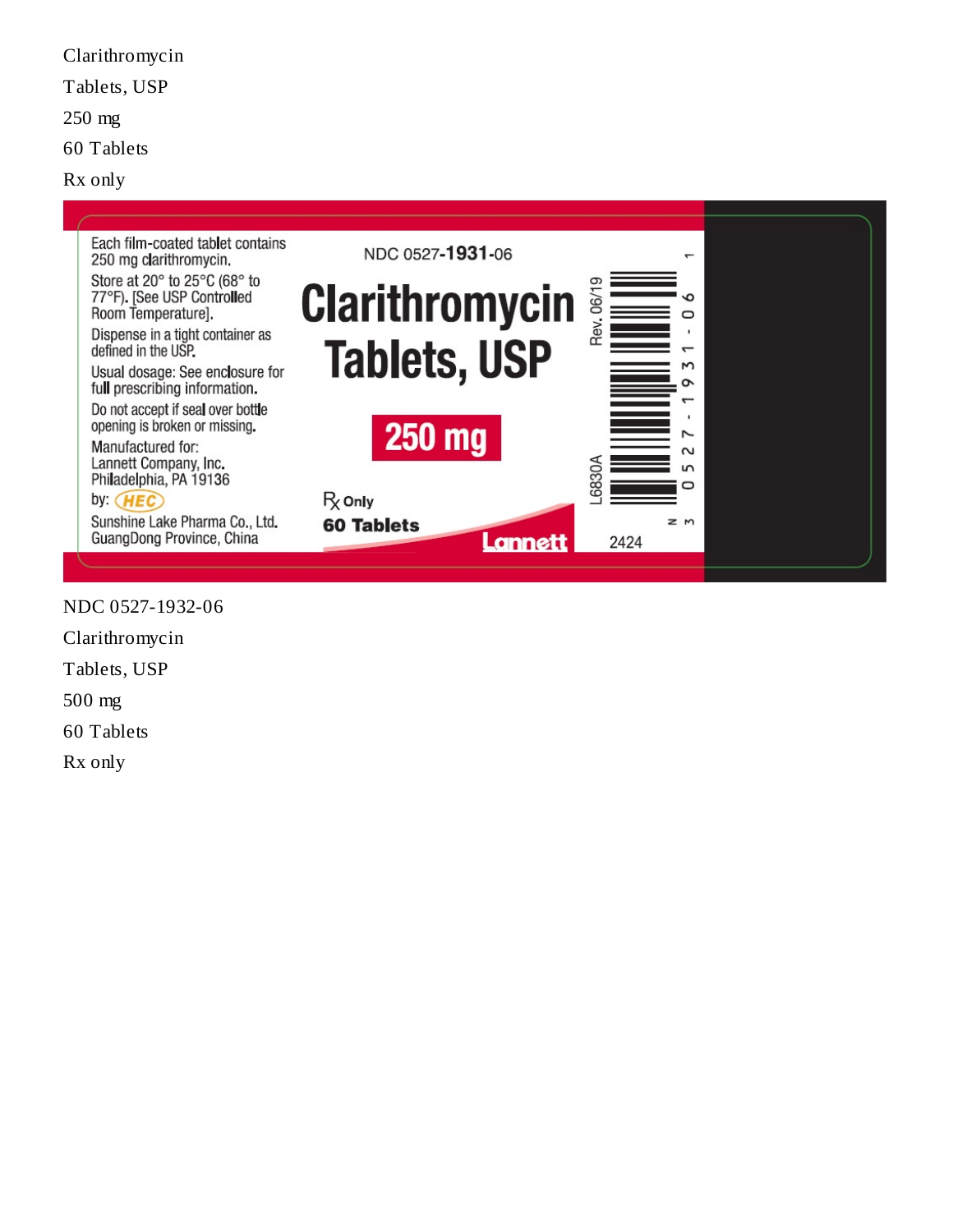

| <b>CLARITHROMYCIN</b>                                                  |                        |                         |                    |                          |               |
|------------------------------------------------------------------------|------------------------|-------------------------|--------------------|--------------------------|---------------|
| clarithromycin tablet, film coated                                     |                        |                         |                    |                          |               |
|                                                                        |                        |                         |                    |                          |               |
| <b>Product Information</b>                                             |                        |                         |                    |                          |               |
| Product Type                                                           |                        | HUMAN PRESCRIPTION DRUG | Item Code (Source) |                          | NDC:0527-1931 |
| <b>Route of Administration</b>                                         | ORAL                   |                         |                    |                          |               |
|                                                                        |                        |                         |                    |                          |               |
|                                                                        |                        |                         |                    |                          |               |
| <b>Active Ingredient/Active Moiety</b>                                 |                        |                         |                    |                          |               |
|                                                                        | <b>Ingredient Name</b> |                         |                    | <b>Basis of Strength</b> | Strength      |
| CLARITHROMYCIN (UNII: H1250 JIKOA) (CLARITHROMYCIN - UNII:H1250 JIKOA) |                        |                         |                    | <b>CLARITHROMYCIN</b>    | 250 mg        |
|                                                                        |                        |                         |                    |                          |               |
|                                                                        |                        |                         |                    |                          |               |
| <b>Inactive Ingredients</b>                                            |                        |                         |                    |                          |               |
|                                                                        |                        | <b>Ingredient Name</b>  |                    |                          | Strength      |
| CROSCARMELLOSE SODIUM (UNII: M28OL1HH48)                               |                        |                         |                    |                          |               |
| MAGNESIUM STEARATE (UNII: 70097M6I30)                                  |                        |                         |                    |                          |               |
| CELLULOSE, MICRO CRYSTALLINE (UNII: OP1R32D61U)                        |                        |                         |                    |                          |               |
| PO VIDO NE K29/32 (UNII: 390 RMW2PEQ)                                  |                        |                         |                    |                          |               |
| <b>SILICON DIO XIDE (UNII: ETJ7Z6 XBU4)</b>                            |                        |                         |                    |                          |               |
| HYPROMELLOSES (UNII: 3NXW29V3WO)                                       |                        |                         |                    |                          |               |
| <b>TITANIUM DIO XIDE (UNII: 15FIX9 V2JP)</b>                           |                        |                         |                    |                          |               |
| POLYETHYLENE GLYCOL 400 (UNII: B697894SGQ)                             |                        |                         |                    |                          |               |
|                                                                        |                        |                         |                    |                          |               |
|                                                                        |                        |                         |                    |                          |               |
| <b>Product Characteristics</b>                                         |                        |                         |                    |                          |               |
| Color                                                                  | white                  | <b>Score</b>            |                    | no score                 |               |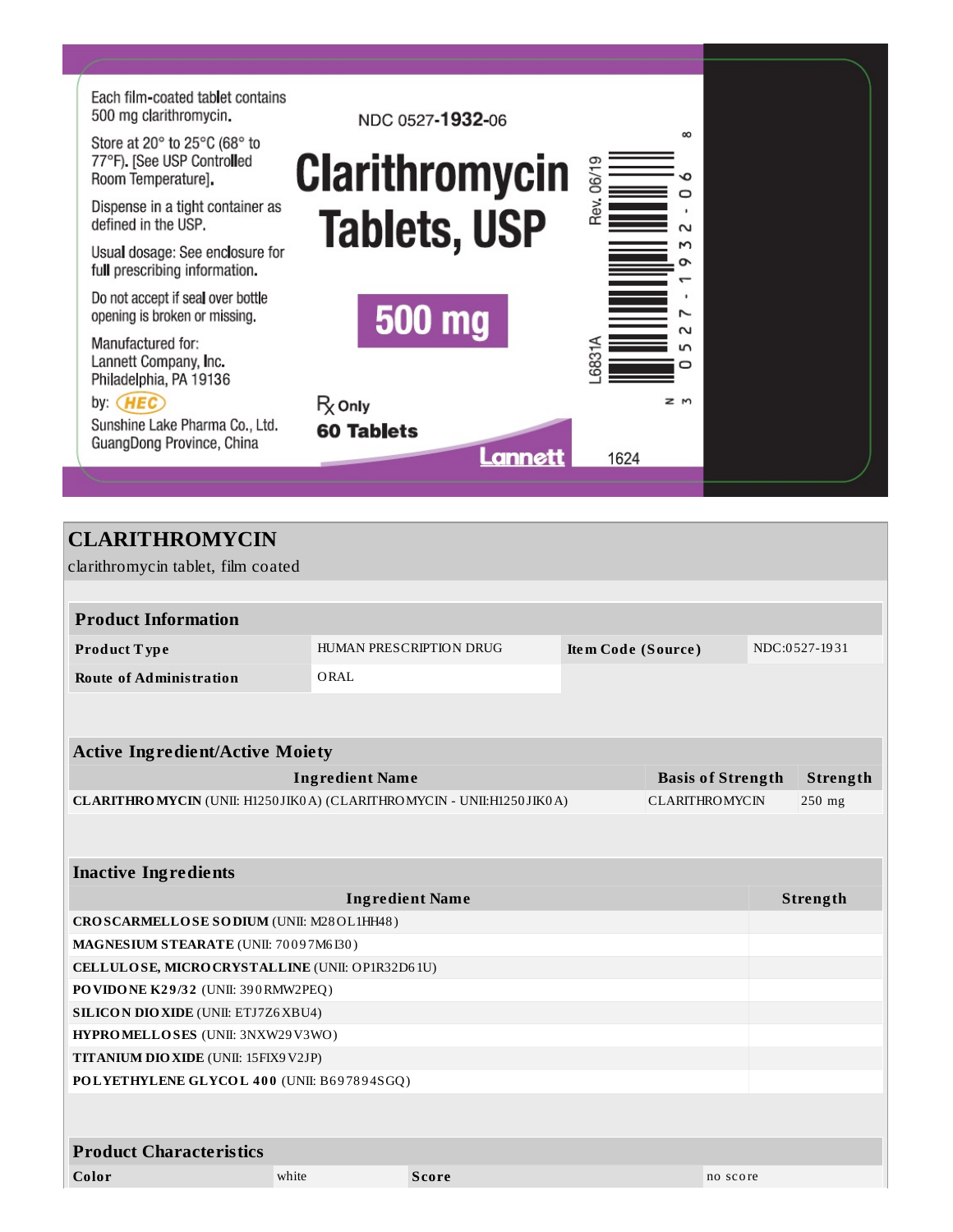| <b>Shape</b>                                                                             |                     | <b>OVAL</b>  |                                                 | <b>Size</b>                                                          |                    |                                       |                                                          | 15mm |                                     |        |
|------------------------------------------------------------------------------------------|---------------------|--------------|-------------------------------------------------|----------------------------------------------------------------------|--------------------|---------------------------------------|----------------------------------------------------------|------|-------------------------------------|--------|
| Flavor                                                                                   |                     |              |                                                 | <b>Imprint Code</b>                                                  |                    |                                       | S;39                                                     |      |                                     |        |
| <b>Contains</b>                                                                          |                     |              |                                                 |                                                                      |                    |                                       |                                                          |      |                                     |        |
|                                                                                          |                     |              |                                                 |                                                                      |                    |                                       |                                                          |      |                                     |        |
|                                                                                          |                     |              |                                                 |                                                                      |                    |                                       |                                                          |      |                                     |        |
| Packaging                                                                                |                     |              |                                                 |                                                                      |                    |                                       |                                                          |      |                                     |        |
| <b>Item Code</b><br>#                                                                    |                     |              | <b>Package Description</b>                      |                                                                      |                    | <b>Marketing Start</b><br><b>Date</b> |                                                          |      | <b>Marketing End</b><br><b>Date</b> |        |
| NDC:0527-1931-<br>$\mathbf{1}$<br>06                                                     | Product             |              |                                                 | 60 in 1 BOTTLE, PLASTIC; Type 0: Not a Combination                   |                    | 12/04/2015                            |                                                          |      |                                     |        |
|                                                                                          |                     |              |                                                 |                                                                      |                    |                                       |                                                          |      |                                     |        |
|                                                                                          |                     |              |                                                 |                                                                      |                    |                                       |                                                          |      |                                     |        |
| <b>Marketing Information</b>                                                             |                     |              |                                                 |                                                                      |                    |                                       |                                                          |      |                                     |        |
| <b>Marketing Category</b>                                                                |                     |              | <b>Application Number or Monograph Citation</b> |                                                                      |                    |                                       | <b>Marketing Start Date</b><br><b>Marketing End Date</b> |      |                                     |        |
| <b>ANDA</b>                                                                              | ANDA203584          |              |                                                 |                                                                      |                    | 12/04/2015                            |                                                          |      |                                     |        |
|                                                                                          |                     |              |                                                 |                                                                      |                    |                                       |                                                          |      |                                     |        |
| <b>CLARITHROMYCIN</b>                                                                    |                     |              |                                                 |                                                                      |                    |                                       |                                                          |      |                                     |        |
|                                                                                          |                     |              |                                                 |                                                                      |                    |                                       |                                                          |      |                                     |        |
| clarithromycin tablet, film coated                                                       |                     |              |                                                 |                                                                      |                    |                                       |                                                          |      |                                     |        |
|                                                                                          |                     |              |                                                 |                                                                      |                    |                                       |                                                          |      |                                     |        |
| <b>Product Information</b>                                                               |                     |              |                                                 |                                                                      |                    |                                       |                                                          |      |                                     |        |
| Product Type                                                                             |                     |              | HUMAN PRESCRIPTION DRUG                         |                                                                      |                    | Item Code (Source)                    |                                                          |      | NDC:0527-1932                       |        |
| <b>Route of Administration</b>                                                           |                     |              | ORAL                                            |                                                                      |                    |                                       |                                                          |      |                                     |        |
|                                                                                          |                     |              |                                                 |                                                                      |                    |                                       |                                                          |      |                                     |        |
|                                                                                          |                     |              |                                                 |                                                                      |                    |                                       |                                                          |      |                                     |        |
| <b>Active Ingredient/Active Moiety</b>                                                   |                     |              |                                                 |                                                                      |                    |                                       |                                                          |      |                                     |        |
| <b>Ingredient Name</b><br><b>Basis of Strength</b>                                       |                     |              |                                                 |                                                                      |                    |                                       |                                                          |      | Strength                            |        |
|                                                                                          |                     |              |                                                 | CLARITHROMYCIN (UNII: H1250JIK0A) (CLARITHROMYCIN - UNII:H1250JIK0A) |                    |                                       | <b>CLARITHROMYCIN</b>                                    |      |                                     | 500 mg |
|                                                                                          |                     |              |                                                 |                                                                      |                    |                                       |                                                          |      |                                     |        |
|                                                                                          |                     |              |                                                 |                                                                      |                    |                                       |                                                          |      |                                     |        |
| <b>Inactive Ingredients</b>                                                              |                     |              |                                                 |                                                                      |                    |                                       |                                                          |      |                                     |        |
| <b>Ingredient Name</b>                                                                   |                     |              |                                                 |                                                                      |                    |                                       | Strength                                                 |      |                                     |        |
| CROSCARMELLOSE SODIUM (UNII: M28OL1HH48)                                                 |                     |              |                                                 |                                                                      |                    |                                       |                                                          |      |                                     |        |
| MAGNESIUM STEARATE (UNII: 70097M6I30)                                                    |                     |              |                                                 |                                                                      |                    |                                       |                                                          |      |                                     |        |
| CELLULOSE, MICRO CRYSTALLINE (UNII: OP1R32D61U)<br>PO VIDO NE K29/32 (UNII: 390 RMW2PEQ) |                     |              |                                                 |                                                                      |                    |                                       |                                                          |      |                                     |        |
| <b>SILICON DIO XIDE (UNII: ETJ7Z6 XBU4)</b>                                              |                     |              |                                                 |                                                                      |                    |                                       |                                                          |      |                                     |        |
| HYPROMELLOSES (UNII: 3NXW29V3WO)                                                         |                     |              |                                                 |                                                                      |                    |                                       |                                                          |      |                                     |        |
| TITANIUM DIO XIDE (UNII: 15FIX9V2JP)                                                     |                     |              |                                                 |                                                                      |                    |                                       |                                                          |      |                                     |        |
| POLYETHYLENE GLYCOL 400 (UNII: B697894SGQ)                                               |                     |              |                                                 |                                                                      |                    |                                       |                                                          |      |                                     |        |
|                                                                                          |                     |              |                                                 |                                                                      |                    |                                       |                                                          |      |                                     |        |
|                                                                                          |                     |              |                                                 |                                                                      |                    |                                       |                                                          |      |                                     |        |
| <b>Product Characteristics</b>                                                           |                     |              |                                                 |                                                                      |                    |                                       |                                                          |      |                                     |        |
| Color                                                                                    | white               | <b>Score</b> | no score                                        |                                                                      |                    |                                       |                                                          |      |                                     |        |
| <b>Shape</b>                                                                             | OVAL<br><b>Size</b> |              |                                                 |                                                                      | $19 \,\mathrm{mm}$ |                                       |                                                          |      |                                     |        |
| Flavor                                                                                   | <b>Imprint Code</b> |              |                                                 |                                                                      |                    |                                       |                                                          | S;4  |                                     |        |

**Contains**